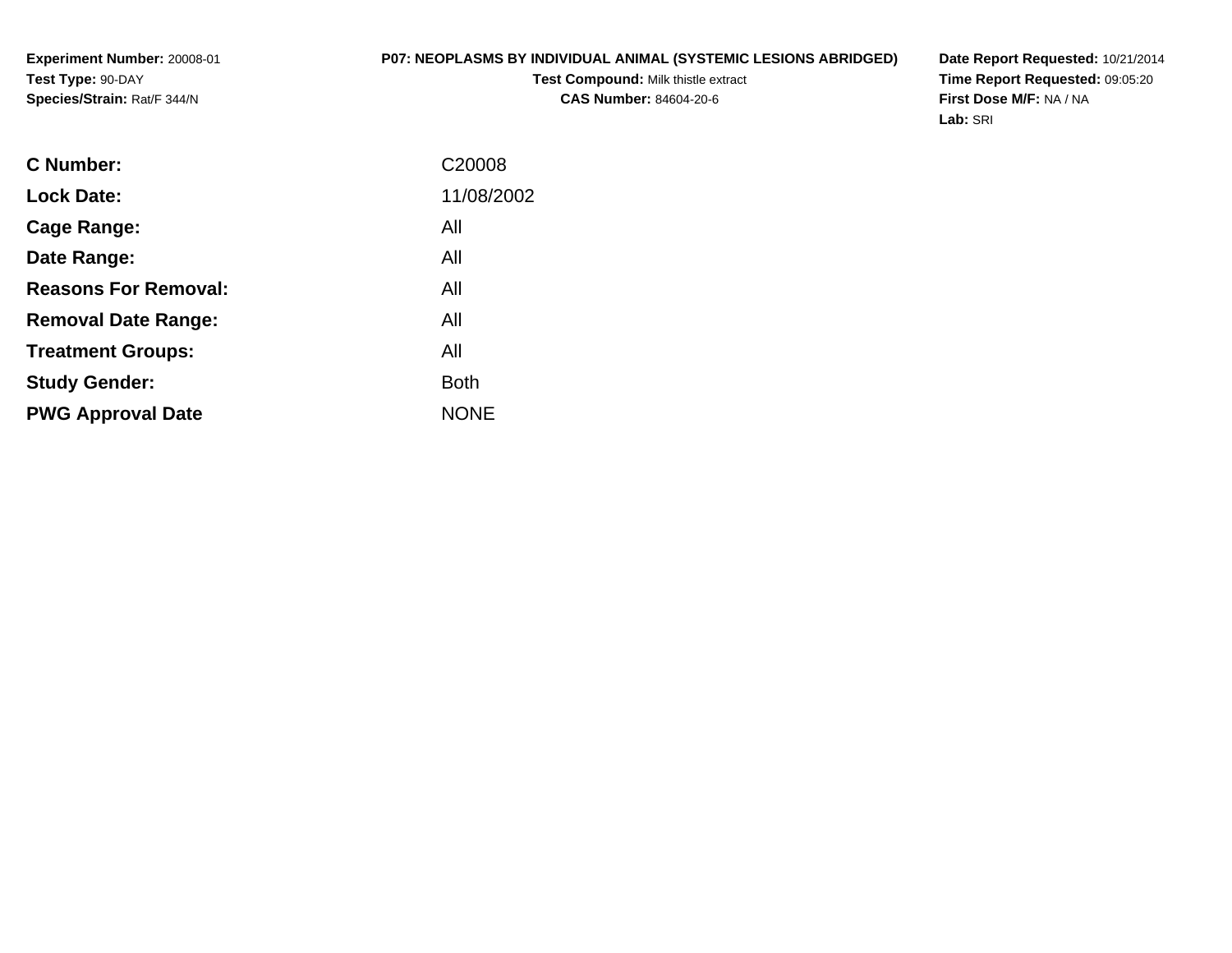### **P07: NEOPLASMS BY INDIVIDUAL ANIMAL (SYSTEMIC LESIONS ABRIDGED)**

**Test Compound:** Milk thistle extract

**CAS Number:** 84604-20-6

**Date Report Requested:** 10/21/2014**Time Report Requested:** 09:05:20**First Dose M/F:** NA / NA**Lab:** SRI

| F 344/N Rat Male             | DAY ON TEST      | $\boldsymbol{\theta}$<br>0<br>9<br>$\mathfrak{z}$   | $\boldsymbol{\theta}$<br>$\boldsymbol{\theta}$<br>9<br>$\mathfrak{z}$      | 0<br>$\boldsymbol{\theta}$<br>9<br>$\mathfrak{z}$           | 0<br>0<br>9<br>$\mathfrak{z}$                    | 0<br>0<br>9<br>$\boldsymbol{\mathfrak{z}}$                    | 0<br>0<br>9<br>$\mathfrak{z}$                    | $\boldsymbol{\theta}$<br>0<br>9<br>$\overline{\mathbf{3}}$         | 0<br>0<br>9<br>$\overline{\mathbf{3}}$              | 0<br>$\boldsymbol{\theta}$<br>9<br>$\overline{\mathbf{3}}$ | 0<br>0<br>9<br>$\boldsymbol{\beta}$                 |                       |
|------------------------------|------------------|-----------------------------------------------------|----------------------------------------------------------------------------|-------------------------------------------------------------|--------------------------------------------------|---------------------------------------------------------------|--------------------------------------------------|--------------------------------------------------------------------|-----------------------------------------------------|------------------------------------------------------------|-----------------------------------------------------|-----------------------|
| <b>PPM</b><br>0              | <b>ANIMAL ID</b> | $\mathbf 0$<br>$\mathbf 0$<br>$\mathbf 0$<br>0<br>1 | $\mathbf 0$<br>$\mathbf 0$<br>$\mathbf 0$<br>$\mathbf 0$<br>$\overline{2}$ | $\mathbf 0$<br>$\mathbf 0$<br>$\mathbf 0$<br>$\pmb{0}$<br>3 | $\mathbf 0$<br>$\Omega$<br>$\mathbf 0$<br>0<br>4 | $\mathbf 0$<br>$\mathbf 0$<br>$\mathbf 0$<br>$\mathbf 0$<br>5 | $\mathbf 0$<br>$\Omega$<br>$\mathbf 0$<br>0<br>6 | $\mathbf 0$<br>$\mathbf 0$<br>$\mathbf 0$<br>$\boldsymbol{0}$<br>7 | $\mathbf 0$<br>$\mathbf 0$<br>$\mathbf 0$<br>0<br>8 | $\overline{0}$<br>$\mathbf 0$<br>0<br>0<br>9               | $\overline{0}$<br>$\Omega$<br>$\mathbf 0$<br>1<br>0 | <i><b>*TOTALS</b></i> |
| <b>Alimentary System</b>     |                  |                                                     |                                                                            |                                                             |                                                  |                                                               |                                                  |                                                                    |                                                     |                                                            |                                                     |                       |
| Esophagus                    |                  | +                                                   |                                                                            | ٠                                                           | +                                                | +                                                             | +                                                | +                                                                  |                                                     | +                                                          | +                                                   | 10                    |
| Intestine Large, Cecum       |                  | +                                                   | +                                                                          | $\ddot{}$                                                   | $\ddot{}$                                        | $\ddot{}$                                                     | $\ddot{}$                                        | +                                                                  | +                                                   | +                                                          | $\ddot{}$                                           | 10                    |
| Intestine Large, Colon       |                  | $\ddot{}$                                           | $\ddot{}$                                                                  | +                                                           | $\ddot{}$                                        | $\ddot{}$                                                     | $\ddot{}$                                        | $\ddot{}$                                                          | $\pm$                                               | $\ddot{}$                                                  | $\ddot{}$                                           | 10                    |
| Intestine Large, Rectum      |                  | $\ddot{}$                                           | $\ddot{}$                                                                  | $\ddot{}$                                                   | $\ddot{}$                                        | $\ddot{}$                                                     | $\ddot{}$                                        | $\ddot{}$                                                          | $\ddot{}$                                           | $+$                                                        | $\ddot{}$                                           | 10                    |
| Intestine Small, Duodenum    |                  | $\ddot{}$                                           | $\ddot{}$                                                                  | $\ddot{}$                                                   | $\ddot{}$                                        | $\ddot{}$                                                     | $\ddot{}$                                        | $\ddot{}$                                                          | $\ddot{}$                                           | $+$                                                        | $\ddot{}$                                           | 10                    |
| Intestine Small, Ileum       |                  | +                                                   | +                                                                          | $\ddot{}$                                                   | +                                                | +                                                             | $\ddot{}$                                        | +                                                                  | $\pm$                                               | $\ddot{}$                                                  | $\ddot{}$                                           | 10                    |
| Intestine Small, Jejunum     |                  | $\ddot{}$                                           | $\ddot{}$                                                                  | $\ddot{}$                                                   | $\ddot{}$                                        | +                                                             | $\ddot{}$                                        | +                                                                  | $\ddot{}$                                           | $\ddot{}$                                                  | $\ddot{}$                                           | 10                    |
| Liver                        |                  | $\ddot{}$                                           | $\ddot{}$                                                                  | $\ddot{}$                                                   | $\ddot{}$                                        | $\ddot{}$                                                     | $\ddot{}$                                        | $\ddot{}$                                                          | $\ddot{}$                                           | $+$                                                        | $\ddot{}$                                           | 10                    |
| Pancreas                     |                  | $\ddot{}$                                           | $\ddot{}$                                                                  | $\ddot{}$                                                   | $\ddot{}$                                        | $\ddot{}$                                                     | $\ddot{}$                                        | +                                                                  | $\ddot{}$                                           | $\ddot{}$                                                  | $\ddot{}$                                           | 10                    |
| Salivary Glands              |                  | $\pmb{+}$                                           | $\ddot{}$                                                                  | $\ddot{}$                                                   | $\ddot{}$                                        | +                                                             | $\ddot{}$                                        | +                                                                  | $\ddot{}$                                           | $\ddot{}$                                                  | $\ddot{}$                                           | 10                    |
| Stomach, Forestomach         |                  | $\ddot{}$                                           | $\ddot{}$                                                                  | $\ddot{}$                                                   | $\ddot{}$                                        | +                                                             | $\ddot{}$                                        | $\ddot{}$                                                          | $\ddot{}$                                           | $+$                                                        | $\ddot{}$                                           | 10                    |
| Stomach, Glandular           |                  | $\ddot{}$                                           | $\ddot{}$                                                                  | $\ddot{}$                                                   | $\ddot{}$                                        | $\ddot{}$                                                     | $\ddot{}$                                        | $\ddot{}$                                                          | $\ddot{}$                                           | $\ddot{}$                                                  | $\ddot{}$                                           | 10                    |
| <b>Cardiovascular System</b> |                  |                                                     |                                                                            |                                                             |                                                  |                                                               |                                                  |                                                                    |                                                     |                                                            |                                                     |                       |
| Heart                        |                  | $\ddot{}$                                           |                                                                            |                                                             |                                                  |                                                               |                                                  |                                                                    |                                                     |                                                            | ٠                                                   | 10                    |
| <b>Endocrine System</b>      |                  |                                                     |                                                                            |                                                             |                                                  |                                                               |                                                  |                                                                    |                                                     |                                                            |                                                     |                       |
| <b>Adrenal Cortex</b>        |                  | +                                                   | +                                                                          | +                                                           | +                                                | +                                                             | +                                                | +                                                                  | +                                                   | ٠                                                          | ÷                                                   | 10                    |
| Adrenal Medulla              |                  | $\ddot{}$                                           | +                                                                          | +                                                           | +                                                | +                                                             | $\ddot{}$                                        | $\pm$                                                              | $\pm$                                               | $\pm$                                                      | $\ddot{}$                                           | 10                    |
| Parathyroid Gland            |                  | +                                                   | $\ddot{}$                                                                  | $\ddot{}$                                                   | $\ddot{}$                                        | $\ddot{}$                                                     | $\ddot{}$                                        | $\ddot{}$                                                          | $\pm$                                               | $\ddot{}$                                                  | $\ddot{}$                                           | 10                    |
| <b>Pituitary Gland</b>       |                  | +                                                   |                                                                            | $\pm$                                                       | +                                                | +                                                             | $\ddot{}$                                        | $\ddot{}$                                                          | $\ddot{}$                                           | $\ddot{}$                                                  | $\ddot{}$                                           | 10                    |
| <b>Thyroid Gland</b>         |                  | $\pmb{+}$                                           |                                                                            | +                                                           | $\ddot{}$                                        | $\ddot{}$                                                     | $\ddot{}$                                        | $\ddot{}$                                                          | $\ddot{}$                                           | $\ddot{}$                                                  | $\ddot{}$                                           | 10                    |

\* ..Total animals with tissue examined microscopically; Total animals with tumor **M** . Missing tissue M ..Missing tissue

+ ..Tissue examined microscopically

I ..Insufficient tissue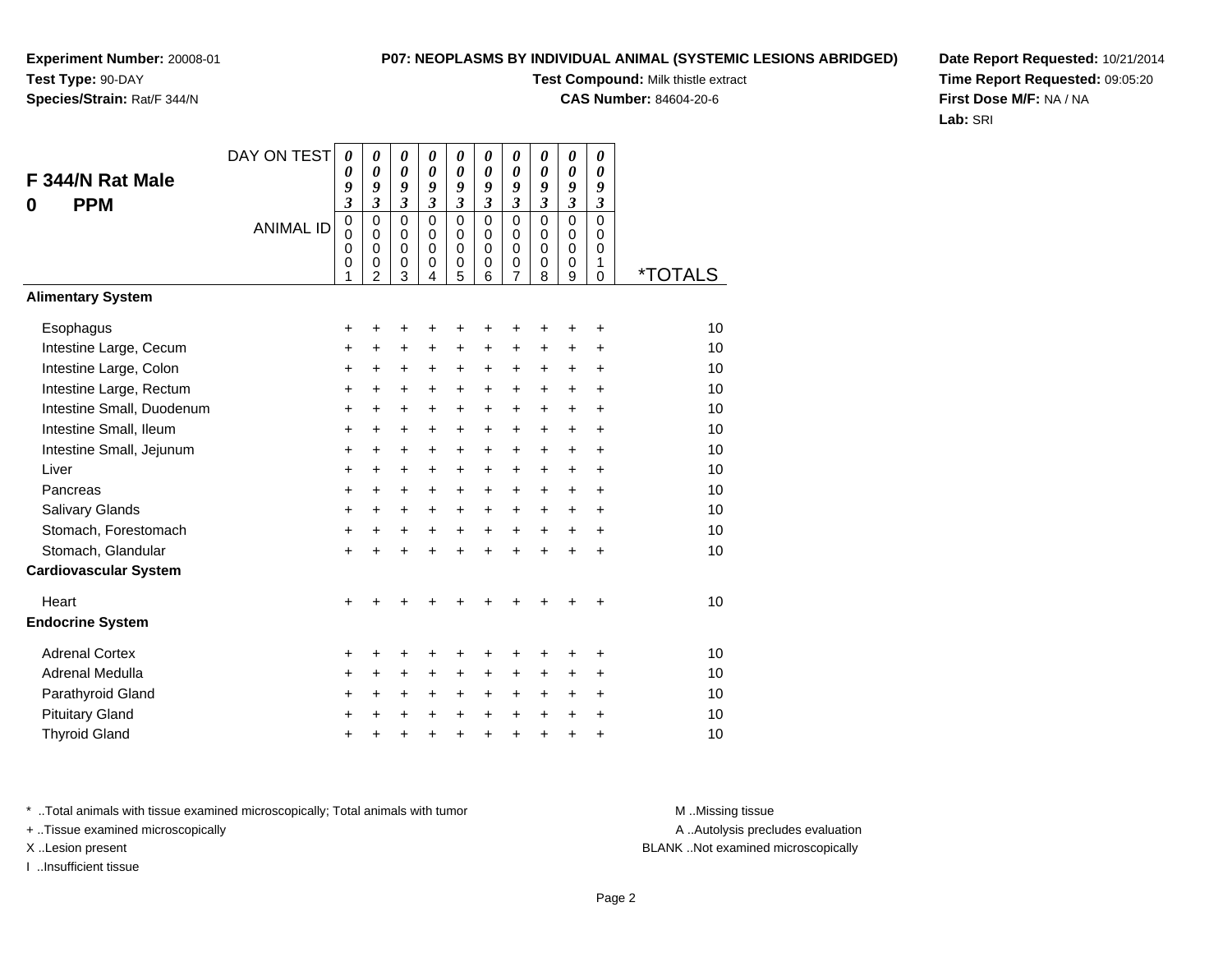### **P07: NEOPLASMS BY INDIVIDUAL ANIMAL (SYSTEMIC LESIONS ABRIDGED)**

**Test Compound:** Milk thistle extract

**CAS Number:** 84604-20-6

**Date Report Requested:** 10/21/2014**Time Report Requested:** 09:05:20**First Dose M/F:** NA / NA**Lab:** SRI

| F 344/N Rat Male<br><b>PPM</b><br>0  | DAY ON TEST      | 0<br>0<br>9<br>$\overline{\mathbf{3}}$  | 0<br>$\boldsymbol{\theta}$<br>9<br>$\overline{\mathbf{3}}$ | 0<br>0<br>9<br>$\mathfrak{z}$             | 0<br>0<br>9<br>$\overline{\mathbf{3}}$    | 0<br>$\boldsymbol{\theta}$<br>9<br>$\mathfrak{z}$   | 0<br>$\boldsymbol{\theta}$<br>9<br>$\boldsymbol{\mathfrak{z}}$ | $\boldsymbol{\theta}$<br>$\boldsymbol{\theta}$<br>9<br>$\mathfrak{z}$ | 0<br>$\boldsymbol{\theta}$<br>9<br>$\mathfrak{z}$ | $\pmb{\theta}$<br>$\boldsymbol{\theta}$<br>9<br>$\mathfrak{z}$ | 0<br>0<br>9<br>$\boldsymbol{\mathfrak{z}}$   |              |
|--------------------------------------|------------------|-----------------------------------------|------------------------------------------------------------|-------------------------------------------|-------------------------------------------|-----------------------------------------------------|----------------------------------------------------------------|-----------------------------------------------------------------------|---------------------------------------------------|----------------------------------------------------------------|----------------------------------------------|--------------|
|                                      | <b>ANIMAL ID</b> | $\pmb{0}$<br>$\mathbf 0$<br>0<br>0<br>1 | 0<br>$\mathbf 0$<br>$\mathbf 0$<br>0<br>$\overline{2}$     | $\mathbf 0$<br>$\mathbf 0$<br>0<br>0<br>3 | 0<br>$\mathbf 0$<br>$\mathbf 0$<br>0<br>4 | $\mathbf 0$<br>$\mathbf 0$<br>$\mathbf 0$<br>0<br>5 | $\mathbf 0$<br>$\mathbf 0$<br>0<br>0<br>6                      | $\mathbf 0$<br>$\mathbf 0$<br>$\mathbf 0$<br>0<br>7                   | $\mathbf{0}$<br>0<br>0<br>0<br>8                  | $\mathbf 0$<br>$\mathbf 0$<br>$\pmb{0}$<br>$\,0\,$<br>9        | $\overline{0}$<br>0<br>0<br>1<br>$\mathbf 0$ | *TOTALS      |
| <b>General Body System</b>           |                  |                                         |                                                            |                                           |                                           |                                                     |                                                                |                                                                       |                                                   |                                                                |                                              |              |
| <b>NONE</b><br><b>Genital System</b> |                  |                                         |                                                            |                                           |                                           |                                                     |                                                                |                                                                       |                                                   |                                                                |                                              |              |
| Epididymis                           |                  | +                                       | +                                                          | +                                         | +                                         | +                                                   | +                                                              | +                                                                     |                                                   | +                                                              | +                                            | 10           |
| <b>Preputial Gland</b>               |                  | +                                       | +                                                          | +                                         | +                                         | +                                                   | +                                                              | $\ddot{}$                                                             | +                                                 | +                                                              | +                                            | 10           |
| Prostate                             |                  | +                                       | $\ddot{}$                                                  | +                                         | $\ddot{}$                                 | $\ddot{}$                                           | $\ddot{}$                                                      | $\ddot{}$                                                             | +                                                 | $\ddot{}$                                                      | $\ddot{}$                                    | 10           |
| <b>Seminal Vesicle</b>               |                  | +                                       | $\ddot{}$                                                  | +                                         | +                                         | +                                                   | $\ddot{}$                                                      | $\ddot{}$                                                             | $\ddot{}$                                         | $\ddot{}$                                                      | +                                            | 10           |
| <b>Testes</b>                        |                  | $\ddot{}$                               | +                                                          | $\ddot{}$                                 | +                                         | +                                                   | +                                                              | $\ddot{}$                                                             |                                                   | $\ddot{}$                                                      | $\ddot{}$                                    | 10           |
| <b>Hematopoietic System</b>          |                  |                                         |                                                            |                                           |                                           |                                                     |                                                                |                                                                       |                                                   |                                                                |                                              |              |
| <b>Bone Marrow</b>                   |                  | $\ddot{}$                               | +                                                          | +                                         | +                                         | +                                                   | +                                                              | +                                                                     | ٠                                                 | +                                                              | +                                            | 10           |
| Lymph Node                           |                  |                                         |                                                            |                                           |                                           |                                                     |                                                                |                                                                       | +                                                 |                                                                |                                              | $\mathbf{1}$ |
| Lymph Node, Mandibular               |                  | M                                       | M                                                          | M                                         | м                                         | M                                                   | M                                                              | M                                                                     | м                                                 | $+$                                                            | M                                            | $\mathbf{1}$ |
| Lymph Node, Mesenteric               |                  | +                                       | +                                                          | +                                         | +                                         | +                                                   | +                                                              | +                                                                     | +                                                 | +                                                              | +                                            | 10           |
| Spleen                               |                  | +                                       | +                                                          | $\ddot{}$                                 | +                                         | $\ddot{}$                                           | +                                                              | $\ddot{}$                                                             | +                                                 | +                                                              | +                                            | 10           |
| Thymus                               |                  | $\ddot{}$                               | $\ddot{}$                                                  | $\ddot{}$                                 | $\ddot{}$                                 | $\ddot{}$                                           | $\ddot{}$                                                      | $\ddot{}$                                                             |                                                   | $\ddot{}$                                                      | $\ddot{}$                                    | 10           |
| <b>Integumentary System</b>          |                  |                                         |                                                            |                                           |                                           |                                                     |                                                                |                                                                       |                                                   |                                                                |                                              |              |
| <b>Mammary Gland</b>                 |                  | +                                       | +                                                          | +                                         | +                                         | +                                                   | +                                                              | +                                                                     | +                                                 | +                                                              | +                                            | 10           |
| Skin                                 |                  | $\ddot{}$                               |                                                            | $\ddot{}$                                 | +                                         | $\ddot{}$                                           |                                                                |                                                                       |                                                   | +                                                              | $\ddot{}$                                    | 10           |
| <b>Musculoskeletal System</b>        |                  |                                         |                                                            |                                           |                                           |                                                     |                                                                |                                                                       |                                                   |                                                                |                                              |              |
| <b>Bone</b>                          |                  | +                                       |                                                            |                                           |                                           |                                                     |                                                                |                                                                       |                                                   |                                                                | +                                            | 10           |

\* ..Total animals with tissue examined microscopically; Total animals with tumor **M** . Missing tissue M ..Missing tissue

+ ..Tissue examined microscopically

I ..Insufficient tissue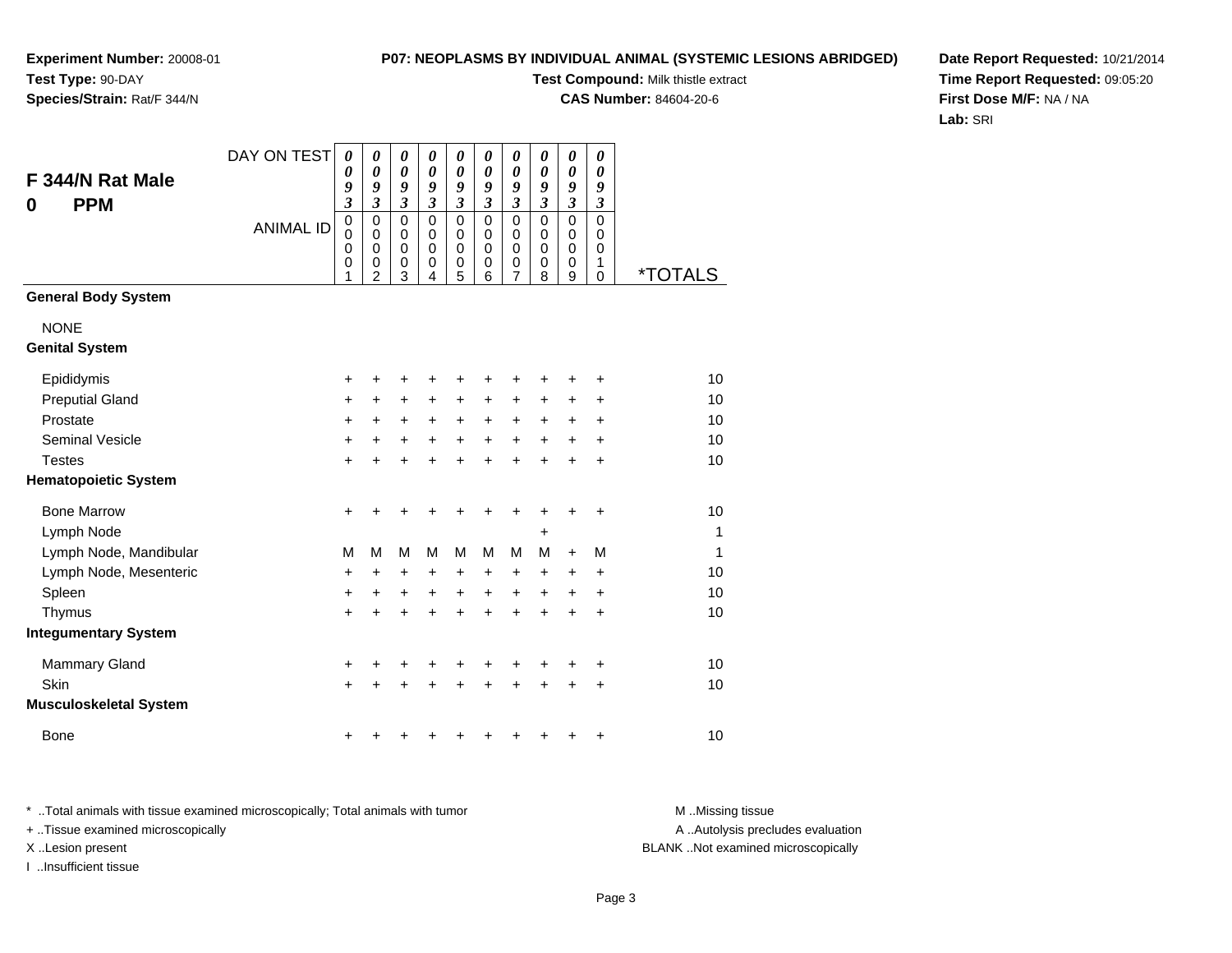### **P07: NEOPLASMS BY INDIVIDUAL ANIMAL (SYSTEMIC LESIONS ABRIDGED)**

**Test Compound:** Milk thistle extract

**CAS Number:** 84604-20-6

**Date Report Requested:** 10/21/2014**Time Report Requested:** 09:05:20**First Dose M/F:** NA / NA**Lab:** SRI

| F 344/N Rat Male<br><b>PPM</b><br>0        | DAY ON TEST<br><b>ANIMAL ID</b> | 0<br>0<br>9<br>$\mathfrak{z}$<br>$\mathbf 0$<br>0 | 0<br>$\boldsymbol{\theta}$<br>9<br>3<br>0<br>0 | 0<br>$\boldsymbol{\theta}$<br>9<br>3<br>0<br>0 | 0<br>0<br>9<br>3<br>0<br>0 | 0<br>0<br>9<br>3<br>$\pmb{0}$<br>0 | 0<br>$\boldsymbol{\theta}$<br>9<br>3<br>$\mathbf 0$<br>0 | 0<br>$\boldsymbol{\theta}$<br>9<br>$\mathfrak{z}$<br>0<br>0 | 0<br>$\boldsymbol{\theta}$<br>9<br>$\mathfrak{z}$<br>$\mathbf 0$<br>0 | 0<br>0<br>9<br>$\mathfrak{z}$<br>$\mathbf 0$<br>0 | 0<br>0<br>9<br>3<br>$\mathbf 0$<br>0 |                       |
|--------------------------------------------|---------------------------------|---------------------------------------------------|------------------------------------------------|------------------------------------------------|----------------------------|------------------------------------|----------------------------------------------------------|-------------------------------------------------------------|-----------------------------------------------------------------------|---------------------------------------------------|--------------------------------------|-----------------------|
|                                            |                                 | 0<br>0<br>1                                       | $\mathbf 0$<br>0<br>$\overline{2}$             | 0<br>0<br>3                                    | 0<br>0<br>4                | 0<br>0<br>5                        | $\mathbf 0$<br>0<br>6                                    | $\mathbf 0$<br>$\mathbf 0$<br>7                             | $\mathbf 0$<br>0<br>8                                                 | $\mathbf 0$<br>$\mathbf 0$<br>9                   | $\mathbf 0$<br>1<br>0                | <i><b>*TOTALS</b></i> |
| <b>Nervous System</b>                      |                                 |                                                   |                                                |                                                |                            |                                    |                                                          |                                                             |                                                                       |                                                   |                                      |                       |
| <b>Brain</b><br><b>Respiratory System</b>  |                                 | +                                                 |                                                |                                                |                            |                                    |                                                          |                                                             |                                                                       |                                                   | +                                    | 10                    |
| Lung                                       |                                 | +                                                 |                                                | +                                              | +                          | +                                  |                                                          |                                                             |                                                                       |                                                   | $\ddot{}$                            | 10                    |
| <b>Nose</b>                                |                                 | $\ddot{}$                                         | +                                              | $\ddot{}$                                      | +                          | $\ddot{}$                          | $\ddot{}$                                                | $\ddot{}$                                                   | $\ddot{}$                                                             | $\ddot{}$                                         | ÷                                    | 10                    |
| Trachea<br><b>Special Senses System</b>    |                                 | $\ddot{}$                                         | +                                              | $\ddot{}$                                      | $\ddot{}$                  | $\ddot{}$                          | $\ddot{}$                                                | $\ddot{}$                                                   | $\ddot{}$                                                             | $\ddot{}$                                         | $\ddot{}$                            | 10                    |
| Eye                                        |                                 | $\ddot{}$                                         |                                                |                                                |                            |                                    |                                                          |                                                             |                                                                       |                                                   | +                                    | 10                    |
| Harderian Gland<br><b>Lacrimal Gland</b>   |                                 | $\ddot{}$<br>+                                    | +                                              | +                                              |                            |                                    |                                                          | +                                                           |                                                                       | $\div$                                            | $\ddot{}$                            | 10<br>1               |
| <b>Urinary System</b>                      |                                 |                                                   |                                                |                                                |                            |                                    |                                                          |                                                             |                                                                       |                                                   |                                      |                       |
| Kidney                                     |                                 | +                                                 |                                                |                                                |                            | ٠                                  |                                                          |                                                             |                                                                       |                                                   | +                                    | 10                    |
| Urinary Bladder<br><b>SYSTEMIC LESIONS</b> |                                 | $+$                                               | +                                              | +                                              | +                          | $\pm$                              | $\ddot{}$                                                | $\ddot{}$                                                   | $\pm$                                                                 | ٠                                                 | ÷                                    | 10                    |
| Multiple Organ                             |                                 | +                                                 |                                                |                                                |                            |                                    |                                                          |                                                             |                                                                       |                                                   | +                                    | 10                    |

\* ..Total animals with tissue examined microscopically; Total animals with tumor **M** . Missing tissue M ..Missing tissue

+ ..Tissue examined microscopically

I ..Insufficient tissue

A ..Autolysis precludes evaluation

X ..Lesion present BLANK ..Not examined microscopically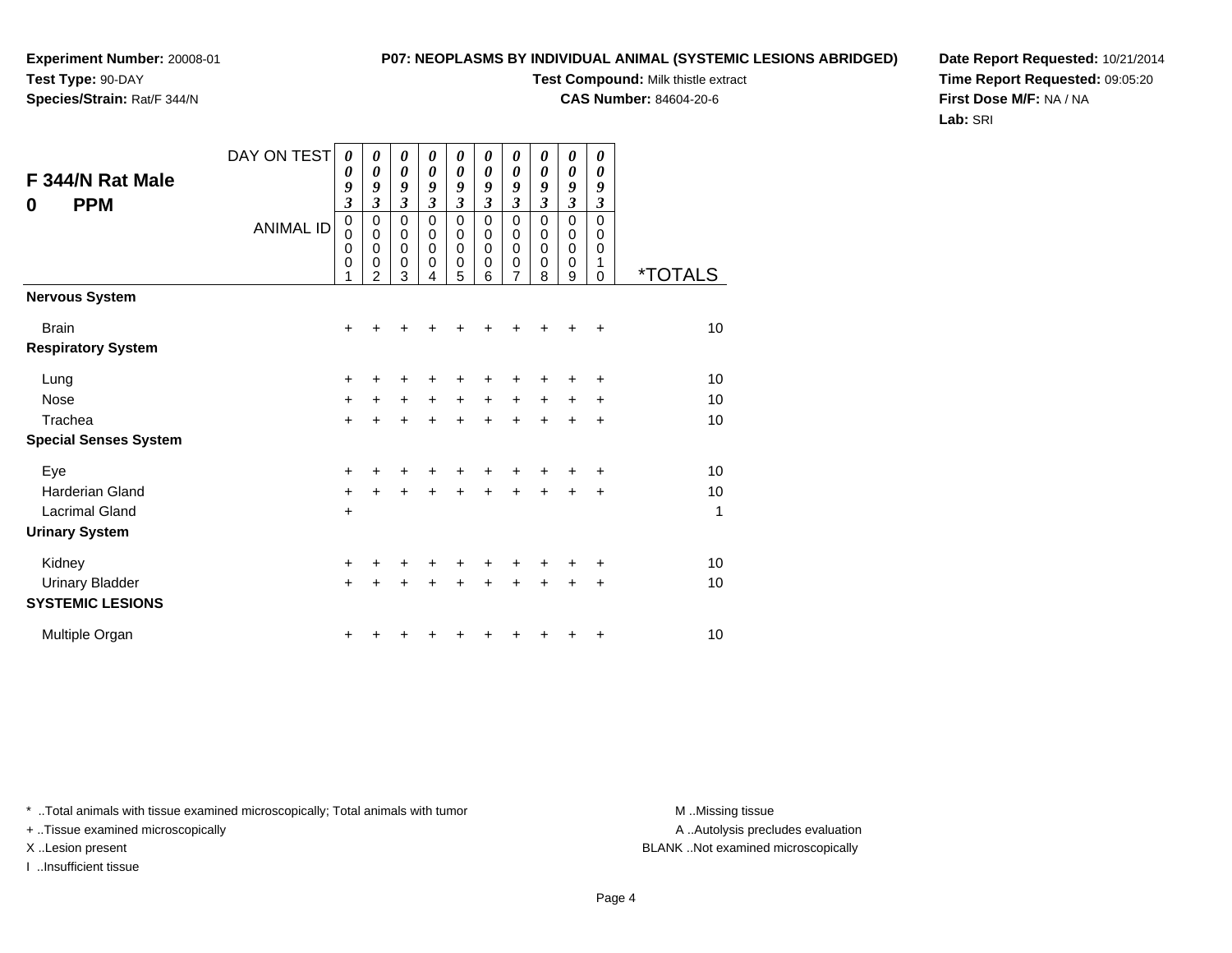### **P07: NEOPLASMS BY INDIVIDUAL ANIMAL (SYSTEMIC LESIONS ABRIDGED)**

**Test Compound:** Milk thistle extract

**CAS Number:** 84604-20-6

**Date Report Requested:** 10/21/2014**Time Report Requested:** 09:05:20**First Dose M/F:** NA / NA**Lab:** SRI

| F 344/N Rat Male<br>3125<br><b>PPM</b>                                                                              | DAY ON TEST      | $\boldsymbol{\theta}$<br>0<br>9<br>$\mathfrak{z}$ | 0<br>$\boldsymbol{\theta}$<br>9<br>$\mathfrak{z}$      | $\boldsymbol{\theta}$<br>$\pmb{\theta}$<br>9<br>$\boldsymbol{\beta}$ | 0<br>$\pmb{\theta}$<br>$\boldsymbol{9}$<br>$\mathfrak{z}$ | 0<br>$\pmb{\theta}$<br>9<br>$\boldsymbol{\beta}$ | 0<br>$\boldsymbol{\theta}$<br>9<br>$\boldsymbol{\beta}$ | $\boldsymbol{\theta}$<br>$\boldsymbol{\theta}$<br>$\pmb{9}$<br>$\mathfrak{z}$ | 0<br>$\pmb{\theta}$<br>9<br>$\boldsymbol{\beta}$ | $\pmb{\theta}$<br>$\pmb{\theta}$<br>9<br>$\mathfrak{z}$ | 0<br>$\boldsymbol{\theta}$<br>9<br>$\boldsymbol{\beta}$ |                                      |
|---------------------------------------------------------------------------------------------------------------------|------------------|---------------------------------------------------|--------------------------------------------------------|----------------------------------------------------------------------|-----------------------------------------------------------|--------------------------------------------------|---------------------------------------------------------|-------------------------------------------------------------------------------|--------------------------------------------------|---------------------------------------------------------|---------------------------------------------------------|--------------------------------------|
|                                                                                                                     | <b>ANIMAL ID</b> | $\mathbf 0$<br>$\Omega$<br>0<br>1<br>1            | $\mathbf 0$<br>$\mathbf 0$<br>0<br>1<br>$\overline{c}$ | $\mathbf 0$<br>$\mathbf 0$<br>0<br>1<br>$\mathbf{3}$                 | $\mathbf 0$<br>$\mathbf 0$<br>0<br>1<br>4                 | $\mathbf 0$<br>$\mathbf 0$<br>0<br>1<br>5        | $\mathbf 0$<br>$\mathbf 0$<br>0<br>1<br>6               | $\mathbf 0$<br>$\mathbf 0$<br>0<br>1<br>7                                     | $\mathbf 0$<br>$\mathbf 0$<br>0<br>1<br>8        | $\mathbf 0$<br>$\mathbf 0$<br>0<br>1<br>9               | $\mathbf 0$<br>0<br>0<br>$\overline{c}$<br>0            | <i><b>*TOTALS</b></i>                |
| <b>Alimentary System</b>                                                                                            |                  |                                                   |                                                        |                                                                      |                                                           |                                                  |                                                         |                                                                               |                                                  |                                                         |                                                         |                                      |
| Liver<br><b>Cardiovascular System</b>                                                                               |                  |                                                   |                                                        |                                                                      | +                                                         |                                                  |                                                         |                                                                               |                                                  |                                                         |                                                         | 1                                    |
| Heart<br><b>Endocrine System</b>                                                                                    |                  |                                                   |                                                        |                                                                      |                                                           |                                                  |                                                         | +                                                                             | ٠                                                | +                                                       | +                                                       | 10                                   |
| <b>NONE</b><br><b>General Body System</b>                                                                           |                  |                                                   |                                                        |                                                                      |                                                           |                                                  |                                                         |                                                                               |                                                  |                                                         |                                                         |                                      |
| <b>NONE</b><br><b>Genital System</b>                                                                                |                  |                                                   |                                                        |                                                                      |                                                           |                                                  |                                                         |                                                                               |                                                  |                                                         |                                                         |                                      |
| <b>NONE</b><br><b>Hematopoietic System</b>                                                                          |                  |                                                   |                                                        |                                                                      |                                                           |                                                  |                                                         |                                                                               |                                                  |                                                         |                                                         |                                      |
| <b>NONE</b><br><b>Integumentary System</b>                                                                          |                  |                                                   |                                                        |                                                                      |                                                           |                                                  |                                                         |                                                                               |                                                  |                                                         |                                                         |                                      |
| <b>NONE</b><br><b>Musculoskeletal System</b>                                                                        |                  |                                                   |                                                        |                                                                      |                                                           |                                                  |                                                         |                                                                               |                                                  |                                                         |                                                         |                                      |
| <b>NONE</b><br><b>Nervous System</b>                                                                                |                  |                                                   |                                                        |                                                                      |                                                           |                                                  |                                                         |                                                                               |                                                  |                                                         |                                                         |                                      |
| <b>NONE</b>                                                                                                         |                  |                                                   |                                                        |                                                                      |                                                           |                                                  |                                                         |                                                                               |                                                  |                                                         |                                                         |                                      |
| * Total animals with tissue examined microscopically; Total animals with tumor<br>+ Tissue examined microscopically |                  |                                                   |                                                        |                                                                      |                                                           |                                                  |                                                         |                                                                               |                                                  |                                                         |                                                         | M Missing tissue<br>A Autolysis prec |

I ..Insufficient tissue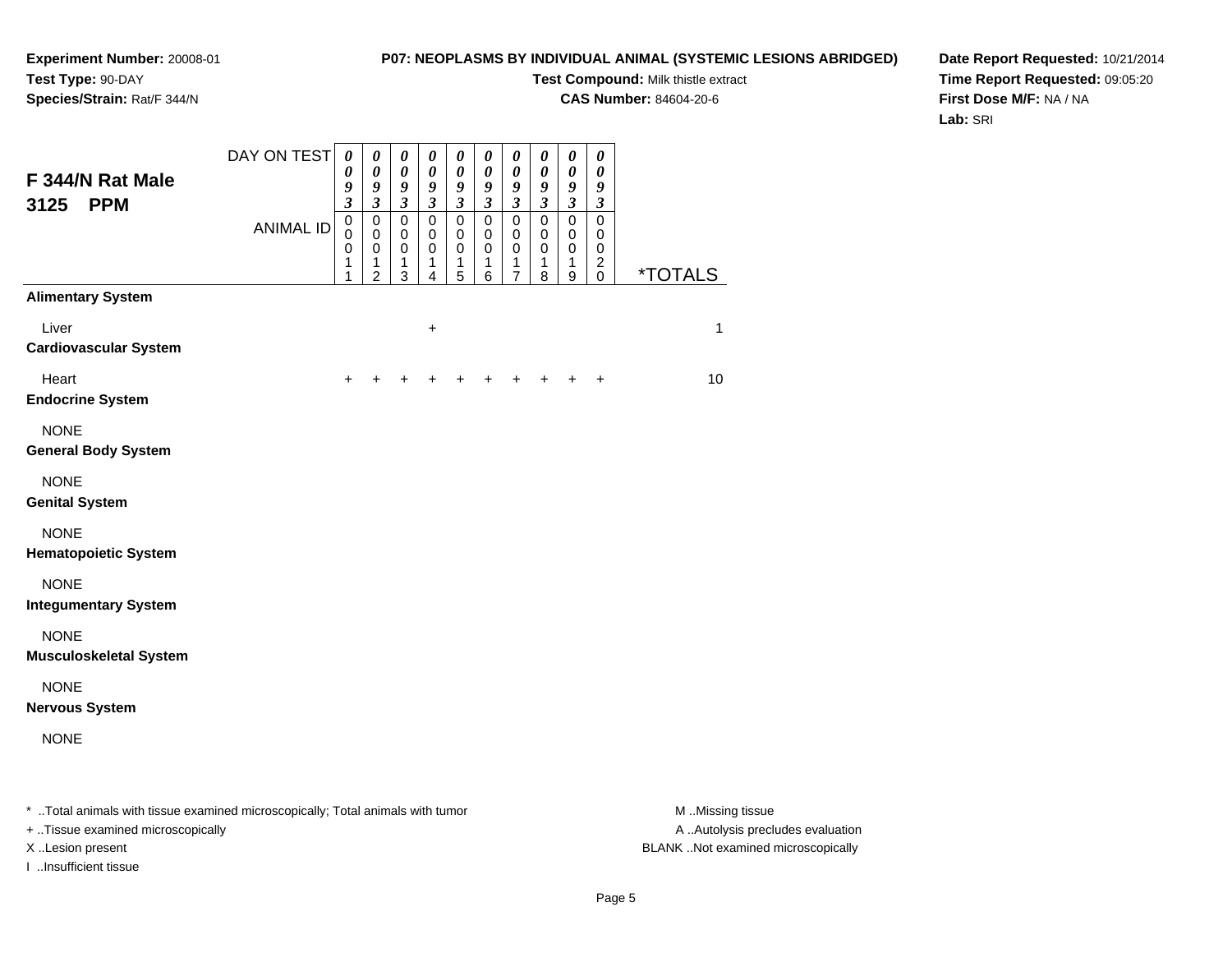### **P07: NEOPLASMS BY INDIVIDUAL ANIMAL (SYSTEMIC LESIONS ABRIDGED)**

**Test Compound:** Milk thistle extract

**CAS Number:** 84604-20-6

 $\overline{\phantom{0}}$ 

**Date Report Requested:** 10/21/2014**Time Report Requested:** 09:05:20**First Dose M/F:** NA / NA**Lab:** SRI

| F 344/N Rat Male<br>3125<br><b>PPM</b>      | DAY ON TEST<br><b>ANIMAL ID</b> | 0<br>0<br>9<br>3<br>0<br>0<br>0 | 0<br>0<br>9<br>3<br>0<br>0<br>0 | 0<br>0<br>9<br>$\boldsymbol{\beta}$<br>0<br>0<br>$\Omega$ | 0<br>$\boldsymbol{\theta}$<br>9<br>3<br>0<br>0<br>$\mathbf 0$ | $\boldsymbol{\theta}$<br>$\boldsymbol{\theta}$<br>9<br>3<br>$\mathbf 0$<br>0<br>0 | 0<br>0<br>9<br>3<br>0<br>0<br>0 | 0<br>$\boldsymbol{\theta}$<br>9<br>3<br>0<br>0<br>$\mathbf 0$ | 0<br>0<br>9<br>$\boldsymbol{\beta}$<br>0<br>0<br>0 | 0<br>0<br>9<br>3<br>0<br>0<br>0 | 0<br>0<br>9<br>3<br>0<br>0<br>0 |                       |  |
|---------------------------------------------|---------------------------------|---------------------------------|---------------------------------|-----------------------------------------------------------|---------------------------------------------------------------|-----------------------------------------------------------------------------------|---------------------------------|---------------------------------------------------------------|----------------------------------------------------|---------------------------------|---------------------------------|-----------------------|--|
|                                             |                                 | 1                               | 2                               | 3                                                         | 4                                                             | 5                                                                                 | 6                               | 7                                                             | 8                                                  | 9                               | 2<br>$\Omega$                   | <i><b>*TOTALS</b></i> |  |
| <b>Respiratory System</b>                   |                                 |                                 |                                 |                                                           |                                                               |                                                                                   |                                 |                                                               |                                                    |                                 |                                 |                       |  |
| <b>NONE</b><br><b>Special Senses System</b> |                                 |                                 |                                 |                                                           |                                                               |                                                                                   |                                 |                                                               |                                                    |                                 |                                 |                       |  |
| <b>NONE</b><br><b>Urinary System</b>        |                                 |                                 |                                 |                                                           |                                                               |                                                                                   |                                 |                                                               |                                                    |                                 |                                 |                       |  |
| <b>NONE</b><br><b>SYSTEMIC LESIONS</b>      |                                 |                                 |                                 |                                                           |                                                               |                                                                                   |                                 |                                                               |                                                    |                                 |                                 |                       |  |
| Multiple Organ                              |                                 |                                 |                                 |                                                           |                                                               |                                                                                   |                                 |                                                               |                                                    |                                 | +                               | 10                    |  |

\* ..Total animals with tissue examined microscopically; Total animals with tumor **M** . Missing tissue M ..Missing tissue

+ ..Tissue examined microscopically

I ..Insufficient tissue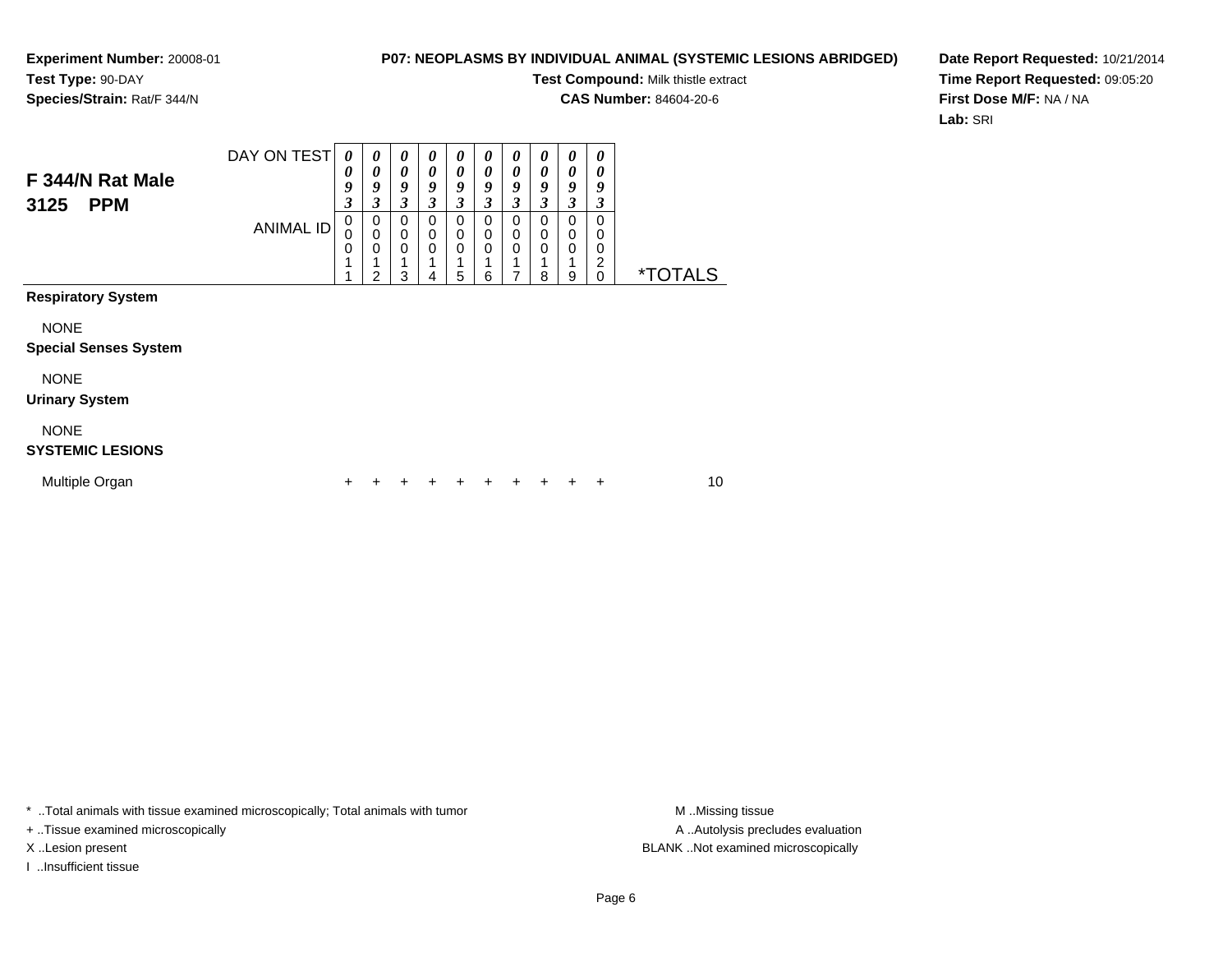### **P07: NEOPLASMS BY INDIVIDUAL ANIMAL (SYSTEMIC LESIONS ABRIDGED)**

**Test Compound:** Milk thistle extract

**CAS Number:** 84604-20-6

**Date Report Requested:** 10/21/2014**Time Report Requested:** 09:05:20**First Dose M/F:** NA / NA**Lab:** SRI

| F 344/N Rat Male<br><b>PPM</b><br>6250     | DAY ON TEST      | $\boldsymbol{\theta}$<br>$\boldsymbol{\theta}$<br>9<br>$\mathfrak{z}$ | 0<br>$\boldsymbol{\theta}$<br>9<br>$\mathfrak{z}$          | 0<br>$\boldsymbol{\theta}$<br>9<br>$\mathfrak{z}$    | 0<br>$\pmb{\theta}$<br>$\boldsymbol{9}$<br>$\mathfrak{z}$  | $\boldsymbol{\theta}$<br>$\pmb{\theta}$<br>$\boldsymbol{9}$<br>$\mathfrak{z}$ | 0<br>$\pmb{\theta}$<br>9<br>$\boldsymbol{\beta}$ | 0<br>$\pmb{\theta}$<br>$\boldsymbol{g}$<br>$\mathfrak{z}$ | 0<br>$\pmb{\theta}$<br>9<br>$\mathfrak{z}$ | $\boldsymbol{\theta}$<br>$\pmb{\theta}$<br>9<br>$\mathfrak{z}$ | 0<br>$\boldsymbol{\theta}$<br>9<br>$\mathfrak{z}$ |                       |
|--------------------------------------------|------------------|-----------------------------------------------------------------------|------------------------------------------------------------|------------------------------------------------------|------------------------------------------------------------|-------------------------------------------------------------------------------|--------------------------------------------------|-----------------------------------------------------------|--------------------------------------------|----------------------------------------------------------------|---------------------------------------------------|-----------------------|
|                                            | <b>ANIMAL ID</b> | $\mathbf 0$<br>$\mathbf 0$<br>0<br>$\boldsymbol{2}$<br>1              | $\mathbf 0$<br>$\mathbf 0$<br>$\mathbf 0$<br>$\frac{2}{2}$ | $\pmb{0}$<br>$\pmb{0}$<br>$\pmb{0}$<br>$\frac{2}{3}$ | $\mathsf 0$<br>$\mathbf 0$<br>$\mathbf 0$<br>$\frac{2}{4}$ | $\pmb{0}$<br>$\mathbf 0$<br>$\mathbf 0$<br>$\frac{2}{5}$                      | $\pmb{0}$<br>$\pmb{0}$<br>$\pmb{0}$<br>$^2$ 6    | $\pmb{0}$<br>$\pmb{0}$<br>$\pmb{0}$<br>$\frac{2}{7}$      | $\pmb{0}$<br>0<br>0<br>$\frac{2}{8}$       | $\pmb{0}$<br>$\mathbf 0$<br>$\mathbf 0$<br>$\frac{2}{9}$       | $\mathbf 0$<br>0<br>0<br>3<br>$\Omega$            | <i><b>*TOTALS</b></i> |
| <b>Alimentary System</b>                   |                  |                                                                       |                                                            |                                                      |                                                            |                                                                               |                                                  |                                                           |                                            |                                                                |                                                   |                       |
| Liver<br><b>Cardiovascular System</b>      |                  | ٠                                                                     |                                                            | ٠                                                    | +                                                          | ٠                                                                             |                                                  | ٠                                                         | +                                          | +                                                              | $\ddot{}$                                         | 10                    |
| Heart<br><b>Endocrine System</b>           |                  | $\ddot{}$                                                             |                                                            |                                                      | +                                                          | +                                                                             | +                                                | +                                                         | +                                          | $\ddot{}$                                                      | $\ddot{}$                                         | 10                    |
| <b>NONE</b><br><b>General Body System</b>  |                  |                                                                       |                                                            |                                                      |                                                            |                                                                               |                                                  |                                                           |                                            |                                                                |                                                   |                       |
| <b>NONE</b><br><b>Genital System</b>       |                  |                                                                       |                                                            |                                                      |                                                            |                                                                               |                                                  |                                                           |                                            |                                                                |                                                   |                       |
| <b>NONE</b><br><b>Hematopoietic System</b> |                  |                                                                       |                                                            |                                                      |                                                            |                                                                               |                                                  |                                                           |                                            |                                                                |                                                   |                       |
| <b>NONE</b><br><b>Integumentary System</b> |                  |                                                                       |                                                            |                                                      |                                                            |                                                                               |                                                  |                                                           |                                            |                                                                |                                                   |                       |
| Skin<br><b>Musculoskeletal System</b>      |                  | $\ddot{}$                                                             |                                                            |                                                      |                                                            |                                                                               |                                                  |                                                           |                                            |                                                                |                                                   | $\mathbf{1}$          |
| <b>NONE</b><br><b>Nervous System</b>       |                  |                                                                       |                                                            |                                                      |                                                            |                                                                               |                                                  |                                                           |                                            |                                                                |                                                   |                       |
| <b>NONE</b>                                |                  |                                                                       |                                                            |                                                      |                                                            |                                                                               |                                                  |                                                           |                                            |                                                                |                                                   |                       |
|                                            |                  |                                                                       |                                                            |                                                      |                                                            |                                                                               |                                                  |                                                           |                                            |                                                                |                                                   |                       |

\* ..Total animals with tissue examined microscopically; Total animals with tumor **M** . Missing tissue M ..Missing tissue

+ ..Tissue examined microscopically

I ..Insufficient tissue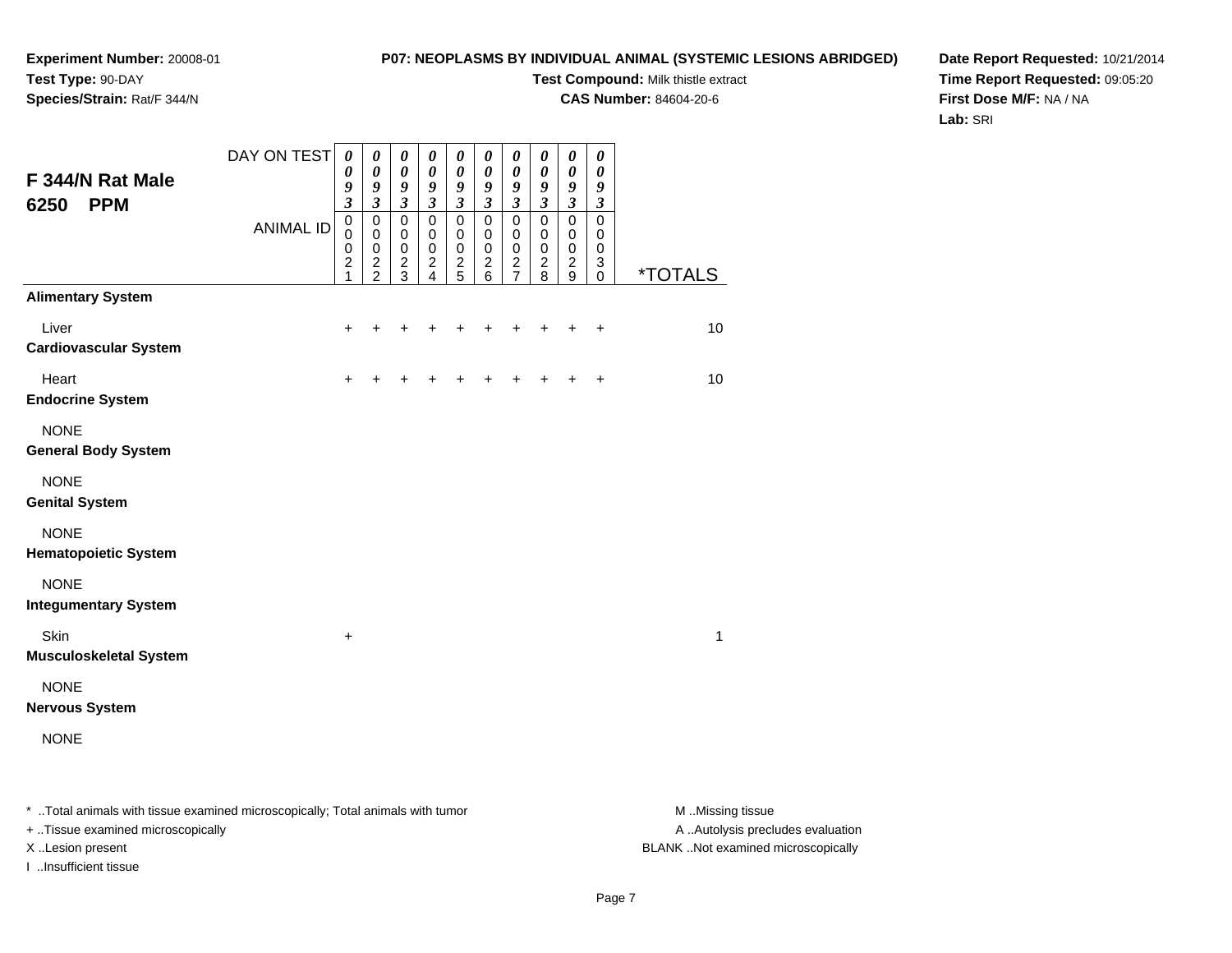### **P07: NEOPLASMS BY INDIVIDUAL ANIMAL (SYSTEMIC LESIONS ABRIDGED)**

**Test Compound:** Milk thistle extract

**CAS Number:** 84604-20-6

**Date Report Requested:** 10/21/2014**Time Report Requested:** 09:05:20**First Dose M/F:** NA / NA**Lab:** SRI

| F 344/N Rat Male<br><b>PPM</b><br>6250      | DAY ON TEST      | $\boldsymbol{\theta}$<br>0<br>9<br>3 | 0<br>$\boldsymbol{\theta}$<br>9<br>3                                         | $\boldsymbol{\theta}$<br>$\boldsymbol{\theta}$<br>9<br>$\mathfrak{z}$ | $\boldsymbol{\theta}$<br>$\boldsymbol{\theta}$<br>9<br>3 | 0<br>$\boldsymbol{\theta}$<br>9<br>$\mathfrak{z}$ | 0<br>0<br>9<br>3                             | $\boldsymbol{\theta}$<br>0<br>9<br>$\overline{\mathbf{3}}$ | 0<br>0<br>9<br>3      | $\boldsymbol{\theta}$<br>0<br>9<br>3 | 0<br>0<br>9<br>3                    |                       |
|---------------------------------------------|------------------|--------------------------------------|------------------------------------------------------------------------------|-----------------------------------------------------------------------|----------------------------------------------------------|---------------------------------------------------|----------------------------------------------|------------------------------------------------------------|-----------------------|--------------------------------------|-------------------------------------|-----------------------|
|                                             | <b>ANIMAL ID</b> | 0<br>0<br>0<br>$\overline{c}$<br>4   | 0<br>$\mathbf 0$<br>$\mathbf 0$<br>$\overline{\mathbf{c}}$<br>$\mathfrak{p}$ | 0<br>$\mathbf 0$<br>$\mathbf 0$<br>$\overline{c}$<br>3                | 0<br>$\mathbf 0$<br>$\mathbf 0$<br>$\overline{c}$<br>4   | 0<br>0<br>$\mathbf 0$<br>$\overline{c}$<br>5      | 0<br>0<br>$\mathbf 0$<br>$\overline{c}$<br>6 | 0<br>0<br>0<br>$\overline{c}$<br>$\overline{7}$            | 0<br>0<br>0<br>2<br>8 | 0<br>0<br>0<br>$\boldsymbol{2}$<br>9 | $\Omega$<br>0<br>0<br>3<br>$\Omega$ | <i><b>*TOTALS</b></i> |
| <b>Respiratory System</b>                   |                  |                                      |                                                                              |                                                                       |                                                          |                                                   |                                              |                                                            |                       |                                      |                                     |                       |
| <b>NONE</b><br><b>Special Senses System</b> |                  |                                      |                                                                              |                                                                       |                                                          |                                                   |                                              |                                                            |                       |                                      |                                     |                       |
| <b>NONE</b><br><b>Urinary System</b>        |                  |                                      |                                                                              |                                                                       |                                                          |                                                   |                                              |                                                            |                       |                                      |                                     |                       |
| Kidney<br><b>SYSTEMIC LESIONS</b>           |                  | $\ddot{}$                            | +                                                                            | +                                                                     | $\div$                                                   | $\ddot{}$                                         | $\div$                                       | $\div$                                                     | $\ddot{}$             | ÷                                    | $\ddot{}$                           | 10                    |
| Multiple Organ                              |                  | ٠                                    |                                                                              |                                                                       |                                                          |                                                   |                                              |                                                            |                       | ٠                                    | ÷                                   | 10                    |

\* ..Total animals with tissue examined microscopically; Total animals with tumor **M** . Missing tissue M ..Missing tissue

+ ..Tissue examined microscopically

I ..Insufficient tissue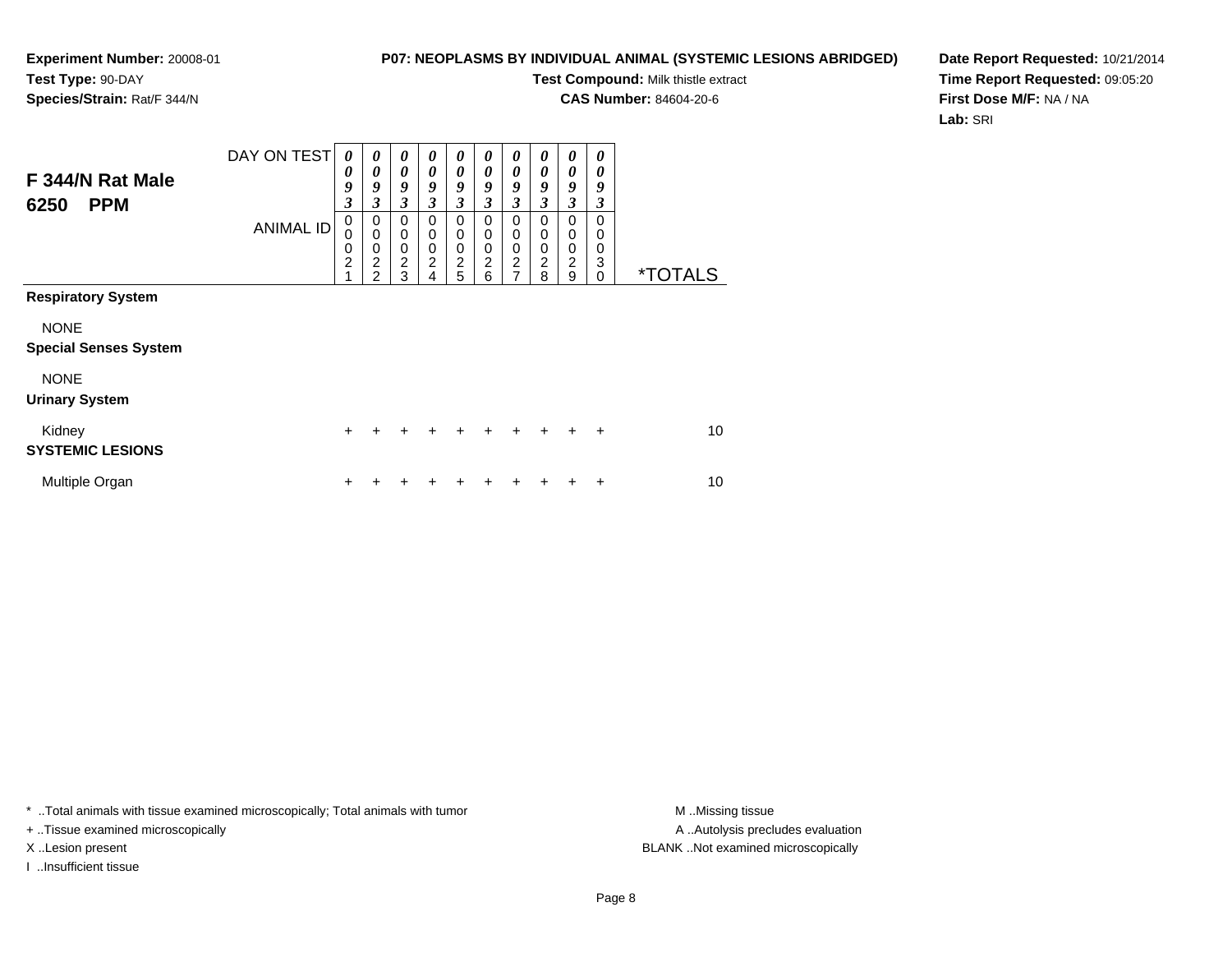### **P07: NEOPLASMS BY INDIVIDUAL ANIMAL (SYSTEMIC LESIONS ABRIDGED)**

**Test Compound:** Milk thistle extract

**CAS Number:** 84604-20-6

**Date Report Requested:** 10/21/2014**Time Report Requested:** 09:05:20**First Dose M/F:** NA / NA**Lab:** SRI

| F 344/N Rat Male<br>12500 PPM                                                  | DAY ON TEST      | 0<br>$\pmb{\theta}$<br>9<br>3 | $\boldsymbol{\theta}$<br>$\pmb{\theta}$<br>$\pmb{9}$<br>$\boldsymbol{\beta}$ | $\boldsymbol{\theta}$<br>$\pmb{\theta}$<br>$\boldsymbol{g}$<br>$\boldsymbol{\beta}$    | $\boldsymbol{\theta}$<br>$\pmb{\theta}$<br>9<br>$\boldsymbol{\beta}$ | 0<br>$\pmb{\theta}$<br>$\boldsymbol{g}$<br>$\boldsymbol{\beta}$       | $\boldsymbol{\theta}$<br>$\boldsymbol{\theta}$<br>$\boldsymbol{9}$<br>$\boldsymbol{\beta}$ | $\boldsymbol{\theta}$<br>$\boldsymbol{\theta}$<br>9<br>$\boldsymbol{\beta}$ | 0<br>$\pmb{\theta}$<br>$\boldsymbol{g}$<br>$\mathfrak{z}$                  | 0<br>$\pmb{\theta}$<br>$\boldsymbol{g}$<br>$\boldsymbol{\beta}$ | 0<br>$\pmb{\theta}$<br>9<br>3 |                       |
|--------------------------------------------------------------------------------|------------------|-------------------------------|------------------------------------------------------------------------------|----------------------------------------------------------------------------------------|----------------------------------------------------------------------|-----------------------------------------------------------------------|--------------------------------------------------------------------------------------------|-----------------------------------------------------------------------------|----------------------------------------------------------------------------|-----------------------------------------------------------------|-------------------------------|-----------------------|
|                                                                                | <b>ANIMAL ID</b> | $\pmb{0}$<br>0<br>0<br>3<br>1 | $\pmb{0}$<br>$\mathbf 0$<br>0<br>$\ensuremath{\mathsf{3}}$<br>$\overline{c}$ | $\pmb{0}$<br>$\mathbf 0$<br>$\mathbf 0$<br>$\ensuremath{\mathsf{3}}$<br>$\overline{3}$ | $\pmb{0}$<br>0<br>0<br>$\ensuremath{\mathsf{3}}$<br>4                | $\pmb{0}$<br>$\pmb{0}$<br>$\pmb{0}$<br>$\ensuremath{\mathsf{3}}$<br>5 | $\mathbf 0$<br>0<br>0<br>$\sqrt{3}$<br>$\,6$                                               | $\mathbf 0$<br>0<br>$\pmb{0}$<br>3<br>7                                     | $\pmb{0}$<br>0<br>$\pmb{0}$<br>$\ensuremath{\mathsf{3}}$<br>$\overline{8}$ | $\pmb{0}$<br>$\mathbf 0$<br>$\mathbf 0$<br>3<br>9               | $\pmb{0}$<br>0<br>0<br>4<br>0 | <i><b>*TOTALS</b></i> |
| <b>Alimentary System</b>                                                       |                  |                               |                                                                              |                                                                                        |                                                                      |                                                                       |                                                                                            |                                                                             |                                                                            |                                                                 |                               |                       |
| Liver<br><b>Cardiovascular System</b>                                          |                  | $\ddot{}$                     | +                                                                            |                                                                                        |                                                                      |                                                                       | ٠                                                                                          | +                                                                           | +                                                                          | $\ddot{}$                                                       | $\ddot{}$                     | 10                    |
| Heart<br><b>Endocrine System</b>                                               |                  | $\ddot{}$                     |                                                                              |                                                                                        |                                                                      |                                                                       |                                                                                            |                                                                             |                                                                            |                                                                 | $\ddot{}$                     | 10                    |
| <b>NONE</b><br><b>General Body System</b>                                      |                  |                               |                                                                              |                                                                                        |                                                                      |                                                                       |                                                                                            |                                                                             |                                                                            |                                                                 |                               |                       |
| <b>NONE</b><br><b>Genital System</b>                                           |                  |                               |                                                                              |                                                                                        |                                                                      |                                                                       |                                                                                            |                                                                             |                                                                            |                                                                 |                               |                       |
| <b>NONE</b><br><b>Hematopoietic System</b>                                     |                  |                               |                                                                              |                                                                                        |                                                                      |                                                                       |                                                                                            |                                                                             |                                                                            |                                                                 |                               |                       |
| <b>NONE</b><br><b>Integumentary System</b>                                     |                  |                               |                                                                              |                                                                                        |                                                                      |                                                                       |                                                                                            |                                                                             |                                                                            |                                                                 |                               |                       |
| <b>NONE</b><br><b>Musculoskeletal System</b>                                   |                  |                               |                                                                              |                                                                                        |                                                                      |                                                                       |                                                                                            |                                                                             |                                                                            |                                                                 |                               |                       |
| <b>NONE</b><br><b>Nervous System</b>                                           |                  |                               |                                                                              |                                                                                        |                                                                      |                                                                       |                                                                                            |                                                                             |                                                                            |                                                                 |                               |                       |
| <b>NONE</b>                                                                    |                  |                               |                                                                              |                                                                                        |                                                                      |                                                                       |                                                                                            |                                                                             |                                                                            |                                                                 |                               |                       |
| * Total animals with tissue examined microscopically; Total animals with tumor |                  |                               |                                                                              |                                                                                        |                                                                      |                                                                       |                                                                                            |                                                                             |                                                                            |                                                                 |                               | M Missing tissue      |

- + ..Tissue examined microscopically
- 
- I ..Insufficient tissue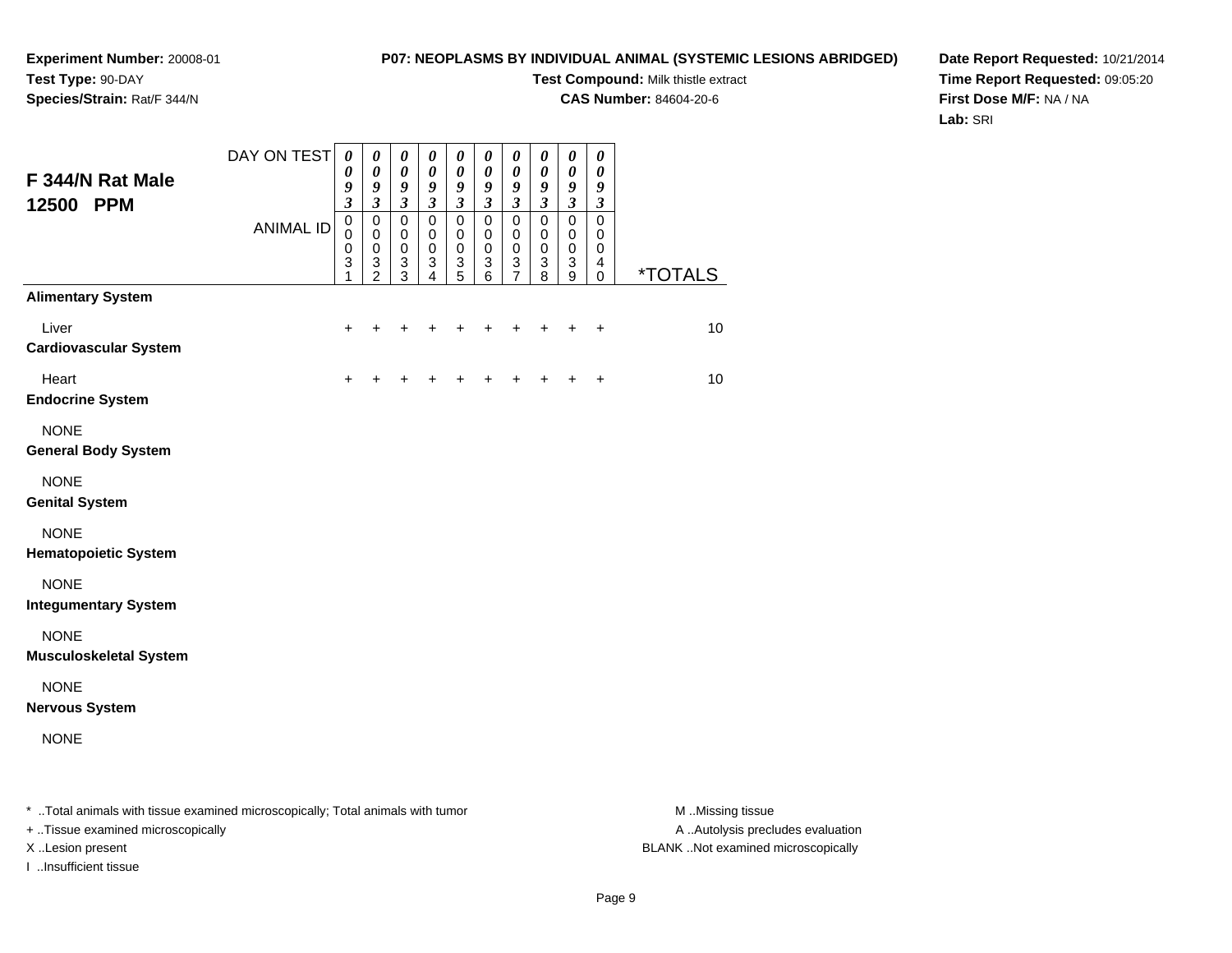### **P07: NEOPLASMS BY INDIVIDUAL ANIMAL (SYSTEMIC LESIONS ABRIDGED)**

**Test Compound:** Milk thistle extract

**CAS Number:** 84604-20-6

**Date Report Requested:** 10/21/2014**Time Report Requested:** 09:05:20**First Dose M/F:** NA / NA**Lab:** SRI

| F 344/N Rat Male<br>12500<br><b>PPM</b>     | DAY ON TEST      | 0<br>0<br>9<br>$\overline{\mathbf{3}}$ | 0<br>0<br>9<br>3                | 0<br>$\boldsymbol{\theta}$<br>9<br>3      | 0<br>$\boldsymbol{\theta}$<br>9<br>3                | $\boldsymbol{\theta}$<br>$\boldsymbol{\theta}$<br>9<br>$\mathfrak{z}$ | $\boldsymbol{\theta}$<br>$\boldsymbol{\theta}$<br>9<br>$\boldsymbol{\beta}$ | 0<br>0<br>9<br>3                                             | 0<br>0<br>9<br>3             | 0<br>$\theta$<br>9<br>$\overline{\mathbf{3}}$ | 0<br>0<br>9<br>3             |                       |
|---------------------------------------------|------------------|----------------------------------------|---------------------------------|-------------------------------------------|-----------------------------------------------------|-----------------------------------------------------------------------|-----------------------------------------------------------------------------|--------------------------------------------------------------|------------------------------|-----------------------------------------------|------------------------------|-----------------------|
|                                             | <b>ANIMAL ID</b> | 0<br>0<br>0<br>3<br>1                  | 0<br>$\mathbf 0$<br>0<br>3<br>2 | 0<br>$\mathbf 0$<br>$\mathbf 0$<br>3<br>3 | $\mathbf 0$<br>$\mathbf 0$<br>$\mathbf 0$<br>3<br>4 | 0<br>0<br>$\mathbf 0$<br>3<br>5                                       | 0<br>0<br>$\mathbf 0$<br>3<br>6                                             | 0<br>0<br>$\boldsymbol{0}$<br>$\ensuremath{\mathsf{3}}$<br>7 | $\Omega$<br>0<br>0<br>3<br>8 | 0<br>0<br>0<br>3<br>9                         | 0<br>0<br>0<br>4<br>$\Omega$ | <i><b>*TOTALS</b></i> |
| <b>Respiratory System</b>                   |                  |                                        |                                 |                                           |                                                     |                                                                       |                                                                             |                                                              |                              |                                               |                              |                       |
| <b>NONE</b><br><b>Special Senses System</b> |                  |                                        |                                 |                                           |                                                     |                                                                       |                                                                             |                                                              |                              |                                               |                              |                       |
| <b>NONE</b><br><b>Urinary System</b>        |                  |                                        |                                 |                                           |                                                     |                                                                       |                                                                             |                                                              |                              |                                               |                              |                       |
| Kidney<br><b>SYSTEMIC LESIONS</b>           |                  | $\ddot{}$                              | ÷                               | +                                         | $\div$                                              | $\div$                                                                | $\div$                                                                      | ÷                                                            | ÷                            | $\div$                                        | $\ddot{}$                    | 10                    |
| Multiple Organ                              |                  | $\ddot{}$                              |                                 |                                           |                                                     |                                                                       |                                                                             |                                                              |                              | ٠                                             | +                            | 10                    |

\* ..Total animals with tissue examined microscopically; Total animals with tumor **M** . Missing tissue M ..Missing tissue

+ ..Tissue examined microscopically

I ..Insufficient tissue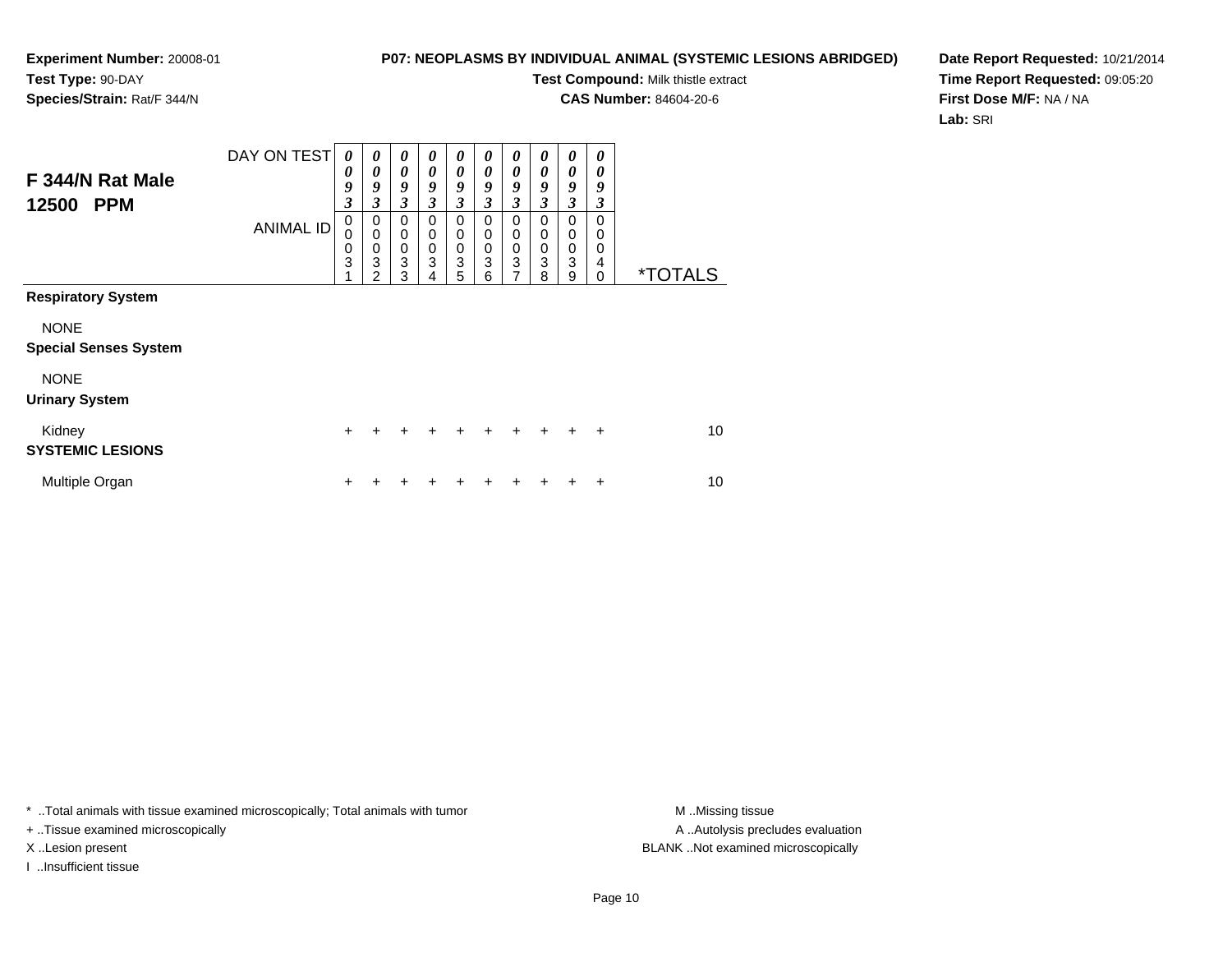### **P07: NEOPLASMS BY INDIVIDUAL ANIMAL (SYSTEMIC LESIONS ABRIDGED)**

**Test Compound:** Milk thistle extract

**CAS Number:** 84604-20-6

**Date Report Requested:** 10/21/2014**Time Report Requested:** 09:05:20**First Dose M/F:** NA / NA**Lab:** SRI

| F 344/N Rat Male<br>25000<br><b>PPM</b>                                        | DAY ON TEST      | 0<br>0<br>9<br>3              | $\boldsymbol{\theta}$<br>$\pmb{\theta}$<br>9<br>$\boldsymbol{\beta}$         | $\pmb{\theta}$<br>$\pmb{\theta}$<br>9<br>$\mathfrak{z}$                    | $\pmb{\theta}$<br>$\boldsymbol{\theta}$<br>9<br>$\boldsymbol{\beta}$ | 0<br>$\pmb{\theta}$<br>$\boldsymbol{9}$<br>$\mathfrak{z}$   | 0<br>$\boldsymbol{\theta}$<br>9<br>$\boldsymbol{\beta}$ | $\boldsymbol{\theta}$<br>$\boldsymbol{\theta}$<br>9<br>$\mathfrak{z}$ | 0<br>$\pmb{\theta}$<br>9<br>$\mathfrak{z}$          | 0<br>$\pmb{\theta}$<br>9<br>$\mathfrak{z}$ | 0<br>$\pmb{\theta}$<br>9<br>3             |                       |
|--------------------------------------------------------------------------------|------------------|-------------------------------|------------------------------------------------------------------------------|----------------------------------------------------------------------------|----------------------------------------------------------------------|-------------------------------------------------------------|---------------------------------------------------------|-----------------------------------------------------------------------|-----------------------------------------------------|--------------------------------------------|-------------------------------------------|-----------------------|
|                                                                                | <b>ANIMAL ID</b> | $\pmb{0}$<br>0<br>0<br>4<br>1 | $\mathbf 0$<br>$\mathbf 0$<br>0<br>$\overline{\mathbf{4}}$<br>$\overline{c}$ | $\mathbf 0$<br>$\mathbf 0$<br>0<br>$\overline{\mathbf{4}}$<br>$\mathbf{3}$ | $\pmb{0}$<br>$\pmb{0}$<br>0<br>4<br>4                                | $\pmb{0}$<br>$\pmb{0}$<br>0<br>$\overline{\mathbf{4}}$<br>5 | $\mathbf 0$<br>0<br>0<br>4<br>$\,6$                     | $\mathbf 0$<br>$\pmb{0}$<br>0<br>4<br>7                               | $\pmb{0}$<br>0<br>0<br>$\overline{\mathbf{4}}$<br>8 | $\mathbf 0$<br>0<br>$\mathbf 0$<br>4<br>9  | $\mathbf 0$<br>0<br>0<br>$\mathbf 5$<br>0 | <i><b>*TOTALS</b></i> |
| <b>Alimentary System</b>                                                       |                  |                               |                                                                              |                                                                            |                                                                      |                                                             |                                                         |                                                                       |                                                     |                                            |                                           |                       |
| Liver<br><b>Cardiovascular System</b>                                          |                  | $\ddot{}$                     | +                                                                            |                                                                            |                                                                      |                                                             | +                                                       | +                                                                     | +                                                   | $\ddot{}$                                  | $\ddot{}$                                 | 10                    |
| Heart<br><b>Endocrine System</b>                                               |                  | ÷                             |                                                                              |                                                                            |                                                                      |                                                             |                                                         |                                                                       |                                                     |                                            | $\ddot{}$                                 | 10                    |
| <b>NONE</b><br><b>General Body System</b>                                      |                  |                               |                                                                              |                                                                            |                                                                      |                                                             |                                                         |                                                                       |                                                     |                                            |                                           |                       |
| <b>NONE</b><br><b>Genital System</b>                                           |                  |                               |                                                                              |                                                                            |                                                                      |                                                             |                                                         |                                                                       |                                                     |                                            |                                           |                       |
| <b>NONE</b><br><b>Hematopoietic System</b>                                     |                  |                               |                                                                              |                                                                            |                                                                      |                                                             |                                                         |                                                                       |                                                     |                                            |                                           |                       |
| <b>NONE</b><br><b>Integumentary System</b>                                     |                  |                               |                                                                              |                                                                            |                                                                      |                                                             |                                                         |                                                                       |                                                     |                                            |                                           |                       |
| <b>NONE</b><br><b>Musculoskeletal System</b>                                   |                  |                               |                                                                              |                                                                            |                                                                      |                                                             |                                                         |                                                                       |                                                     |                                            |                                           |                       |
| <b>NONE</b><br><b>Nervous System</b>                                           |                  |                               |                                                                              |                                                                            |                                                                      |                                                             |                                                         |                                                                       |                                                     |                                            |                                           |                       |
| <b>NONE</b>                                                                    |                  |                               |                                                                              |                                                                            |                                                                      |                                                             |                                                         |                                                                       |                                                     |                                            |                                           |                       |
| * Total animals with tissue examined microscopically; Total animals with tumor |                  |                               |                                                                              |                                                                            |                                                                      |                                                             |                                                         |                                                                       |                                                     |                                            |                                           | M Missing tissue      |

+ ..Tissue examined microscopically

I ..Insufficient tissue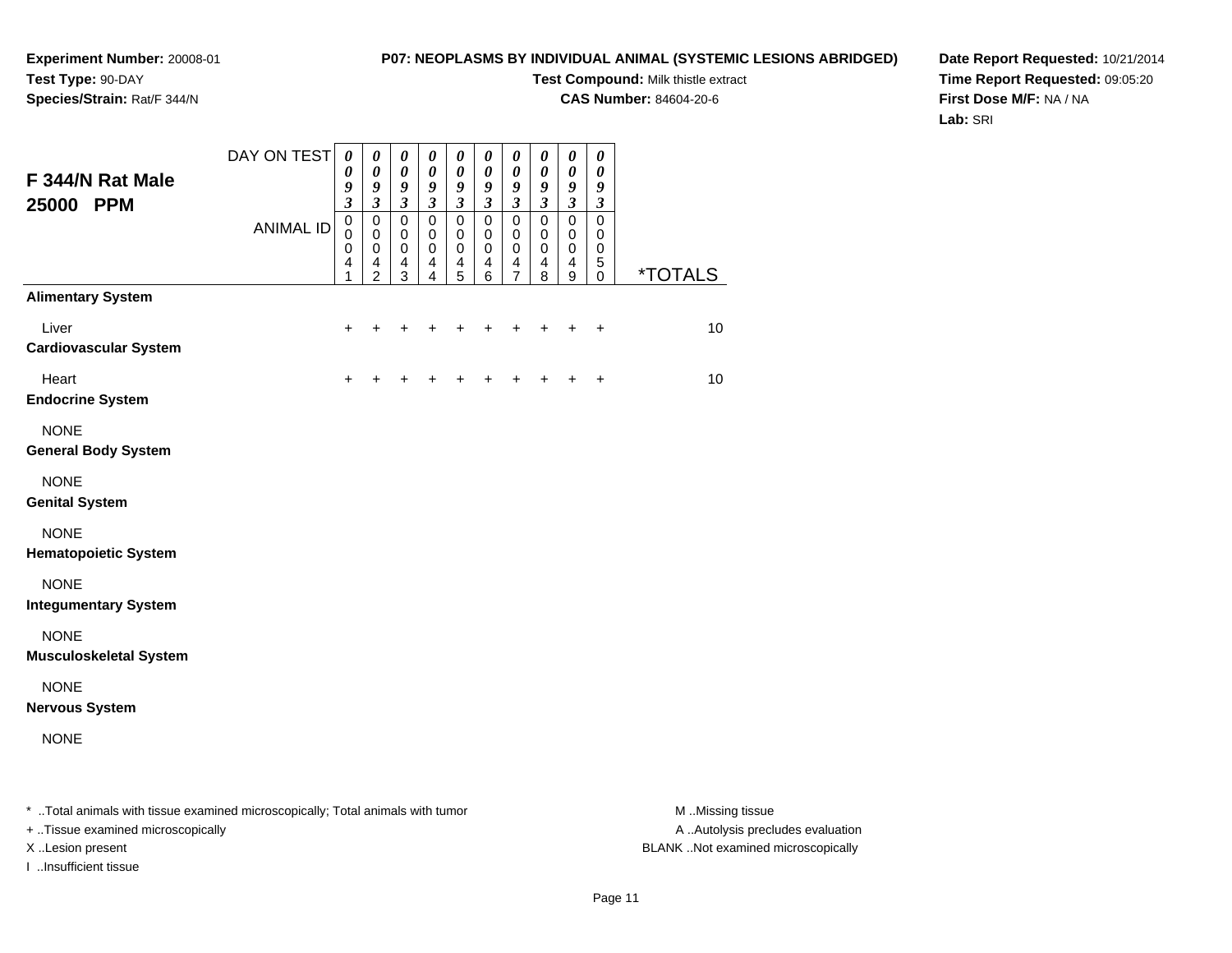### **P07: NEOPLASMS BY INDIVIDUAL ANIMAL (SYSTEMIC LESIONS ABRIDGED)**

**Test Compound:** Milk thistle extract

**CAS Number:** 84604-20-6

**Date Report Requested:** 10/21/2014**Time Report Requested:** 09:05:21**First Dose M/F:** NA / NA**Lab:** SRI

| F 344/N Rat Male<br>25000<br><b>PPM</b>     | DAY ON TEST      | 0<br>0<br>9<br>$\overline{\mathbf{3}}$ | 0<br>$\boldsymbol{\theta}$<br>9<br>3                   | $\boldsymbol{\theta}$<br>$\boldsymbol{\theta}$<br>9<br>$\mathfrak{z}$ | 0<br>$\theta$<br>9<br>3 | 0<br>$\boldsymbol{\theta}$<br>9<br>$\boldsymbol{\beta}$ | 0<br>0<br>9<br>3                       | $\boldsymbol{\theta}$<br>$\boldsymbol{\theta}$<br>9<br>$\mathfrak{z}$ | 0<br>$\boldsymbol{\theta}$<br>9<br>3 | 0<br>0<br>9<br>$\mathfrak{z}$             | 0<br>0<br>9<br>3                    |                       |
|---------------------------------------------|------------------|----------------------------------------|--------------------------------------------------------|-----------------------------------------------------------------------|-------------------------|---------------------------------------------------------|----------------------------------------|-----------------------------------------------------------------------|--------------------------------------|-------------------------------------------|-------------------------------------|-----------------------|
|                                             | <b>ANIMAL ID</b> | 0<br>0<br>0<br>4<br>1                  | 0<br>$\mathbf 0$<br>$\mathbf 0$<br>4<br>$\overline{2}$ | 0<br>$\mathbf 0$<br>$\mathbf 0$<br>4<br>3                             | 0<br>0<br>0<br>4<br>4   | $\mathbf 0$<br>$\mathbf 0$<br>$\mathbf 0$<br>4<br>5     | $\Omega$<br>0<br>$\mathbf 0$<br>4<br>6 | 0<br>0<br>0<br>$\overline{\mathbf{4}}$<br>7                           | 0<br>0<br>0<br>4<br>8                | $\mathbf 0$<br>0<br>$\mathbf 0$<br>4<br>9 | $\Omega$<br>0<br>0<br>5<br>$\Omega$ | <i><b>*TOTALS</b></i> |
| <b>Respiratory System</b>                   |                  |                                        |                                                        |                                                                       |                         |                                                         |                                        |                                                                       |                                      |                                           |                                     |                       |
| <b>NONE</b><br><b>Special Senses System</b> |                  |                                        |                                                        |                                                                       |                         |                                                         |                                        |                                                                       |                                      |                                           |                                     |                       |
| <b>NONE</b><br><b>Urinary System</b>        |                  |                                        |                                                        |                                                                       |                         |                                                         |                                        |                                                                       |                                      |                                           |                                     |                       |
| Kidney<br><b>SYSTEMIC LESIONS</b>           |                  | $\ddot{}$                              | +                                                      | $\ddot{}$                                                             | $\div$                  | $\ddot{}$                                               | $\div$                                 | $\div$                                                                | $\ddot{}$                            | $\div$                                    | $\ddot{}$                           | 10                    |
| Multiple Organ                              |                  | $\ddot{}$                              |                                                        |                                                                       |                         |                                                         |                                        |                                                                       |                                      |                                           | $\ddot{}$                           | 10                    |

\* ..Total animals with tissue examined microscopically; Total animals with tumor **M** . Missing tissue M ..Missing tissue

+ ..Tissue examined microscopically

I ..Insufficient tissue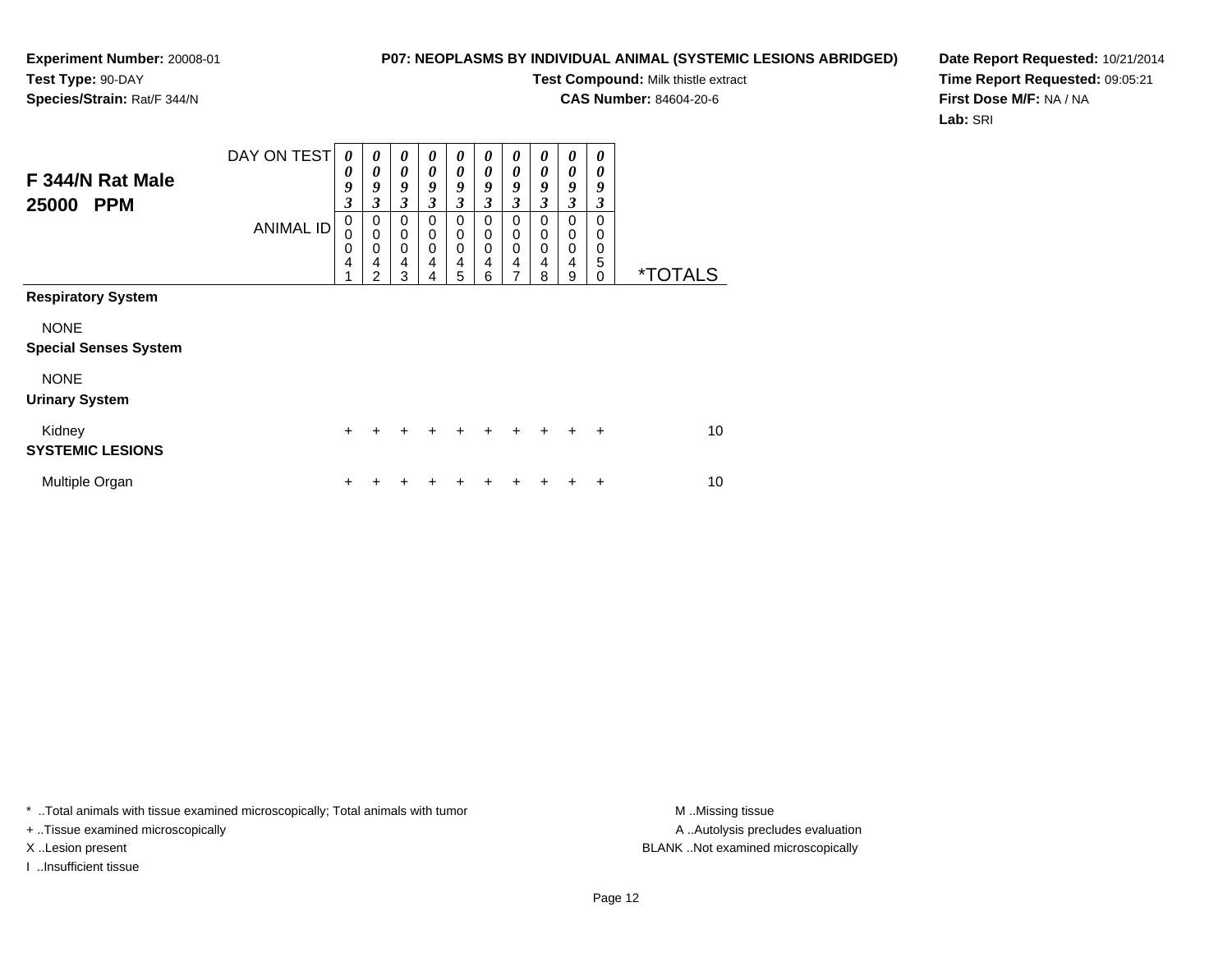### **P07: NEOPLASMS BY INDIVIDUAL ANIMAL (SYSTEMIC LESIONS ABRIDGED)**

**Test Compound:** Milk thistle extract

**CAS Number:** 84604-20-6

**Date Report Requested:** 10/21/2014**Time Report Requested:** 09:05:21**First Dose M/F:** NA / NA**Lab:** SRI

|                              | DAY ON TEST      | 0<br>0                     | $\boldsymbol{\theta}$<br>0 | $\boldsymbol{\theta}$<br>0 | 0<br>0                     | 0<br>$\theta$               | 0<br>0               | 0<br>$\theta$    | 0<br>0           | 0<br>$\boldsymbol{\theta}$ | 0<br>$\boldsymbol{\theta}$ |                       |
|------------------------------|------------------|----------------------------|----------------------------|----------------------------|----------------------------|-----------------------------|----------------------|------------------|------------------|----------------------------|----------------------------|-----------------------|
| F 344/N Rat Male             |                  | 9                          | 9                          | 9                          | 9                          | 9                           | 9                    | 9                | 9                | 9                          | 9                          |                       |
| <b>PPM</b><br>50000          |                  | $\overline{\mathbf{3}}$    | $\mathfrak{z}$             | $\mathfrak{z}$             | $\mathfrak{z}$             | $\boldsymbol{\mathfrak{z}}$ | $\overline{3}$       | $\mathfrak{z}$   | $\mathfrak{z}$   | $\overline{\mathbf{3}}$    | $\boldsymbol{\beta}$       |                       |
|                              | <b>ANIMAL ID</b> | $\mathbf 0$<br>$\mathbf 0$ | $\mathbf 0$<br>$\mathbf 0$ | $\mathbf 0$<br>0           | $\mathbf 0$<br>$\mathbf 0$ | $\mathbf 0$<br>0            | $\Omega$<br>$\Omega$ | $\mathbf 0$<br>0 | $\mathbf 0$<br>0 | $\mathbf 0$<br>$\mathbf 0$ | $\mathbf 0$<br>0           |                       |
|                              |                  | 0                          | $\mathbf 0$                | $\mathbf 0$                | $\mathbf 0$                | 0                           | $\mathbf 0$          | $\pmb{0}$        | $\mathbf 0$      | $\mathbf 0$                | $\mathbf 0$                |                       |
|                              |                  | 5<br>1                     | 5<br>$\overline{2}$        | 5<br>3                     | 5<br>4                     | 5<br>$\overline{5}$         | 5<br>6               | 5<br>7           | 5<br>8           | 5<br>9                     | 6<br>$\Omega$              | <i><b>*TOTALS</b></i> |
| <b>Alimentary System</b>     |                  |                            |                            |                            |                            |                             |                      |                  |                  |                            |                            |                       |
| Esophagus                    |                  | +                          | +                          |                            |                            | +                           | +                    | +                |                  | ٠                          | +                          | 10                    |
| Intestine Large, Cecum       |                  | +                          | $\ddot{}$                  | $\ddot{}$                  | $\ddot{}$                  | $\ddot{}$                   | $\ddot{}$            | $\ddot{}$        | $\ddot{}$        | $\ddot{}$                  | $\ddot{}$                  | 10                    |
| Intestine Large, Colon       |                  | +                          | +                          | +                          | $\ddot{}$                  | +                           | +                    | +                | $\ddot{}$        | $\ddot{}$                  | +                          | 10                    |
| Intestine Large, Rectum      |                  | +                          | $\ddot{}$                  | $\ddot{}$                  | $\ddot{}$                  | $\ddot{}$                   | $\ddot{}$            | $\ddot{}$        | $\ddot{}$        | $\ddot{}$                  | $\ddot{}$                  | 10                    |
| Intestine Small, Duodenum    |                  | $\ddot{}$                  | $\ddot{}$                  | $\ddot{}$                  | $\ddot{}$                  | $\ddot{}$                   | $\ddot{}$            | $\ddot{}$        | $+$              | $+$                        | $\ddot{}$                  | 10                    |
| Intestine Small, Ileum       |                  | +                          | $\ddot{}$                  | $\ddot{}$                  | $\ddot{}$                  | +                           | +                    | +                | $\ddot{}$        | $\ddot{}$                  | +                          | 10                    |
| Intestine Small, Jejunum     |                  | $\ddot{}$                  | $\ddot{}$                  | $\ddot{}$                  | $\ddot{}$                  | +                           | $\ddot{}$            | +                | $\ddot{}$        | $\ddot{}$                  | $\ddot{}$                  | 10                    |
| Liver                        |                  | $\ddot{}$                  | $\ddot{}$                  | $\ddot{}$                  | $\ddot{}$                  | $\ddot{}$                   | $\ddot{}$            | $\ddot{}$        | $\ddot{}$        | $\ddot{}$                  | $\ddot{}$                  | 10                    |
| Pancreas                     |                  | $\ddot{}$                  | $\ddot{}$                  | $\ddot{}$                  | $\ddot{}$                  | $\ddot{}$                   | +                    | $\ddot{}$        | $\ddot{}$        | $\ddot{}$                  | +                          | 10                    |
| <b>Salivary Glands</b>       |                  | $\ddot{}$                  | $\ddot{}$                  | $\ddot{}$                  | +                          | +                           | +                    | +                | $\ddot{}$        | $\ddot{}$                  | +                          | 10                    |
| Stomach, Forestomach         |                  | +                          | $\ddot{}$                  | $\ddot{}$                  | $\ddot{}$                  | $\ddot{}$                   | $\ddot{}$            | $\ddot{}$        | $+$              | $+$                        | $\ddot{}$                  | 10                    |
| Stomach, Glandular           |                  | $\ddot{}$                  | $\ddot{}$                  | $\ddot{}$                  | $\ddot{}$                  | $\ddot{}$                   | $\ddot{}$            | $\ddot{}$        | $\ddot{}$        | $\ddot{}$                  | +                          | 10                    |
| <b>Cardiovascular System</b> |                  |                            |                            |                            |                            |                             |                      |                  |                  |                            |                            |                       |
| Heart                        |                  | $\ddot{}$                  |                            |                            |                            |                             |                      |                  |                  |                            | +                          | 10                    |
| <b>Endocrine System</b>      |                  |                            |                            |                            |                            |                             |                      |                  |                  |                            |                            |                       |
| <b>Adrenal Cortex</b>        |                  | +                          | +                          | +                          | +                          | +                           | +                    | +                | ÷                | ٠                          | ٠                          | 10                    |
| Adrenal Medulla              |                  | +                          | +                          | +                          | $\ddot{}$                  | +                           | +                    | +                | $\ddot{}$        | +                          | $\ddot{}$                  | 10                    |
| Parathyroid Gland            |                  | +                          | $\ddot{}$                  | $\ddot{}$                  | $\ddot{}$                  | $\ddot{}$                   | $\ddot{}$            | +                | $\ddot{}$        | $\ddot{}$                  | $\ddot{}$                  | 10                    |
| <b>Pituitary Gland</b>       |                  | +                          | +                          | +                          | +                          | +                           | $\ddot{}$            | $\ddot{}$        | $\ddot{}$        | $\ddot{}$                  | +                          | 10                    |
| <b>Thyroid Gland</b>         |                  | $\ddot{}$                  | +                          | $\ddot{}$                  | +                          | $\ddot{}$                   | $\ddot{}$            | $\ddot{}$        | $\ddot{}$        | $\ddot{}$                  | +                          | 10                    |

\* ..Total animals with tissue examined microscopically; Total animals with tumor **M** . Missing tissue M ..Missing tissue

+ ..Tissue examined microscopically

I ..Insufficient tissue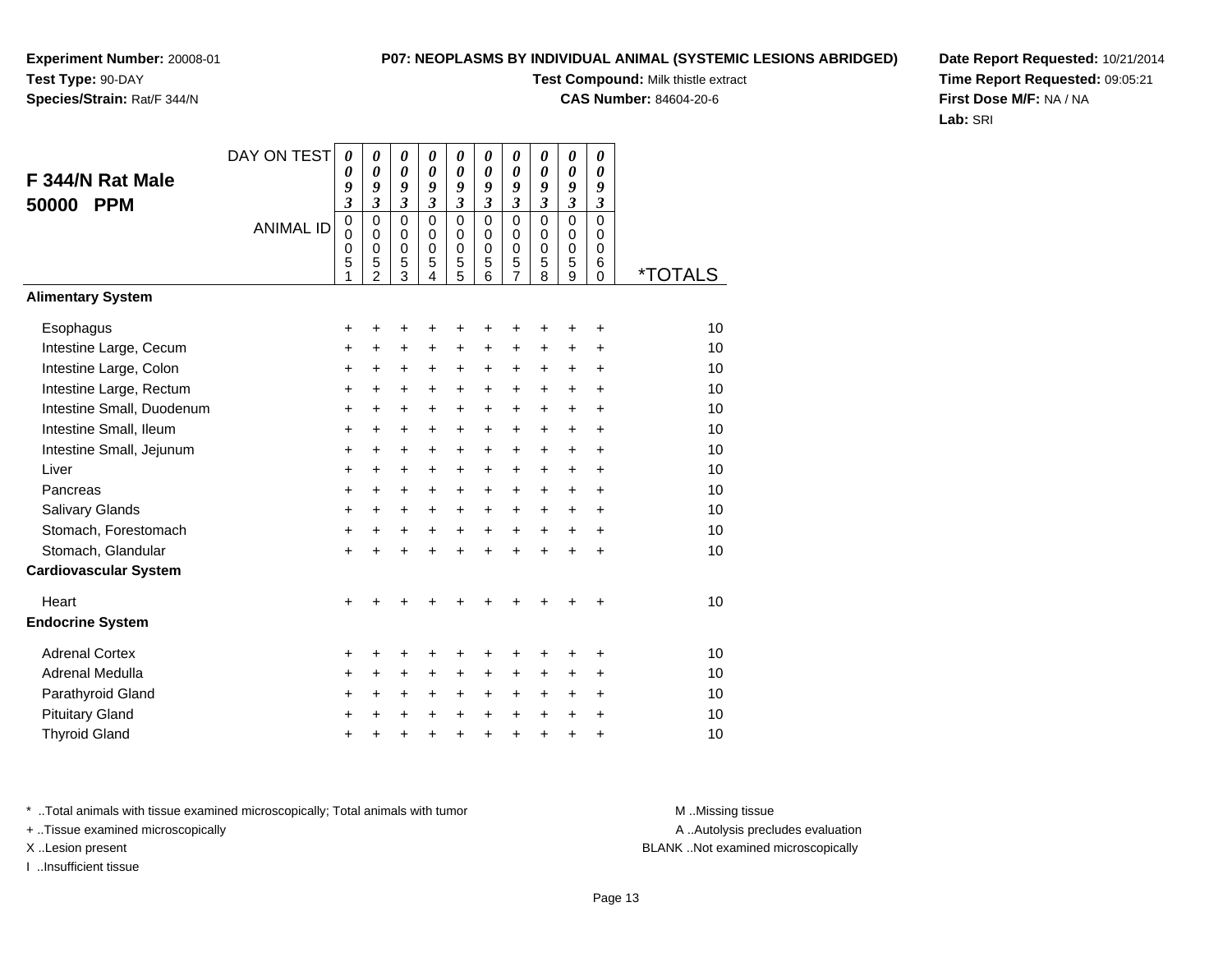### **P07: NEOPLASMS BY INDIVIDUAL ANIMAL (SYSTEMIC LESIONS ABRIDGED)**

**Test Compound:** Milk thistle extract

**CAS Number:** 84604-20-6

**Date Report Requested:** 10/21/2014**Time Report Requested:** 09:05:21**First Dose M/F:** NA / NA**Lab:** SRI

| F 344/N Rat Male<br>50000<br><b>PPM</b> | DAY ON TEST      | $\boldsymbol{\theta}$<br>0<br>9<br>$\overline{\mathbf{3}}$ | 0<br>0<br>9<br>$\overline{\mathbf{3}}$       | 0<br>$\boldsymbol{\theta}$<br>9<br>$\overline{\mathbf{3}}$ | $\boldsymbol{\theta}$<br>$\boldsymbol{\theta}$<br>9<br>$\overline{\mathbf{3}}$ | $\boldsymbol{\theta}$<br>$\boldsymbol{\theta}$<br>9<br>$\mathfrak{z}$ | $\boldsymbol{\theta}$<br>$\boldsymbol{\theta}$<br>9<br>$\mathfrak{z}$ | 0<br>$\boldsymbol{\theta}$<br>9<br>$\mathfrak{z}$      | 0<br>$\boldsymbol{\theta}$<br>9<br>$\mathfrak{z}$ | $\boldsymbol{\theta}$<br>0<br>9<br>$\boldsymbol{\mathfrak{z}}$ | 0<br>0<br>9<br>$\mathfrak{z}$ |                       |
|-----------------------------------------|------------------|------------------------------------------------------------|----------------------------------------------|------------------------------------------------------------|--------------------------------------------------------------------------------|-----------------------------------------------------------------------|-----------------------------------------------------------------------|--------------------------------------------------------|---------------------------------------------------|----------------------------------------------------------------|-------------------------------|-----------------------|
|                                         | <b>ANIMAL ID</b> | $\mathbf 0$<br>$\mathbf 0$<br>$\mathbf 0$<br>5<br>1        | $\mathbf 0$<br>0<br>0<br>5<br>$\overline{c}$ | $\mathbf 0$<br>$\mathbf 0$<br>0<br>5<br>3                  | $\mathbf 0$<br>0<br>$\mathbf 0$<br>5<br>4                                      | $\mathbf 0$<br>0<br>$\mathbf 0$<br>5<br>5                             | $\mathbf 0$<br>0<br>$\pmb{0}$<br>5<br>6                               | $\mathbf 0$<br>0<br>$\mathbf 0$<br>5<br>$\overline{7}$ | $\mathbf 0$<br>$\mathbf 0$<br>$\pmb{0}$<br>5<br>8 | $\mathbf 0$<br>0<br>$\mathbf 0$<br>5<br>9                      | 0<br>0<br>0<br>6<br>$\Omega$  | <i><b>*TOTALS</b></i> |
| <b>General Body System</b>              |                  |                                                            |                                              |                                                            |                                                                                |                                                                       |                                                                       |                                                        |                                                   |                                                                |                               |                       |
| <b>NONE</b><br><b>Genital System</b>    |                  |                                                            |                                              |                                                            |                                                                                |                                                                       |                                                                       |                                                        |                                                   |                                                                |                               |                       |
| Epididymis                              |                  | +                                                          | +                                            | +                                                          | +                                                                              | +                                                                     |                                                                       | +                                                      | +                                                 | +                                                              | +                             | 10                    |
| <b>Preputial Gland</b>                  |                  | $\ddot{}$                                                  | +                                            | +                                                          | +                                                                              | $\ddot{}$                                                             | $\pm$                                                                 | +                                                      | +                                                 | +                                                              | +                             | 10                    |
| Prostate                                |                  | +                                                          | $\ddot{}$                                    | +                                                          | $\ddot{}$                                                                      | +                                                                     | $\ddot{}$                                                             | +                                                      | +                                                 | +                                                              | +                             | 10                    |
| <b>Seminal Vesicle</b>                  |                  | +                                                          | +                                            | +                                                          | $\ddot{}$                                                                      | $\ddot{}$                                                             | $\ddot{}$                                                             | $\ddot{}$                                              | $\ddot{}$                                         | $\ddot{}$                                                      | $\ddot{}$                     | 10                    |
| <b>Testes</b>                           |                  | $\ddot{}$                                                  | +                                            | +                                                          | +                                                                              | +                                                                     |                                                                       | $\ddot{}$                                              | $\ddot{}$                                         | $\ddot{}$                                                      | $\ddot{}$                     | 10                    |
| <b>Hematopoietic System</b>             |                  |                                                            |                                              |                                                            |                                                                                |                                                                       |                                                                       |                                                        |                                                   |                                                                |                               |                       |
| <b>Bone Marrow</b>                      |                  | $\ddot{}$                                                  | +                                            | $\ddot{}$                                                  | +                                                                              | +                                                                     |                                                                       | +                                                      | +                                                 | +                                                              | +                             | 10                    |
| Lymph Node                              |                  |                                                            | +                                            |                                                            |                                                                                |                                                                       |                                                                       |                                                        |                                                   |                                                                |                               | $\mathbf{1}$          |
| Lymph Node, Mandibular                  |                  | M                                                          | M                                            | M                                                          | M                                                                              | M                                                                     | M                                                                     | M                                                      | M                                                 | M                                                              | M                             | $\mathbf 0$           |
| Lymph Node, Mesenteric                  |                  | +                                                          | +                                            | +                                                          | +                                                                              | +                                                                     | +                                                                     | +                                                      | +                                                 | +                                                              | +                             | 10                    |
| Spleen                                  |                  | +                                                          | +                                            | +                                                          | +                                                                              | +                                                                     | $\ddot{}$                                                             | $\ddot{}$                                              | $\ddot{}$                                         | +                                                              | $\ddot{}$                     | 10                    |
| Thymus                                  |                  | $\ddot{}$                                                  | +                                            | +                                                          | +                                                                              | +                                                                     |                                                                       | $\ddot{}$                                              | $\ddot{}$                                         | $\ddot{}$                                                      | $\ddot{}$                     | 10                    |
| <b>Integumentary System</b>             |                  |                                                            |                                              |                                                            |                                                                                |                                                                       |                                                                       |                                                        |                                                   |                                                                |                               |                       |
| <b>Mammary Gland</b>                    |                  | +                                                          | +                                            | +                                                          | +                                                                              | +                                                                     | +                                                                     | +                                                      | +                                                 | +                                                              | +                             | 10                    |
| Skin                                    |                  | $\ddot{}$                                                  |                                              | +                                                          | +                                                                              | +                                                                     |                                                                       | +                                                      |                                                   | +                                                              | +                             | 10                    |
| <b>Musculoskeletal System</b>           |                  |                                                            |                                              |                                                            |                                                                                |                                                                       |                                                                       |                                                        |                                                   |                                                                |                               |                       |
| <b>Bone</b>                             |                  | +                                                          |                                              |                                                            |                                                                                |                                                                       |                                                                       |                                                        |                                                   | +                                                              | +                             | 10                    |

\* ..Total animals with tissue examined microscopically; Total animals with tumor **M** . Missing tissue M ..Missing tissue A ..Autolysis precludes evaluation + ..Tissue examined microscopically X ..Lesion present BLANK ..Not examined microscopicallyI ..Insufficient tissue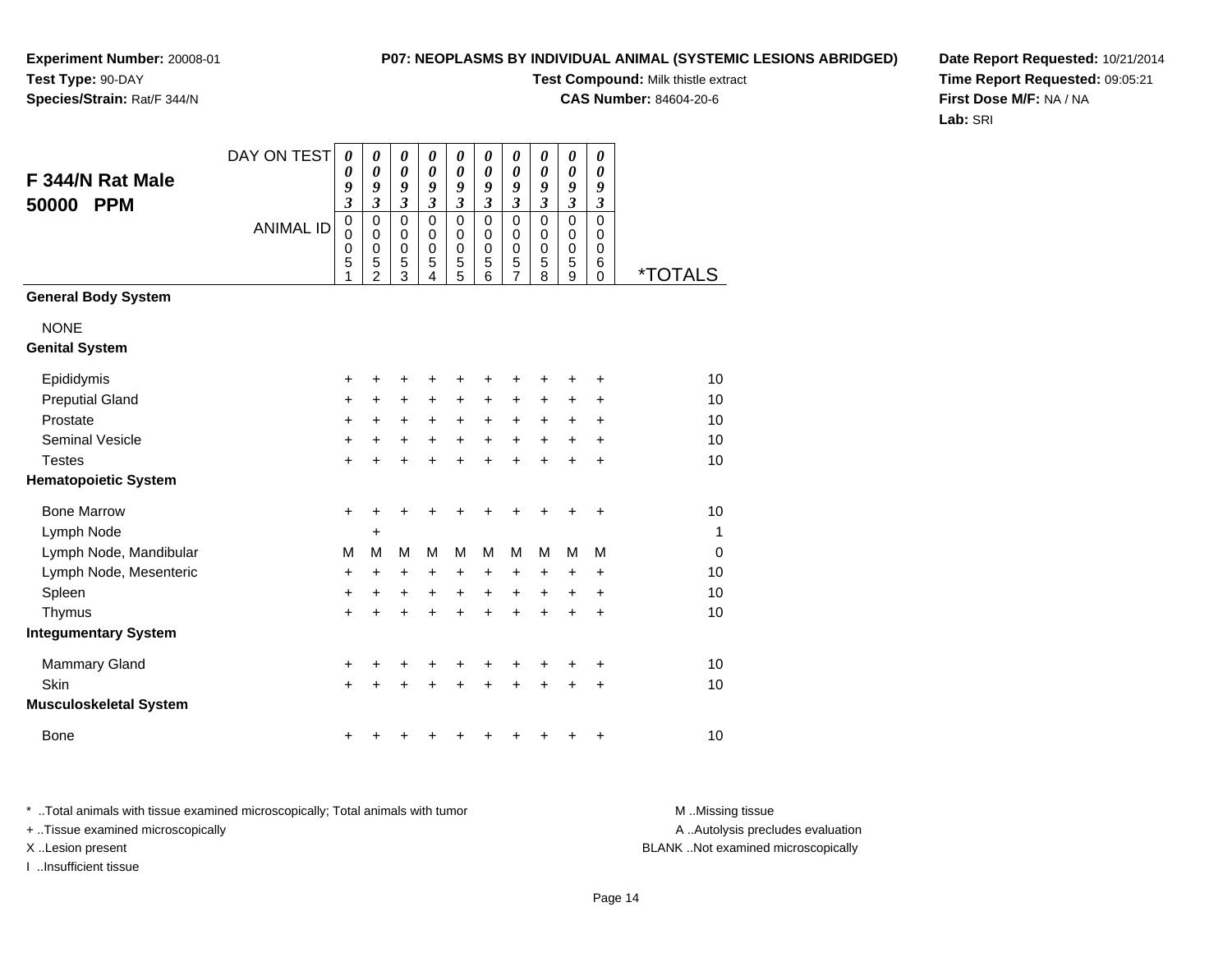**Experiment Number:** 20008-01**Test Type:** 90-DAY

### **Species/Strain:** Rat/F 344/N

### **P07: NEOPLASMS BY INDIVIDUAL ANIMAL (SYSTEMIC LESIONS ABRIDGED)**

**Test Compound:** Milk thistle extract

**CAS Number:** 84604-20-6

**Date Report Requested:** 10/21/2014**Time Report Requested:** 09:05:21**First Dose M/F:** NA / NA**Lab:** SRI

| F 344/N Rat Male<br>50000<br><b>PPM</b>   | DAY ON TEST<br><b>ANIMAL ID</b> | 0<br>0<br>9<br>$\overline{\mathbf{3}}$<br>$\,0\,$<br>0<br>0<br>5 | 0<br>0<br>9<br>3<br>$\pmb{0}$<br>$\mathbf 0$<br>$\mathbf 0$<br>5<br>$\overline{2}$ | 0<br>0<br>9<br>$\mathfrak{z}$<br>$\pmb{0}$<br>0<br>$\mathbf 0$<br>5<br>3 | 0<br>0<br>9<br>3<br>$\mathbf 0$<br>$\mathbf 0$<br>$\mathbf 0$<br>5<br>4 | 0<br>0<br>9<br>3<br>$\mathbf 0$<br>0<br>$\mathbf 0$<br>5<br>5 | 0<br>0<br>9<br>$\mathfrak{z}$<br>$\pmb{0}$<br>$\pmb{0}$<br>$\mathbf 0$<br>5<br>6 | 0<br>0<br>9<br>$\mathfrak{z}$<br>0<br>0<br>0<br>5<br>7 | 0<br>0<br>9<br>$\mathfrak{z}$<br>$\pmb{0}$<br>$\mathbf 0$<br>$\mathbf 0$<br>5<br>8 | 0<br>$\boldsymbol{\theta}$<br>9<br>$\mathfrak{z}$<br>$\mathbf 0$<br>$\pmb{0}$<br>$\mathbf 0$<br>5<br>9 | 0<br>$\boldsymbol{\theta}$<br>9<br>$\mathfrak{z}$<br>$\mathbf 0$<br>0<br>$\mathbf 0$<br>6<br>0 | <i><b>*TOTALS</b></i>      |
|-------------------------------------------|---------------------------------|------------------------------------------------------------------|------------------------------------------------------------------------------------|--------------------------------------------------------------------------|-------------------------------------------------------------------------|---------------------------------------------------------------|----------------------------------------------------------------------------------|--------------------------------------------------------|------------------------------------------------------------------------------------|--------------------------------------------------------------------------------------------------------|------------------------------------------------------------------------------------------------|----------------------------|
| <b>Nervous System</b>                     |                                 |                                                                  |                                                                                    |                                                                          |                                                                         |                                                               |                                                                                  |                                                        |                                                                                    |                                                                                                        |                                                                                                |                            |
| <b>Brain</b><br><b>Respiratory System</b> |                                 | +                                                                |                                                                                    |                                                                          |                                                                         |                                                               |                                                                                  |                                                        |                                                                                    |                                                                                                        | ٠                                                                                              | 10                         |
| Lung                                      |                                 | $\ddot{}$                                                        |                                                                                    |                                                                          |                                                                         | ٠                                                             | ٠                                                                                | ٠                                                      | ٠                                                                                  | +                                                                                                      | +                                                                                              | 10                         |
| <b>Nose</b>                               |                                 | $\ddot{}$                                                        |                                                                                    | $\ddot{}$                                                                | $\ddot{}$                                                               | $\ddot{}$                                                     | $\ddot{}$                                                                        | $\ddot{}$                                              | $\ddot{}$                                                                          | +                                                                                                      | $\ddot{}$                                                                                      | 10                         |
| Trachea                                   |                                 | $\ddot{}$                                                        |                                                                                    | $\ddot{}$                                                                | $\ddot{}$                                                               | $\ddot{}$                                                     | $\ddot{}$                                                                        | $\ddot{}$                                              | $\ddot{}$                                                                          | $\ddot{}$                                                                                              | $\ddot{}$                                                                                      | 10                         |
| <b>Special Senses System</b>              |                                 |                                                                  |                                                                                    |                                                                          |                                                                         |                                                               |                                                                                  |                                                        |                                                                                    |                                                                                                        |                                                                                                |                            |
| Eye                                       |                                 | +                                                                |                                                                                    |                                                                          | +                                                                       | +                                                             | +                                                                                | +                                                      | +                                                                                  | +                                                                                                      | $\ddot{}$                                                                                      | 10                         |
| <b>Harderian Gland</b>                    |                                 | $+$                                                              |                                                                                    |                                                                          |                                                                         | $\ddot{}$                                                     | $+$                                                                              | $+$                                                    | $\ddot{}$                                                                          | $\ddot{}$                                                                                              | $\ddot{}$                                                                                      | 10                         |
| <b>Lacrimal Gland</b>                     |                                 |                                                                  |                                                                                    |                                                                          |                                                                         |                                                               |                                                                                  |                                                        |                                                                                    | +                                                                                                      |                                                                                                | 1                          |
| <b>Urinary System</b>                     |                                 |                                                                  |                                                                                    |                                                                          |                                                                         |                                                               |                                                                                  |                                                        |                                                                                    |                                                                                                        |                                                                                                |                            |
| Kidney                                    |                                 | +                                                                |                                                                                    |                                                                          |                                                                         | +                                                             | +                                                                                |                                                        | +                                                                                  | +                                                                                                      | $\ddot{}$                                                                                      | 10                         |
| <b>Urinary Bladder</b>                    |                                 | $+$                                                              |                                                                                    | +                                                                        | +                                                                       | $\ddot{}$                                                     | $\ddot{}$                                                                        | +                                                      | $\ddot{}$                                                                          | +                                                                                                      | ÷                                                                                              | 10                         |
| <b>SYSTEMIC LESIONS</b>                   |                                 |                                                                  |                                                                                    |                                                                          |                                                                         |                                                               |                                                                                  |                                                        |                                                                                    |                                                                                                        |                                                                                                |                            |
| Multiple Organ                            |                                 | +                                                                |                                                                                    |                                                                          |                                                                         | +                                                             |                                                                                  |                                                        |                                                                                    |                                                                                                        |                                                                                                | 10                         |
|                                           |                                 |                                                                  |                                                                                    |                                                                          |                                                                         |                                                               |                                                                                  |                                                        |                                                                                    |                                                                                                        |                                                                                                | ***<br>***END OF MALE DATA |

\* ..Total animals with tissue examined microscopically; Total animals with tumor **M** . Missing tissue M ..Missing tissue

+ ..Tissue examined microscopically

I ..Insufficient tissue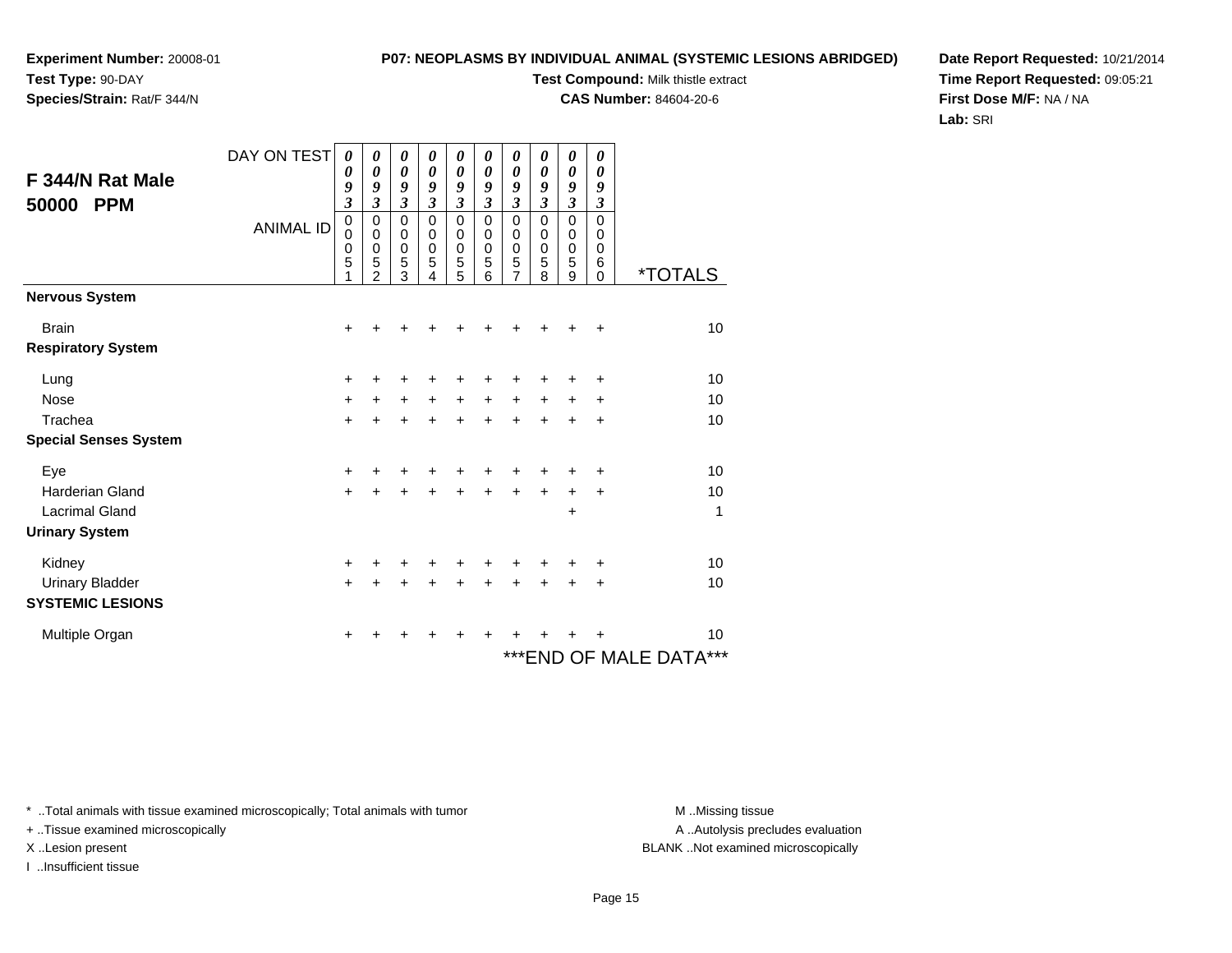### **P07: NEOPLASMS BY INDIVIDUAL ANIMAL (SYSTEMIC LESIONS ABRIDGED)**

**Test Compound:** Milk thistle extract

**CAS Number:** 84604-20-6

**Date Report Requested:** 10/21/2014**Time Report Requested:** 09:05:21**First Dose M/F:** NA / NA**Lab:** SRI

| F 344/N Rat Female<br><b>PPM</b><br>0 | DAY ON TEST      | 0<br>0<br>9<br>$\overline{\mathbf{3}}$<br>0 | 0<br>0<br>9<br>$\overline{\mathbf{3}}$<br>0 | 0<br>0<br>9<br>$\boldsymbol{\mathfrak{z}}$<br>$\mathbf 0$ | $\boldsymbol{\theta}$<br>0<br>9<br>$\mathfrak{z}$<br>$\mathbf 0$ | $\boldsymbol{\theta}$<br>$\boldsymbol{\theta}$<br>9<br>$\mathfrak{z}$<br>$\mathbf 0$ | 0<br>$\boldsymbol{\theta}$<br>9<br>$\mathfrak{z}$<br>$\mathbf 0$ | 0<br>0<br>9<br>$\mathfrak{z}$<br>$\mathbf 0$      | 0<br>0<br>9<br>$\mathfrak{z}$<br>$\mathbf 0$ | 0<br>0<br>9<br>$\boldsymbol{\mathfrak{z}}$<br>$\mathsf 0$ | 0<br>0<br>9<br>$\boldsymbol{\beta}$<br>$\overline{0}$ |                       |
|---------------------------------------|------------------|---------------------------------------------|---------------------------------------------|-----------------------------------------------------------|------------------------------------------------------------------|--------------------------------------------------------------------------------------|------------------------------------------------------------------|---------------------------------------------------|----------------------------------------------|-----------------------------------------------------------|-------------------------------------------------------|-----------------------|
|                                       | <b>ANIMAL ID</b> | $\mathbf 0$<br>0<br>6<br>1                  | $\mathbf 0$<br>0<br>6<br>$\overline{c}$     | $\mathbf 0$<br>0<br>6<br>3                                | $\mathbf 0$<br>$\mathbf 0$<br>6<br>4                             | 0<br>$\mathbf 0$<br>6<br>5                                                           | 0<br>$\mathbf 0$<br>6<br>6                                       | $\mathbf 0$<br>$\mathbf 0$<br>6<br>$\overline{7}$ | 0<br>$\mathbf 0$<br>6<br>8                   | $\mathbf 0$<br>$\pmb{0}$<br>6<br>9                        | $\Omega$<br>$\mathbf 0$<br>$\overline{7}$<br>0        | <i><b>*TOTALS</b></i> |
| <b>Alimentary System</b>              |                  |                                             |                                             |                                                           |                                                                  |                                                                                      |                                                                  |                                                   |                                              |                                                           |                                                       |                       |
| Esophagus                             |                  | +                                           | +                                           | +                                                         | +                                                                | +                                                                                    |                                                                  | ٠                                                 | +                                            | +                                                         | +                                                     | 10                    |
| Intestine Large, Cecum                |                  | +                                           | $\ddot{}$                                   | $\ddot{}$                                                 | $\ddot{}$                                                        | $\ddot{}$                                                                            | $\ddot{}$                                                        | $\ddot{}$                                         | $\ddot{}$                                    | $\ddot{}$                                                 | $\ddot{}$                                             | 10                    |
| Intestine Large, Colon                |                  | $\ddot{}$                                   | $\ddot{}$                                   | $\ddot{}$                                                 | $\ddot{}$                                                        | $\ddot{}$                                                                            | $\ddot{}$                                                        | $\ddot{}$                                         | +                                            | $\ddot{}$                                                 | $\ddot{}$                                             | 10                    |
| Intestine Large, Rectum               |                  | +                                           | $\ddot{}$                                   | +                                                         | $\ddot{}$                                                        | $\ddot{}$                                                                            | $\ddot{}$                                                        | $\ddot{}$                                         | $\ddot{}$                                    | $\ddot{}$                                                 | $\ddot{}$                                             | 10                    |
| Intestine Small, Duodenum             |                  | $\ddot{}$                                   | $\ddot{}$                                   | $\ddot{}$                                                 | $\ddot{}$                                                        | $\ddot{}$                                                                            | $+$                                                              | $\ddot{}$                                         | $\ddot{}$                                    | $\ddot{}$                                                 | $\ddot{}$                                             | 10                    |
| Intestine Small, Ileum                |                  | +                                           | +                                           | $\ddot{}$                                                 | $\ddot{}$                                                        | $\ddot{}$                                                                            | $\ddot{}$                                                        | $\ddot{}$                                         | +                                            | +                                                         | +                                                     | 10                    |
| Intestine Small, Jejunum              |                  | +                                           | +                                           | +                                                         | $\ddot{}$                                                        | $\ddot{}$                                                                            | $\ddot{}$                                                        | $\ddot{}$                                         | $\ddot{}$                                    | $\ddot{}$                                                 | $\ddot{}$                                             | 10                    |
| Liver                                 |                  | $\ddot{}$                                   | +                                           | +                                                         | $\ddot{}$                                                        | $\ddot{}$                                                                            | $\ddot{}$                                                        | $\ddot{}$                                         | $\ddot{}$                                    | $\ddot{}$                                                 | $\ddot{}$                                             | 10                    |
| Pancreas                              |                  | +                                           | +                                           | $\ddot{}$                                                 | $\ddot{}$                                                        | $\ddot{}$                                                                            | $\ddot{}$                                                        | $\ddot{}$                                         | $\ddot{}$                                    | $\ddot{}$                                                 | $\ddot{}$                                             | 10                    |
| Salivary Glands                       |                  | +                                           | +                                           | +                                                         | +                                                                | $\ddot{}$                                                                            | $\ddot{}$                                                        | $\ddot{}$                                         | +                                            | +                                                         | +                                                     | 10                    |
| Stomach, Forestomach                  |                  | $\ddot{}$                                   | $\ddot{}$                                   | $\ddot{}$                                                 | $+$                                                              | $\ddot{}$                                                                            | $+$                                                              | $\ddot{}$                                         | $\ddot{}$                                    | $\ddot{}$                                                 | $\ddot{}$                                             | 10                    |
| Stomach, Glandular                    |                  | $\ddot{}$                                   | $\ddot{}$                                   | $\ddot{}$                                                 | $\ddot{}$                                                        | $\ddot{}$                                                                            | $\ddot{}$                                                        | $+$                                               | $\ddot{}$                                    | $\ddot{}$                                                 | $\ddot{}$                                             | 10                    |
| Tooth                                 |                  |                                             |                                             |                                                           | $\ddot{}$                                                        |                                                                                      |                                                                  |                                                   |                                              |                                                           |                                                       | 1                     |
| <b>Cardiovascular System</b>          |                  |                                             |                                             |                                                           |                                                                  |                                                                                      |                                                                  |                                                   |                                              |                                                           |                                                       |                       |
| Heart                                 |                  | $\ddot{}$                                   |                                             |                                                           |                                                                  |                                                                                      |                                                                  |                                                   |                                              | ٠                                                         | +                                                     | 10                    |
| <b>Endocrine System</b>               |                  |                                             |                                             |                                                           |                                                                  |                                                                                      |                                                                  |                                                   |                                              |                                                           |                                                       |                       |
| <b>Adrenal Cortex</b>                 |                  | +                                           | +                                           | +                                                         |                                                                  | +                                                                                    |                                                                  | +                                                 |                                              | +                                                         | +                                                     | 10                    |
| Adrenal Medulla                       |                  | +                                           | +                                           | $\ddot{}$                                                 | $\ddot{}$                                                        | $\ddot{}$                                                                            | $\ddot{}$                                                        | $\ddot{}$                                         | $\ddot{}$                                    | $\ddot{}$                                                 | $\ddot{}$                                             | 10                    |
| Parathyroid Gland                     |                  | ٠                                           | +                                           | +                                                         | $\ddot{}$                                                        | +                                                                                    | $\pm$                                                            | +                                                 | +                                            | +                                                         | $\ddot{}$                                             | 10                    |
| <b>Pituitary Gland</b>                |                  | +                                           | +                                           | +                                                         | +                                                                | $\ddot{}$                                                                            | $\ddot{}$                                                        | $\ddot{}$                                         | $\ddot{}$                                    | $\pmb{+}$                                                 | $\ddot{}$                                             | 10                    |

\* ..Total animals with tissue examined microscopically; Total animals with tumor **M** . Missing tissue M ..Missing tissue

+ ..Tissue examined microscopically

I ..Insufficient tissue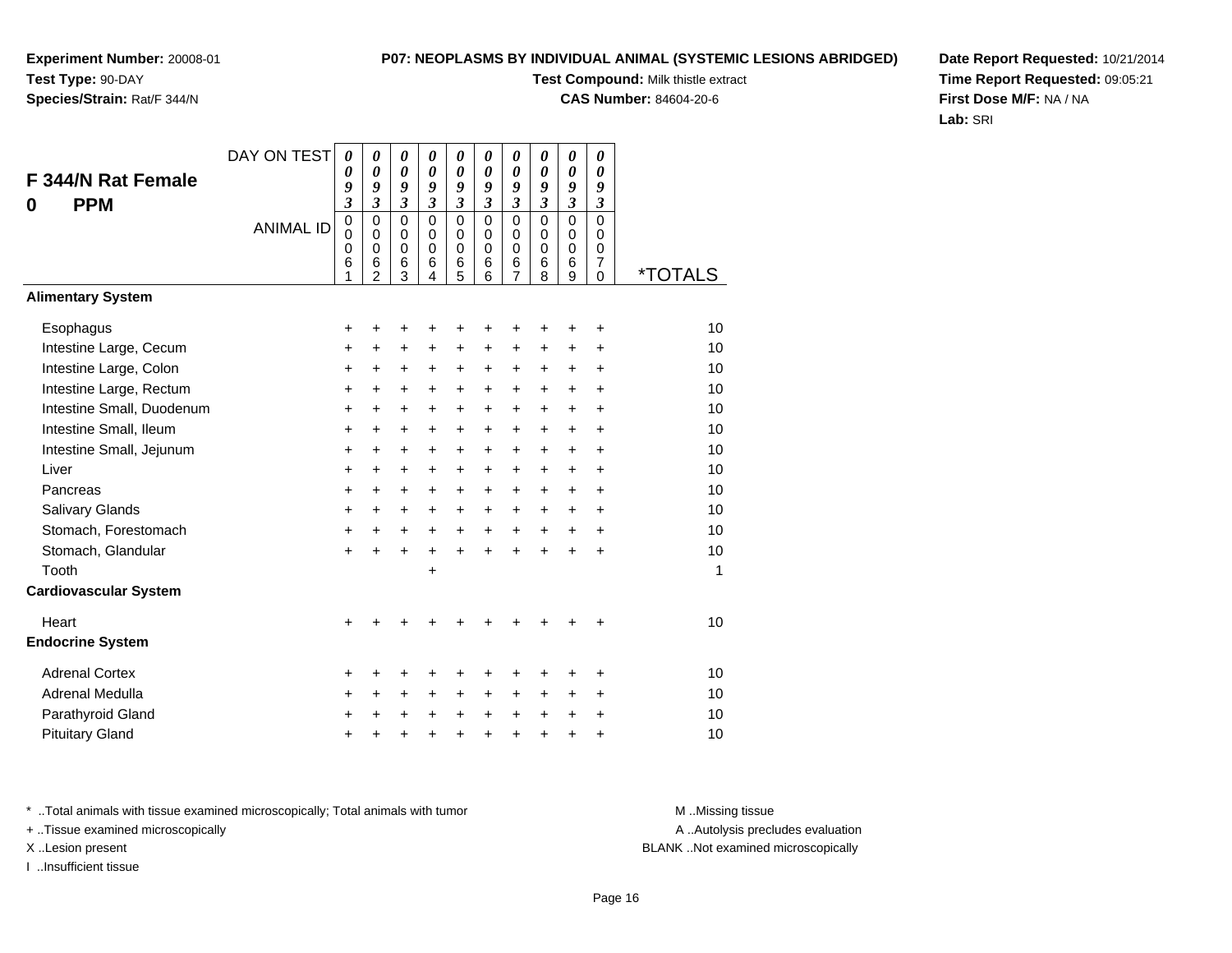# **Experiment Number:** 20008-01**Test Type:** 90-DAY

## **Species/Strain:** Rat/F 344/N

### **P07: NEOPLASMS BY INDIVIDUAL ANIMAL (SYSTEMIC LESIONS ABRIDGED)**

**Test Compound:** Milk thistle extract

**CAS Number:** 84604-20-6

**Date Report Requested:** 10/21/2014**Time Report Requested:** 09:05:21**First Dose M/F:** NA / NA**Lab:** SRI

| F 344/N Rat Female<br><b>PPM</b><br>0 | DAY ON TEST<br><b>ANIMAL ID</b> | $\boldsymbol{\theta}$<br>0<br>9<br>$\overline{\mathbf{3}}$<br>$\mathbf 0$<br>0<br>$\mathbf 0$<br>6<br>1 | 0<br>0<br>9<br>3<br>$\mathbf 0$<br>0<br>$\mathbf 0$<br>6<br>$\overline{2}$ | 0<br>$\boldsymbol{\theta}$<br>9<br>$\overline{\mathbf{3}}$<br>$\mathbf 0$<br>0<br>$\pmb{0}$<br>6<br>3 | 0<br>$\boldsymbol{\theta}$<br>9<br>$\mathfrak{z}$<br>$\mathbf 0$<br>0<br>$\mathbf 0$<br>$\,6$<br>4 | $\boldsymbol{\theta}$<br>0<br>9<br>$\overline{\mathbf{3}}$<br>$\mathbf 0$<br>0<br>0<br>6<br>5 | 0<br>0<br>9<br>$\mathfrak{z}$<br>$\mathbf 0$<br>0<br>$\mathbf 0$<br>6<br>6 | $\boldsymbol{\theta}$<br>$\boldsymbol{\theta}$<br>9<br>$\mathfrak{z}$<br>0<br>0<br>$\boldsymbol{0}$<br>$\,6$<br>$\overline{7}$ | $\boldsymbol{\theta}$<br>0<br>9<br>$\boldsymbol{\beta}$<br>$\mathbf 0$<br>0<br>0<br>$\,6$<br>8 | $\boldsymbol{\theta}$<br>$\boldsymbol{\theta}$<br>9<br>$\mathfrak{z}$<br>$\mathbf 0$<br>0<br>$\mathbf 0$<br>$\,6$<br>$\boldsymbol{9}$ | 0<br>0<br>9<br>$\boldsymbol{\beta}$<br>$\mathbf 0$<br>0<br>0<br>$\overline{7}$<br>0 | <i><b>*TOTALS</b></i> |
|---------------------------------------|---------------------------------|---------------------------------------------------------------------------------------------------------|----------------------------------------------------------------------------|-------------------------------------------------------------------------------------------------------|----------------------------------------------------------------------------------------------------|-----------------------------------------------------------------------------------------------|----------------------------------------------------------------------------|--------------------------------------------------------------------------------------------------------------------------------|------------------------------------------------------------------------------------------------|---------------------------------------------------------------------------------------------------------------------------------------|-------------------------------------------------------------------------------------|-----------------------|
| <b>Thyroid Gland</b>                  |                                 | $\ddot{}$                                                                                               | $\ddot{}$                                                                  | $\ddot{}$                                                                                             | $\ddot{}$                                                                                          | $\ddot{}$                                                                                     | $\ddot{}$                                                                  | $\ddot{}$                                                                                                                      | $\ddot{}$                                                                                      | $\ddot{}$                                                                                                                             | $\ddot{}$                                                                           | 10                    |
| <b>General Body System</b>            |                                 |                                                                                                         |                                                                            |                                                                                                       |                                                                                                    |                                                                                               |                                                                            |                                                                                                                                |                                                                                                |                                                                                                                                       |                                                                                     |                       |
| <b>NONE</b>                           |                                 |                                                                                                         |                                                                            |                                                                                                       |                                                                                                    |                                                                                               |                                                                            |                                                                                                                                |                                                                                                |                                                                                                                                       |                                                                                     |                       |
| <b>Genital System</b>                 |                                 |                                                                                                         |                                                                            |                                                                                                       |                                                                                                    |                                                                                               |                                                                            |                                                                                                                                |                                                                                                |                                                                                                                                       |                                                                                     |                       |
| <b>Clitoral Gland</b>                 |                                 | $\ddot{}$                                                                                               | +                                                                          |                                                                                                       | +                                                                                                  | ٠                                                                                             |                                                                            |                                                                                                                                |                                                                                                |                                                                                                                                       | ٠                                                                                   | 10                    |
| Ovary                                 |                                 | +                                                                                                       | +                                                                          | +                                                                                                     | +                                                                                                  | +                                                                                             | +                                                                          | +                                                                                                                              | +                                                                                              | +                                                                                                                                     | ٠                                                                                   | 10                    |
| <b>Uterus</b>                         |                                 | $\ddot{}$                                                                                               | $\ddot{}$                                                                  | $\ddot{}$                                                                                             | +                                                                                                  | $\ddot{}$                                                                                     | $\ddot{}$                                                                  | $\ddot{}$                                                                                                                      |                                                                                                | $\ddot{}$                                                                                                                             | $\ddot{}$                                                                           | 10                    |
| <b>Hematopoietic System</b>           |                                 |                                                                                                         |                                                                            |                                                                                                       |                                                                                                    |                                                                                               |                                                                            |                                                                                                                                |                                                                                                |                                                                                                                                       |                                                                                     |                       |
| <b>Bone Marrow</b>                    |                                 | $\ddot{}$                                                                                               | +                                                                          | +                                                                                                     | +                                                                                                  | +                                                                                             | +                                                                          | +                                                                                                                              | +                                                                                              | +                                                                                                                                     | +                                                                                   | 10                    |
| Lymph Node                            |                                 |                                                                                                         |                                                                            |                                                                                                       | +                                                                                                  |                                                                                               |                                                                            |                                                                                                                                |                                                                                                |                                                                                                                                       |                                                                                     | $\mathbf 1$           |
| Lymph Node, Mandibular                |                                 | M                                                                                                       | M                                                                          | M                                                                                                     | M                                                                                                  | M                                                                                             | М                                                                          | $\ddot{}$                                                                                                                      | м                                                                                              | $\ddot{}$                                                                                                                             | M                                                                                   | $\overline{2}$        |
| Lymph Node, Mesenteric                |                                 | +                                                                                                       | $\ddot{}$                                                                  | $\ddot{}$                                                                                             | $\ddot{}$                                                                                          | +                                                                                             | $\ddot{}$                                                                  | +                                                                                                                              | $\ddot{}$                                                                                      | +                                                                                                                                     | +                                                                                   | 10                    |
| Spleen                                |                                 | +                                                                                                       | +                                                                          | +                                                                                                     | $\ddot{}$                                                                                          | +                                                                                             | $\ddot{}$                                                                  | $\ddot{}$                                                                                                                      | $\ddot{}$                                                                                      | +                                                                                                                                     | +                                                                                   | 10                    |
| Thymus                                |                                 | +                                                                                                       | +                                                                          | +                                                                                                     | +                                                                                                  | +                                                                                             | $\ddot{}$                                                                  | $\ddot{}$                                                                                                                      | $\div$                                                                                         | +                                                                                                                                     | +                                                                                   | 10                    |
| <b>Integumentary System</b>           |                                 |                                                                                                         |                                                                            |                                                                                                       |                                                                                                    |                                                                                               |                                                                            |                                                                                                                                |                                                                                                |                                                                                                                                       |                                                                                     |                       |
| <b>Mammary Gland</b>                  |                                 | +                                                                                                       | +                                                                          | +                                                                                                     | +                                                                                                  | +                                                                                             |                                                                            |                                                                                                                                |                                                                                                |                                                                                                                                       | +                                                                                   | 10                    |
| Skin                                  |                                 | $\ddot{}$                                                                                               | +                                                                          | $\ddot{}$                                                                                             | +                                                                                                  | +                                                                                             | +                                                                          | $\ddot{}$                                                                                                                      |                                                                                                | +                                                                                                                                     | +                                                                                   | 10                    |
| <b>Musculoskeletal System</b>         |                                 |                                                                                                         |                                                                            |                                                                                                       |                                                                                                    |                                                                                               |                                                                            |                                                                                                                                |                                                                                                |                                                                                                                                       |                                                                                     |                       |
| <b>Bone</b>                           |                                 | +                                                                                                       |                                                                            |                                                                                                       |                                                                                                    |                                                                                               |                                                                            |                                                                                                                                |                                                                                                | +                                                                                                                                     | +                                                                                   | 10                    |

\* ..Total animals with tissue examined microscopically; Total animals with tumor **M** . Missing tissue M ..Missing tissue

+ ..Tissue examined microscopically

I ..Insufficient tissue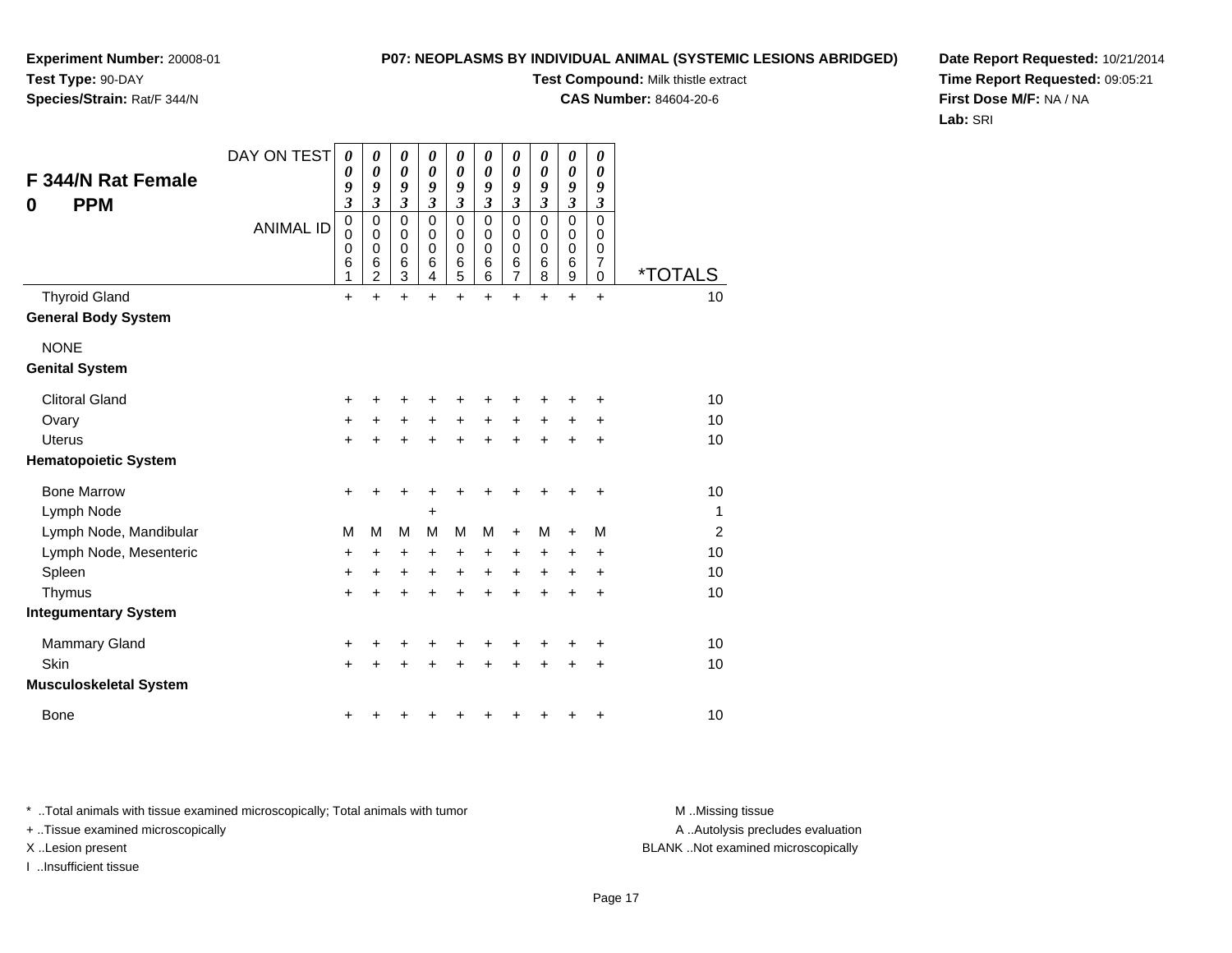### **P07: NEOPLASMS BY INDIVIDUAL ANIMAL (SYSTEMIC LESIONS ABRIDGED)**

**Test Compound:** Milk thistle extract

**CAS Number:** 84604-20-6

**Date Report Requested:** 10/21/2014**Time Report Requested:** 09:05:21**First Dose M/F:** NA / NA**Lab:** SRI

| F 344/N Rat Female<br><b>PPM</b><br>0 | DAY ON TEST<br><b>ANIMAL ID</b> | 0<br>$\boldsymbol{\theta}$<br>9<br>$\boldsymbol{\beta}$<br>$\mathbf 0$<br>$\mathbf 0$<br>$\boldsymbol{0}$<br>6 | 0<br>$\boldsymbol{\theta}$<br>9<br>3<br>$\mathbf 0$<br>$\mathbf 0$<br>0<br>6<br>$\overline{2}$ | 0<br>$\boldsymbol{\theta}$<br>9<br>3<br>0<br>$\boldsymbol{0}$<br>$\boldsymbol{0}$<br>6<br>3 | 0<br>0<br>9<br>3<br>0<br>0<br>0<br>6<br>4 | 0<br>0<br>9<br>3<br>$\mathbf 0$<br>0<br>0<br>6<br>5 | 0<br>0<br>9<br>3<br>0<br>0<br>0<br>6<br>6 | 0<br>$\boldsymbol{\theta}$<br>9<br>$\overline{\mathbf{3}}$<br>$\mathbf 0$<br>$\mathbf 0$<br>$\mathbf 0$<br>$\,6$<br>7 | 0<br>$\boldsymbol{\theta}$<br>9<br>3<br>$\mathbf 0$<br>0<br>$\mathbf 0$<br>6<br>8 | 0<br>$\boldsymbol{\theta}$<br>9<br>$\mathfrak{z}$<br>$\mathbf 0$<br>0<br>$\mathbf 0$<br>6<br>9 | 0<br>0<br>9<br>3<br>$\mathbf 0$<br>0<br>0<br>$\overline{7}$<br>$\Omega$ | <i><b>*TOTALS</b></i> |
|---------------------------------------|---------------------------------|----------------------------------------------------------------------------------------------------------------|------------------------------------------------------------------------------------------------|---------------------------------------------------------------------------------------------|-------------------------------------------|-----------------------------------------------------|-------------------------------------------|-----------------------------------------------------------------------------------------------------------------------|-----------------------------------------------------------------------------------|------------------------------------------------------------------------------------------------|-------------------------------------------------------------------------|-----------------------|
| <b>Nervous System</b>                 |                                 |                                                                                                                |                                                                                                |                                                                                             |                                           |                                                     |                                           |                                                                                                                       |                                                                                   |                                                                                                |                                                                         |                       |
| <b>Brain</b>                          |                                 | $\ddot{}$                                                                                                      |                                                                                                |                                                                                             |                                           |                                                     |                                           |                                                                                                                       |                                                                                   |                                                                                                | ÷                                                                       | 10                    |
| <b>Respiratory System</b>             |                                 |                                                                                                                |                                                                                                |                                                                                             |                                           |                                                     |                                           |                                                                                                                       |                                                                                   |                                                                                                |                                                                         |                       |
| Lung                                  |                                 | +                                                                                                              |                                                                                                | +                                                                                           |                                           |                                                     |                                           |                                                                                                                       |                                                                                   |                                                                                                | ÷                                                                       | 10                    |
| <b>Nose</b>                           |                                 | $\ddot{}$                                                                                                      | $\ddot{}$                                                                                      | $\ddot{}$                                                                                   | $\ddot{}$                                 | +                                                   | $\ddot{}$                                 | $\ddot{}$                                                                                                             | $\ddot{}$                                                                         |                                                                                                | ÷                                                                       | 10                    |
| Trachea                               |                                 | $\ddot{}$                                                                                                      |                                                                                                | +                                                                                           | +                                         | ÷                                                   | ÷                                         | +                                                                                                                     | ÷                                                                                 | +                                                                                              | $\ddot{}$                                                               | 10                    |
| <b>Special Senses System</b>          |                                 |                                                                                                                |                                                                                                |                                                                                             |                                           |                                                     |                                           |                                                                                                                       |                                                                                   |                                                                                                |                                                                         |                       |
| Eye                                   |                                 | +                                                                                                              |                                                                                                |                                                                                             |                                           |                                                     |                                           |                                                                                                                       |                                                                                   |                                                                                                | ÷                                                                       | 10                    |
| Harderian Gland                       |                                 | $\ddot{}$                                                                                                      | $\ddot{}$                                                                                      | $\ddot{}$                                                                                   | $\ddot{}$                                 | $\ddot{}$                                           | $\ddot{}$                                 | $\ddot{}$                                                                                                             | $\ddot{}$                                                                         | $\ddot{}$                                                                                      | $\ddot{}$                                                               | 10                    |
| <b>Urinary System</b>                 |                                 |                                                                                                                |                                                                                                |                                                                                             |                                           |                                                     |                                           |                                                                                                                       |                                                                                   |                                                                                                |                                                                         |                       |
| Kidney                                |                                 | $\ddot{}$                                                                                                      |                                                                                                |                                                                                             |                                           |                                                     |                                           | +                                                                                                                     |                                                                                   |                                                                                                | $\ddot{}$                                                               | 10                    |
| Urinary Bladder                       |                                 | $\ddot{}$                                                                                                      |                                                                                                | +                                                                                           | +                                         | $\ddot{}$                                           | $\ddot{}$                                 | $\ddot{}$                                                                                                             | $\ddot{}$                                                                         | $\pm$                                                                                          | $\ddot{}$                                                               | 10                    |
| <b>SYSTEMIC LESIONS</b>               |                                 |                                                                                                                |                                                                                                |                                                                                             |                                           |                                                     |                                           |                                                                                                                       |                                                                                   |                                                                                                |                                                                         |                       |
| Multiple Organ                        |                                 | +                                                                                                              |                                                                                                |                                                                                             |                                           |                                                     |                                           |                                                                                                                       |                                                                                   |                                                                                                | +                                                                       | 10                    |

\* ..Total animals with tissue examined microscopically; Total animals with tumor **M** . Missing tissue M ..Missing tissue

+ ..Tissue examined microscopically

I ..Insufficient tissue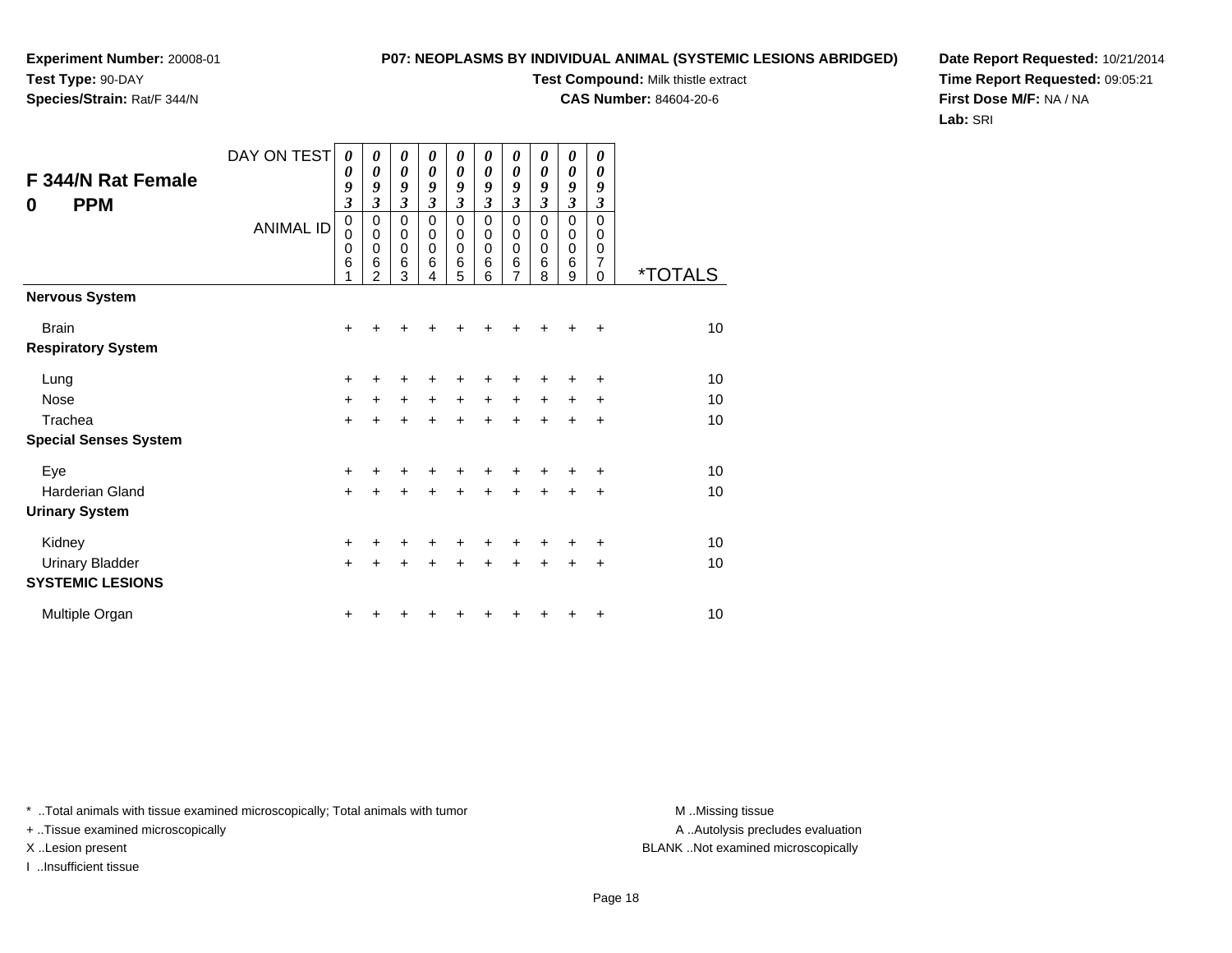### **P07: NEOPLASMS BY INDIVIDUAL ANIMAL (SYSTEMIC LESIONS ABRIDGED)**

**Test Compound:** Milk thistle extract

**CAS Number:** 84604-20-6

**Date Report Requested:** 10/21/2014**Time Report Requested:** 09:05:21**First Dose M/F:** NA / NA**Lab:** SRI

| F 344/N Rat Female<br>3125<br><b>PPM</b>                        | DAY ON TEST      | 0<br>0<br>9<br>$\mathfrak{z}$                   | 0<br>$\boldsymbol{\theta}$<br>9<br>$\mathfrak{z}$              | 0<br>$\pmb{\theta}$<br>9<br>$\overline{\mathbf{3}}$  | 0<br>$\pmb{\theta}$<br>9<br>$\mathfrak{z}$                       | 0<br>$\boldsymbol{\theta}$<br>9<br>$\mathfrak{z}$                | 0<br>$\boldsymbol{\theta}$<br>9<br>$\mathfrak{z}$    | 0<br>$\boldsymbol{\theta}$<br>$\boldsymbol{g}$<br>$\mathfrak{z}$ | $\boldsymbol{\theta}$<br>$\boldsymbol{\theta}$<br>9<br>$\mathfrak{z}$ | 0<br>0<br>9<br>$\mathfrak{z}$                                  | 0<br>$\boldsymbol{\theta}$<br>9<br>$\mathfrak{z}$ |                       |
|-----------------------------------------------------------------|------------------|-------------------------------------------------|----------------------------------------------------------------|------------------------------------------------------|------------------------------------------------------------------|------------------------------------------------------------------|------------------------------------------------------|------------------------------------------------------------------|-----------------------------------------------------------------------|----------------------------------------------------------------|---------------------------------------------------|-----------------------|
|                                                                 | <b>ANIMAL ID</b> | $\pmb{0}$<br>$\mathbf 0$<br>$\pmb{0}$<br>7<br>1 | $\pmb{0}$<br>$\mathbf 0$<br>$\mathbf 0$<br>7<br>$\overline{2}$ | 0<br>$\mathbf 0$<br>$\pmb{0}$<br>$\overline{7}$<br>3 | $\mathbf 0$<br>$\mathbf 0$<br>$\mathbf 0$<br>7<br>$\overline{4}$ | $\mathbf 0$<br>$\mathbf 0$<br>$\mathbf 0$<br>$\overline{7}$<br>5 | $\pmb{0}$<br>0<br>$\mathbf 0$<br>$\overline{7}$<br>6 | $\mathbf 0$<br>$\mathbf 0$<br>$\pmb{0}$<br>$\overline{7}$<br>7   | $\mathbf 0$<br>$\mathbf 0$<br>$\mathbf 0$<br>$\overline{7}$<br>8      | $\mathbf 0$<br>$\mathbf 0$<br>$\pmb{0}$<br>$\overline{7}$<br>9 | $\mathbf 0$<br>0<br>0<br>8<br>0                   | <i><b>*TOTALS</b></i> |
| <b>Alimentary System</b>                                        |                  |                                                 |                                                                |                                                      |                                                                  |                                                                  |                                                      |                                                                  |                                                                       |                                                                |                                                   |                       |
| Liver<br><b>Salivary Glands</b><br><b>Cardiovascular System</b> |                  | +<br>$+$                                        | +<br>$\ddot{}$                                                 | $\ddot{}$<br>$+$                                     | +<br>$+$                                                         | $\pm$                                                            | $+$<br>$+ +$                                         | $\ddot{}$<br>$+$                                                 | $\ddot{}$<br>$+$                                                      | +<br>$\ddot{+}$                                                | +<br>$\ddot{}$                                    | 10<br>10              |
| <b>NONE</b><br><b>Endocrine System</b>                          |                  |                                                 |                                                                |                                                      |                                                                  |                                                                  |                                                      |                                                                  |                                                                       |                                                                |                                                   |                       |
| <b>NONE</b><br><b>General Body System</b>                       |                  |                                                 |                                                                |                                                      |                                                                  |                                                                  |                                                      |                                                                  |                                                                       |                                                                |                                                   |                       |
| <b>NONE</b><br><b>Genital System</b>                            |                  |                                                 |                                                                |                                                      |                                                                  |                                                                  |                                                      |                                                                  |                                                                       |                                                                |                                                   |                       |
| <b>Clitoral Gland</b><br>Uterus<br><b>Hematopoietic System</b>  |                  |                                                 |                                                                |                                                      |                                                                  | +                                                                |                                                      |                                                                  |                                                                       |                                                                | +                                                 | 1<br>1                |
| <b>NONE</b><br><b>Integumentary System</b>                      |                  |                                                 |                                                                |                                                      |                                                                  |                                                                  |                                                      |                                                                  |                                                                       |                                                                |                                                   |                       |
| <b>NONE</b><br><b>Musculoskeletal System</b>                    |                  |                                                 |                                                                |                                                      |                                                                  |                                                                  |                                                      |                                                                  |                                                                       |                                                                |                                                   |                       |
| <b>NONE</b>                                                     |                  |                                                 |                                                                |                                                      |                                                                  |                                                                  |                                                      |                                                                  |                                                                       |                                                                |                                                   |                       |

\* ..Total animals with tissue examined microscopically; Total animals with tumor **M** . Missing tissue M ..Missing tissue

+ ..Tissue examined microscopically

I ..Insufficient tissue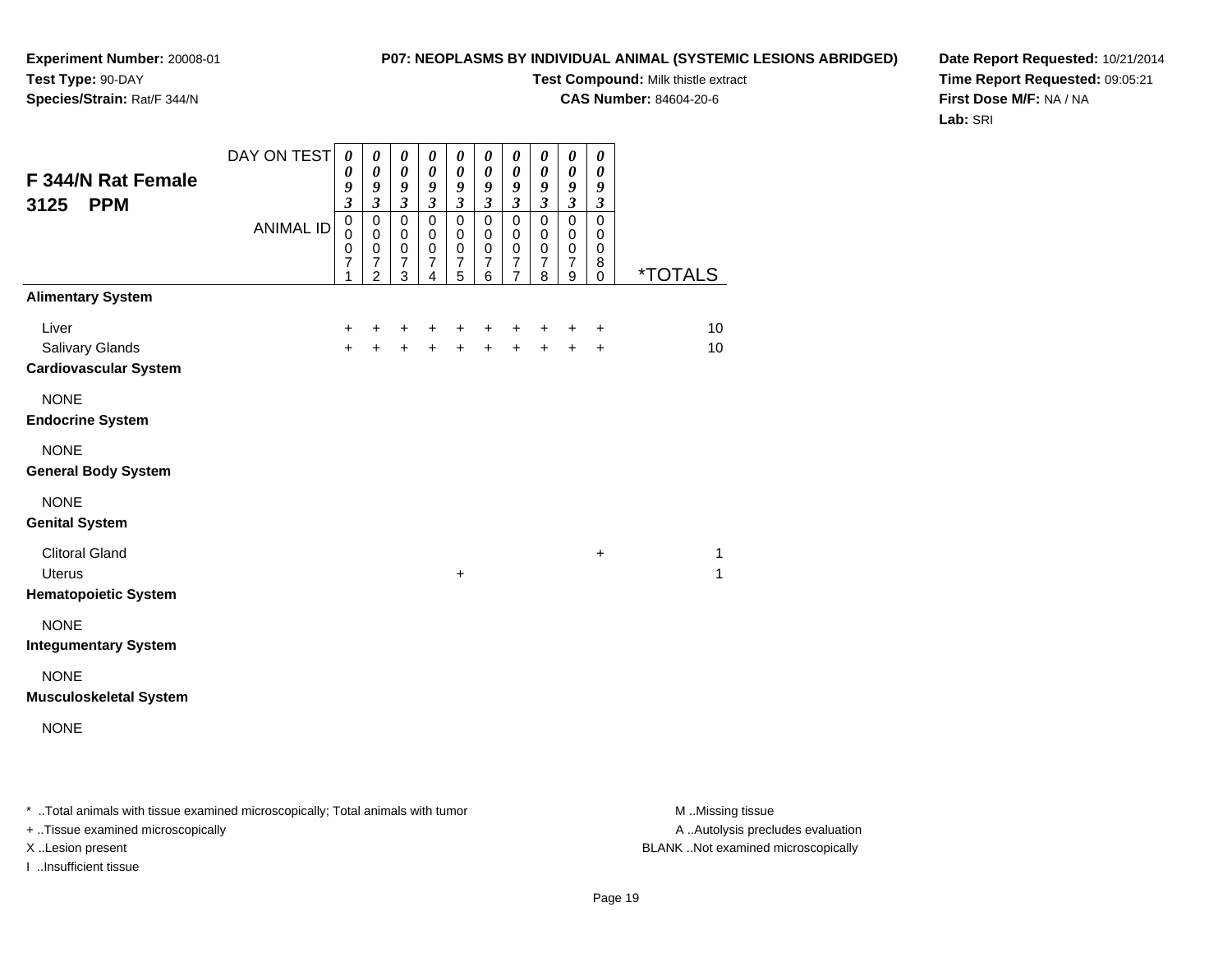### **P07: NEOPLASMS BY INDIVIDUAL ANIMAL (SYSTEMIC LESIONS ABRIDGED)**

**Test Compound:** Milk thistle extract

**CAS Number:** 84604-20-6

**Date Report Requested:** 10/21/2014**Time Report Requested:** 09:05:21**First Dose M/F:** NA / NA**Lab:** SRI

| F 344/N Rat Female<br><b>PPM</b><br>3125    | DAY ON TEST<br><b>ANIMAL ID</b> | $\boldsymbol{\theta}$<br>0<br>9<br>$\boldsymbol{\beta}$<br>$\mathbf 0$<br>0<br>0<br>7 | $\boldsymbol{\theta}$<br>$\boldsymbol{\theta}$<br>9<br>$\boldsymbol{\beta}$<br>0<br>$\pmb{0}$<br>$\mathbf 0$<br>7<br>$\overline{2}$ | 0<br>$\boldsymbol{\theta}$<br>9<br>3<br>$\mathbf 0$<br>$\mathbf 0$<br>$\mathbf 0$<br>7<br>3 | 0<br>$\boldsymbol{\theta}$<br>9<br>$\mathfrak{z}$<br>$\mathbf 0$<br>0<br>$\pmb{0}$<br>$\overline{7}$<br>4 | 0<br>$\boldsymbol{\theta}$<br>9<br>3<br>$\mathbf 0$<br>0<br>$\mathbf 0$<br>7<br>5 | 0<br>0<br>9<br>3<br>$\mathbf 0$<br>0<br>$\mathbf 0$<br>7<br>6 | 0<br>0<br>9<br>3<br>$\Omega$<br>0<br>$\mathbf 0$<br>7<br>$\overline{7}$ | 0<br>$\boldsymbol{\theta}$<br>9<br>$\boldsymbol{\beta}$<br>$\mathbf 0$<br>0<br>$\mathbf 0$<br>7<br>8 | $\boldsymbol{\theta}$<br>$\boldsymbol{\theta}$<br>9<br>$\mathfrak{z}$<br>0<br>0<br>$\mathbf 0$<br>$\overline{7}$<br>9 | 0<br>0<br>9<br>3<br>$\mathbf 0$<br>0<br>$\mathbf 0$<br>8<br>$\mathbf 0$ | <i><b>*TOTALS</b></i> |  |
|---------------------------------------------|---------------------------------|---------------------------------------------------------------------------------------|-------------------------------------------------------------------------------------------------------------------------------------|---------------------------------------------------------------------------------------------|-----------------------------------------------------------------------------------------------------------|-----------------------------------------------------------------------------------|---------------------------------------------------------------|-------------------------------------------------------------------------|------------------------------------------------------------------------------------------------------|-----------------------------------------------------------------------------------------------------------------------|-------------------------------------------------------------------------|-----------------------|--|
| <b>Nervous System</b>                       |                                 |                                                                                       |                                                                                                                                     |                                                                                             |                                                                                                           |                                                                                   |                                                               |                                                                         |                                                                                                      |                                                                                                                       |                                                                         |                       |  |
| <b>NONE</b><br><b>Respiratory System</b>    |                                 |                                                                                       |                                                                                                                                     |                                                                                             |                                                                                                           |                                                                                   |                                                               |                                                                         |                                                                                                      |                                                                                                                       |                                                                         |                       |  |
| <b>NONE</b><br><b>Special Senses System</b> |                                 |                                                                                       |                                                                                                                                     |                                                                                             |                                                                                                           |                                                                                   |                                                               |                                                                         |                                                                                                      |                                                                                                                       |                                                                         |                       |  |
| <b>NONE</b><br><b>Urinary System</b>        |                                 |                                                                                       |                                                                                                                                     |                                                                                             |                                                                                                           |                                                                                   |                                                               |                                                                         |                                                                                                      |                                                                                                                       |                                                                         |                       |  |
| <b>NONE</b><br><b>SYSTEMIC LESIONS</b>      |                                 |                                                                                       |                                                                                                                                     |                                                                                             |                                                                                                           |                                                                                   |                                                               |                                                                         |                                                                                                      |                                                                                                                       |                                                                         |                       |  |
| Multiple Organ                              |                                 | +                                                                                     |                                                                                                                                     |                                                                                             |                                                                                                           |                                                                                   |                                                               |                                                                         |                                                                                                      |                                                                                                                       | $\ddot{}$                                                               | 10                    |  |

\* ..Total animals with tissue examined microscopically; Total animals with tumor **M** . Missing tissue M ..Missing tissue

+ ..Tissue examined microscopically

I ..Insufficient tissue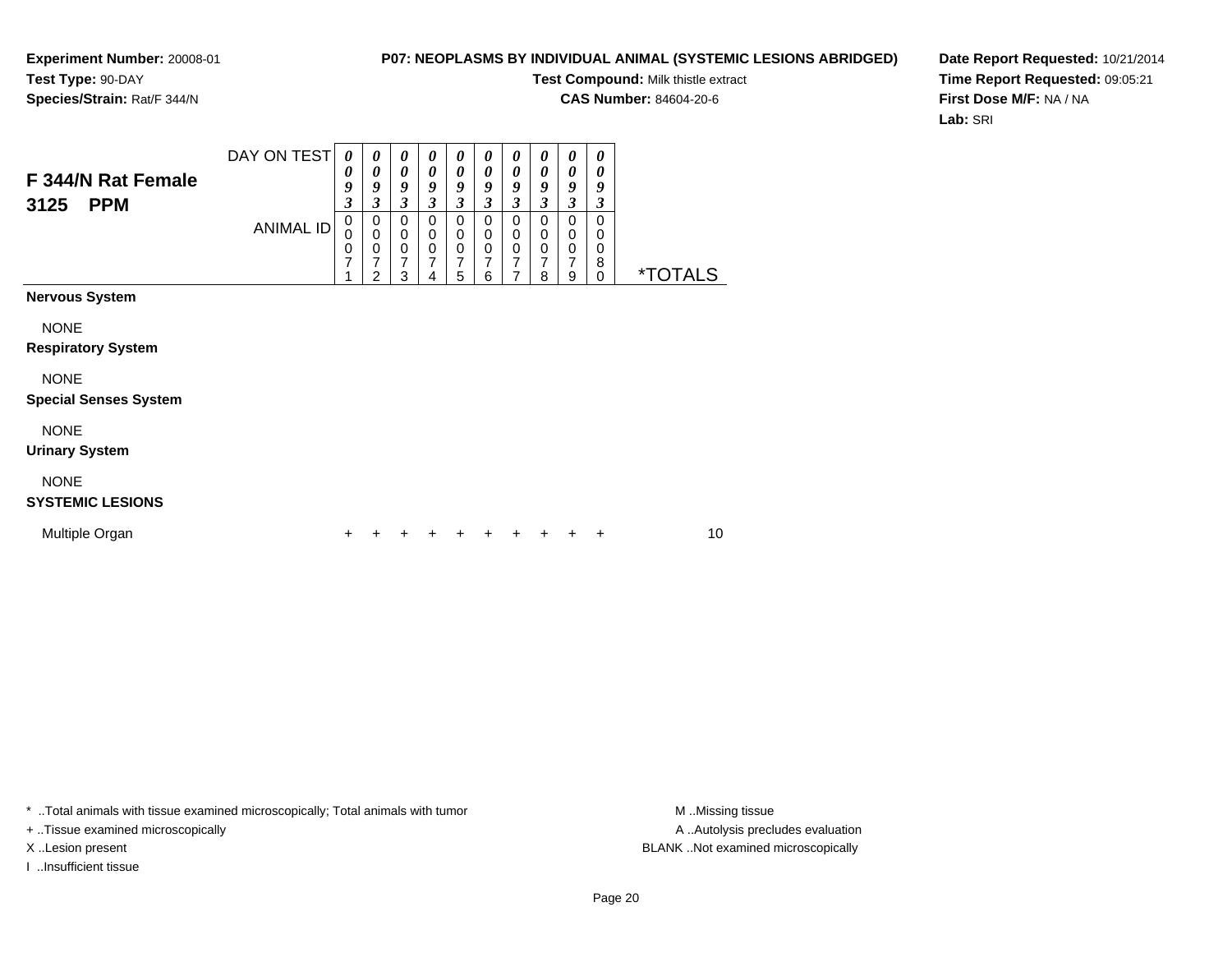### **P07: NEOPLASMS BY INDIVIDUAL ANIMAL (SYSTEMIC LESIONS ABRIDGED)**

**Test Compound:** Milk thistle extract

**CAS Number:** 84604-20-6

**Date Report Requested:** 10/21/2014**Time Report Requested:** 09:05:21**First Dose M/F:** NA / NA**Lab:** SRI

| <b>Alimentary System</b><br>Liver<br>10<br>+<br>$\ddot{}$<br>+<br>+<br>$\ddot{}$<br>+<br>$\ddot{}$<br>+<br>$\ddot{}$<br>+<br>Salivary Glands<br>$\ddot{}$<br>$\ddot{+}$<br>10<br>$\ddot{}$<br>$+$<br>$+$<br>$+$<br>$+$<br>$\ddot{}$<br>$+$<br><b>Cardiovascular System</b><br><b>NONE</b><br><b>Endocrine System</b><br><b>NONE</b> |
|-------------------------------------------------------------------------------------------------------------------------------------------------------------------------------------------------------------------------------------------------------------------------------------------------------------------------------------|
|                                                                                                                                                                                                                                                                                                                                     |
|                                                                                                                                                                                                                                                                                                                                     |
|                                                                                                                                                                                                                                                                                                                                     |
|                                                                                                                                                                                                                                                                                                                                     |
|                                                                                                                                                                                                                                                                                                                                     |
|                                                                                                                                                                                                                                                                                                                                     |
| <b>General Body System</b>                                                                                                                                                                                                                                                                                                          |
|                                                                                                                                                                                                                                                                                                                                     |
| <b>NONE</b>                                                                                                                                                                                                                                                                                                                         |
| <b>Genital System</b>                                                                                                                                                                                                                                                                                                               |
| <b>Clitoral Gland</b><br>1<br>$\ddot{}$                                                                                                                                                                                                                                                                                             |
| <b>Hematopoietic System</b>                                                                                                                                                                                                                                                                                                         |
| Lymph Node<br>$\overline{2}$<br>$\ddot{}$<br>$+$                                                                                                                                                                                                                                                                                    |
| <b>Integumentary System</b>                                                                                                                                                                                                                                                                                                         |
| <b>NONE</b>                                                                                                                                                                                                                                                                                                                         |
| <b>Musculoskeletal System</b>                                                                                                                                                                                                                                                                                                       |
| <b>NONE</b>                                                                                                                                                                                                                                                                                                                         |
| <b>Nervous System</b>                                                                                                                                                                                                                                                                                                               |
|                                                                                                                                                                                                                                                                                                                                     |

\* ..Total animals with tissue examined microscopically; Total animals with tumor **M** . Missing tissue M ..Missing tissue

+ ..Tissue examined microscopically

I ..Insufficient tissue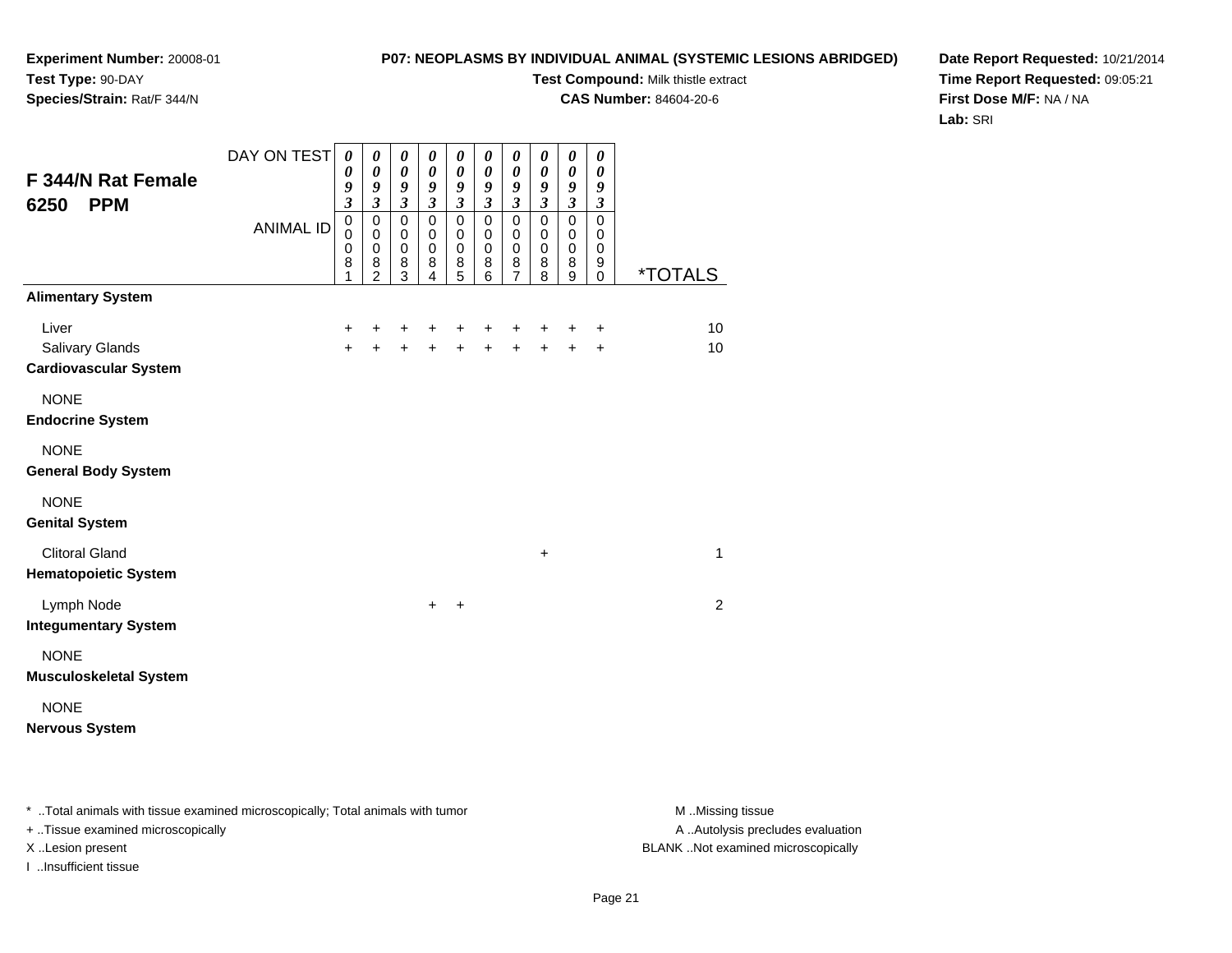### **P07: NEOPLASMS BY INDIVIDUAL ANIMAL (SYSTEMIC LESIONS ABRIDGED)**

**Test Compound:** Milk thistle extract

**CAS Number:** 84604-20-6

**Date Report Requested:** 10/21/2014**Time Report Requested:** 09:05:21**First Dose M/F:** NA / NA**Lab:** SRI

| F 344/N Rat Female<br><b>PPM</b><br>6250    | DAY ON TEST<br><b>ANIMAL ID</b> | 0<br>0<br>9<br>3<br>0<br>0<br>0<br>8 | $\boldsymbol{\theta}$<br>$\boldsymbol{\theta}$<br>9<br>3<br>0<br>$\mathbf 0$<br>$\pmb{0}$<br>8<br>$\overline{2}$ | 0<br>0<br>9<br>3<br>0<br>0<br>0<br>8<br>3 | 0<br>0<br>9<br>3<br>0<br>0<br>$\boldsymbol{0}$<br>8<br>4 | 0<br>0<br>9<br>3<br>0<br>0<br>0<br>8<br>5 | 0<br>0<br>9<br>3<br>0<br>0<br>$\mathbf 0$<br>8<br>6 | 0<br>0<br>9<br>3<br>0<br>0<br>0<br>8<br>7 | 0<br>0<br>9<br>3<br>0<br>0<br>0<br>8<br>8 | $\theta$<br>0<br>9<br>3<br>0<br>0<br>0<br>8<br>9 | 0<br>0<br>9<br>3<br>0<br>0<br>0<br>9<br>$\Omega$ | <i><b>*TOTALS</b></i> |    |  |
|---------------------------------------------|---------------------------------|--------------------------------------|------------------------------------------------------------------------------------------------------------------|-------------------------------------------|----------------------------------------------------------|-------------------------------------------|-----------------------------------------------------|-------------------------------------------|-------------------------------------------|--------------------------------------------------|--------------------------------------------------|-----------------------|----|--|
| <b>NONE</b><br><b>Respiratory System</b>    |                                 |                                      |                                                                                                                  |                                           |                                                          |                                           |                                                     |                                           |                                           |                                                  |                                                  |                       |    |  |
| <b>NONE</b><br><b>Special Senses System</b> |                                 |                                      |                                                                                                                  |                                           |                                                          |                                           |                                                     |                                           |                                           |                                                  |                                                  |                       |    |  |
| <b>NONE</b><br><b>Urinary System</b>        |                                 |                                      |                                                                                                                  |                                           |                                                          |                                           |                                                     |                                           |                                           |                                                  |                                                  |                       |    |  |
| <b>NONE</b><br><b>SYSTEMIC LESIONS</b>      |                                 |                                      |                                                                                                                  |                                           |                                                          |                                           |                                                     |                                           |                                           |                                                  |                                                  |                       |    |  |
| Multiple Organ                              |                                 | ٠                                    |                                                                                                                  |                                           |                                                          |                                           | +                                                   |                                           |                                           | ÷                                                | $\pm$                                            |                       | 10 |  |

\* ..Total animals with tissue examined microscopically; Total animals with tumor **M** . Missing tissue M ..Missing tissue

+ ..Tissue examined microscopically

I ..Insufficient tissue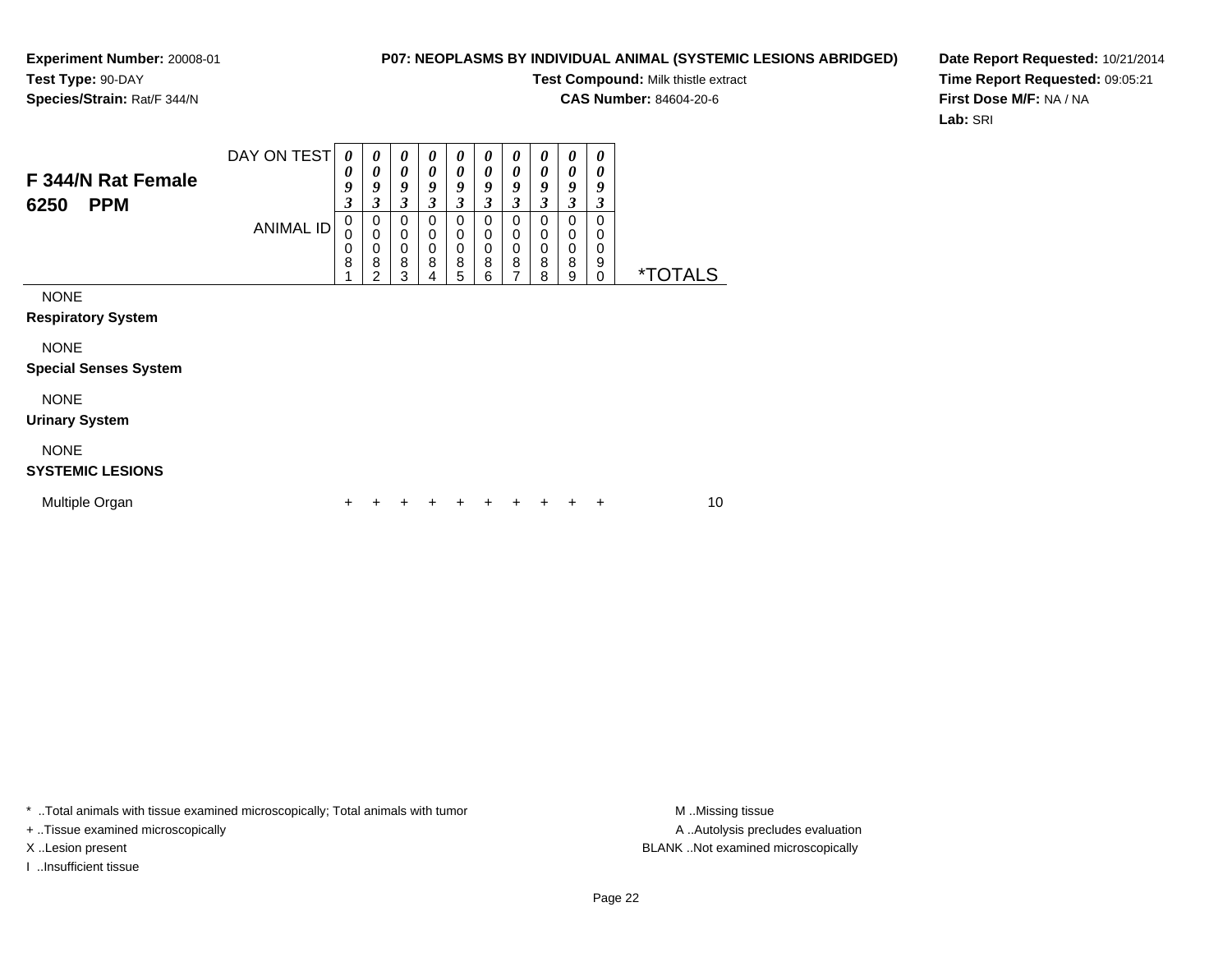### **P07: NEOPLASMS BY INDIVIDUAL ANIMAL (SYSTEMIC LESIONS ABRIDGED)**

**Test Compound:** Milk thistle extract

**CAS Number:** 84604-20-6

**Date Report Requested:** 10/21/2014**Time Report Requested:** 09:05:21**First Dose M/F:** NA / NA**Lab:** SRI

| <b>F 344/N Rat Female</b><br>12500 PPM                                | DAY ON TEST<br><b>ANIMAL ID</b> | $\boldsymbol{\theta}$<br>0<br>9<br>$\overline{\mathbf{3}}$<br>$\mathbf 0$<br>$\mathbf 0$<br>0<br>$\boldsymbol{9}$<br>1 | 0<br>$\boldsymbol{\theta}$<br>9<br>$\mathfrak{Z}$<br>$\mathbf 0$<br>$\mathbf 0$<br>$\mathbf 0$<br>$\boldsymbol{9}$<br>$\overline{2}$ | $\boldsymbol{\theta}$<br>$\boldsymbol{\theta}$<br>9<br>$\boldsymbol{\beta}$<br>$\pmb{0}$<br>0<br>$\mathbf 0$<br>$9\,$<br>3 | 0<br>0<br>9<br>$\boldsymbol{\beta}$<br>$\mathbf 0$<br>$\pmb{0}$<br>$\pmb{0}$<br>$\boldsymbol{9}$<br>4 | 0<br>$\pmb{\theta}$<br>9<br>$\boldsymbol{\mathfrak{z}}$<br>$\pmb{0}$<br>$\pmb{0}$<br>$\mathbf 0$<br>$\boldsymbol{9}$<br>5 | 0<br>$\boldsymbol{\theta}$<br>9<br>$\boldsymbol{\beta}$<br>$\mathbf 0$<br>$\pmb{0}$<br>$\mathbf 0$<br>$\mathsf g$<br>6 | 0<br>$\boldsymbol{\theta}$<br>9<br>$\boldsymbol{\beta}$<br>$\mathbf 0$<br>0<br>$\pmb{0}$<br>9<br>$\overline{7}$ | 0<br>0<br>9<br>$\mathfrak{z}$<br>$\mathbf 0$<br>$\mathbf 0$<br>$\mathbf 0$<br>$\boldsymbol{9}$<br>8 | 0<br>0<br>9<br>$\boldsymbol{\beta}$<br>$\mathbf 0$<br>0<br>$\pmb{0}$<br>9<br>9 | 0<br>0<br>$\boldsymbol{9}$<br>$\mathfrak{z}$<br>$\mathbf 0$<br>0<br>1<br>0<br>0 | <i><b>*TOTALS</b></i>          |
|-----------------------------------------------------------------------|---------------------------------|------------------------------------------------------------------------------------------------------------------------|--------------------------------------------------------------------------------------------------------------------------------------|----------------------------------------------------------------------------------------------------------------------------|-------------------------------------------------------------------------------------------------------|---------------------------------------------------------------------------------------------------------------------------|------------------------------------------------------------------------------------------------------------------------|-----------------------------------------------------------------------------------------------------------------|-----------------------------------------------------------------------------------------------------|--------------------------------------------------------------------------------|---------------------------------------------------------------------------------|--------------------------------|
| <b>Alimentary System</b>                                              |                                 |                                                                                                                        |                                                                                                                                      |                                                                                                                            |                                                                                                       |                                                                                                                           |                                                                                                                        |                                                                                                                 |                                                                                                     |                                                                                |                                                                                 |                                |
| Liver<br>Salivary Glands<br><b>Cardiovascular System</b>              |                                 | +<br>$\ddot{}$                                                                                                         | +<br>$\ddot{}$                                                                                                                       | +<br>$\ddot{}$                                                                                                             | +<br>$\ddot{}$                                                                                        | +<br>$\ddot{}$                                                                                                            | +<br>$\ddot{}$                                                                                                         | +<br>$\ddot{}$                                                                                                  | +                                                                                                   | ٠<br>$\ddot{}$                                                                 | $\ddot{}$<br>$\ddot{}$                                                          | 10<br>10                       |
| <b>NONE</b><br><b>Endocrine System</b>                                |                                 |                                                                                                                        |                                                                                                                                      |                                                                                                                            |                                                                                                       |                                                                                                                           |                                                                                                                        |                                                                                                                 |                                                                                                     |                                                                                |                                                                                 |                                |
| <b>NONE</b><br><b>General Body System</b>                             |                                 |                                                                                                                        |                                                                                                                                      |                                                                                                                            |                                                                                                       |                                                                                                                           |                                                                                                                        |                                                                                                                 |                                                                                                     |                                                                                |                                                                                 |                                |
| <b>NONE</b><br><b>Genital System</b>                                  |                                 |                                                                                                                        |                                                                                                                                      |                                                                                                                            |                                                                                                       |                                                                                                                           |                                                                                                                        |                                                                                                                 |                                                                                                     |                                                                                |                                                                                 |                                |
| <b>Clitoral Gland</b><br><b>Uterus</b><br><b>Hematopoietic System</b> |                                 |                                                                                                                        |                                                                                                                                      |                                                                                                                            |                                                                                                       | $\ddot{}$                                                                                                                 | $\ddot{}$                                                                                                              |                                                                                                                 |                                                                                                     | +                                                                              |                                                                                 | $\mathbf{1}$<br>$\overline{2}$ |
| Lymph Node<br><b>Integumentary System</b>                             |                                 |                                                                                                                        |                                                                                                                                      |                                                                                                                            |                                                                                                       |                                                                                                                           | $\ddot{}$                                                                                                              |                                                                                                                 |                                                                                                     |                                                                                |                                                                                 | 1                              |
| <b>NONE</b><br><b>Musculoskeletal System</b>                          |                                 |                                                                                                                        |                                                                                                                                      |                                                                                                                            |                                                                                                       |                                                                                                                           |                                                                                                                        |                                                                                                                 |                                                                                                     |                                                                                |                                                                                 |                                |
| <b>NONE</b>                                                           |                                 |                                                                                                                        |                                                                                                                                      |                                                                                                                            |                                                                                                       |                                                                                                                           |                                                                                                                        |                                                                                                                 |                                                                                                     |                                                                                |                                                                                 |                                |

\* ..Total animals with tissue examined microscopically; Total animals with tumor **M** . Missing tissue M ..Missing tissue

+ ..Tissue examined microscopically

I ..Insufficient tissue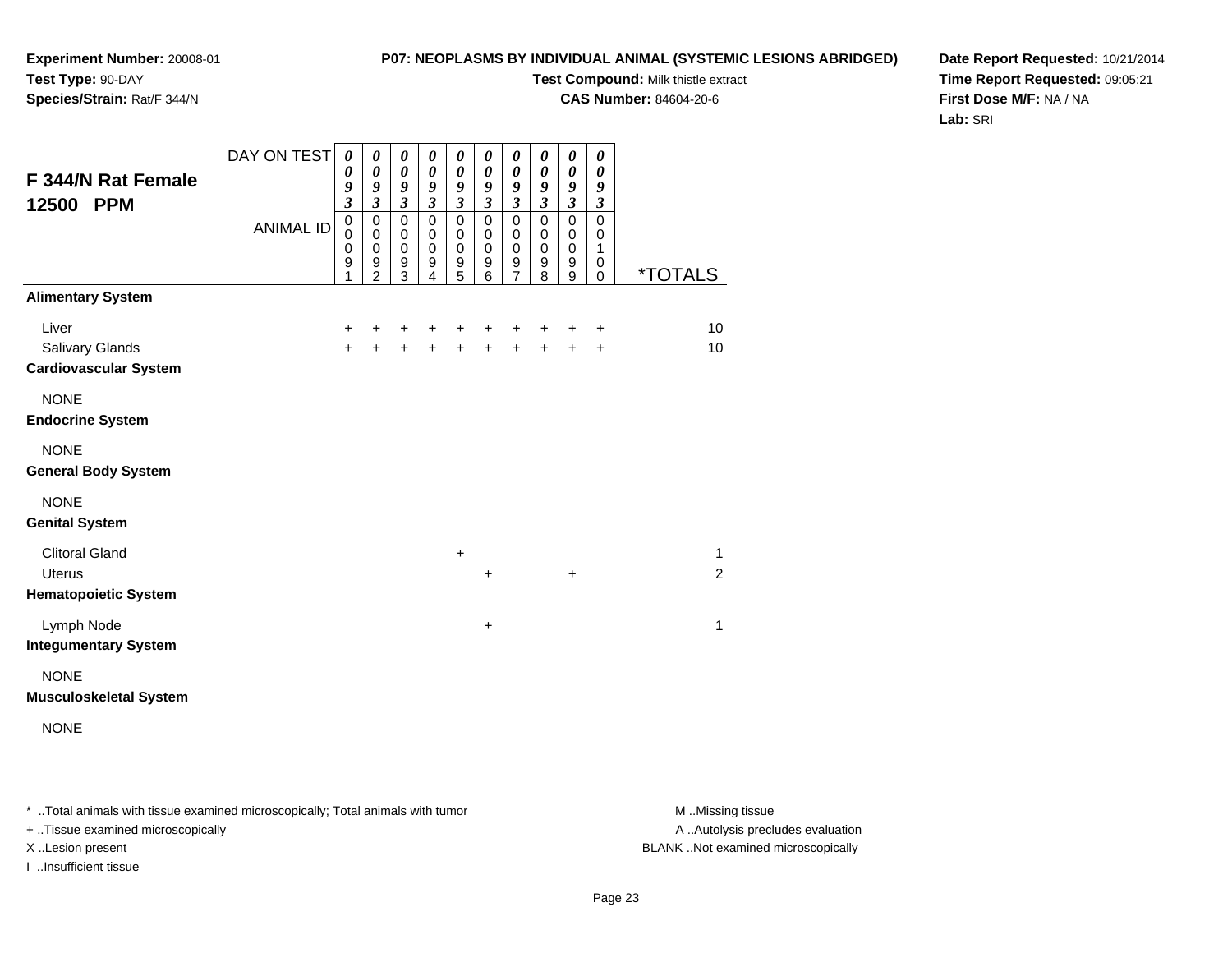### **P07: NEOPLASMS BY INDIVIDUAL ANIMAL (SYSTEMIC LESIONS ABRIDGED)**

**Test Compound:** Milk thistle extract

**CAS Number:** 84604-20-6

**Date Report Requested:** 10/21/2014**Time Report Requested:** 09:05:21**First Dose M/F:** NA / NA**Lab:** SRI

| F 344/N Rat Female<br>12500<br><b>PPM</b>   | DAY ON TEST<br><b>ANIMAL ID</b> | 0<br>0<br>9<br>3<br>$\mathbf 0$<br>0<br>0<br>9 | 0<br>$\boldsymbol{\theta}$<br>9<br>$\boldsymbol{\beta}$<br>0<br>$\mathbf 0$<br>$\mathbf 0$<br>$\boldsymbol{9}$<br>$\overline{2}$ | $\boldsymbol{\theta}$<br>$\boldsymbol{\theta}$<br>9<br>3<br>0<br>0<br>$\mathbf 0$<br>9<br>3 | 0<br>$\boldsymbol{\theta}$<br>9<br>3<br>$\mathbf 0$<br>$\mathbf 0$<br>0<br>9<br>4 | 0<br>0<br>9<br>3<br>0<br>0<br>$\mathbf 0$<br>9<br>5 | 0<br>0<br>9<br>3<br>0<br>0<br>$\mathbf 0$<br>9<br>6 | $\boldsymbol{\theta}$<br>0<br>9<br>3<br>$\Omega$<br>$\mathbf 0$<br>$\Omega$<br>9<br>7 | 0<br>0<br>9<br>3<br>$\mathbf 0$<br>$\mathbf 0$<br>$\mathbf 0$<br>9<br>8 | 0<br>$\boldsymbol{\theta}$<br>9<br>$\boldsymbol{\beta}$<br>$\pmb{0}$<br>$\pmb{0}$<br>$\pmb{0}$<br>$\boldsymbol{9}$<br>9 | $\boldsymbol{\theta}$<br>0<br>9<br>3<br>$\mathbf 0$<br>0<br>$\mathbf 0$<br>$\mathbf 0$ | <i><b>*TOTALS</b></i> |
|---------------------------------------------|---------------------------------|------------------------------------------------|----------------------------------------------------------------------------------------------------------------------------------|---------------------------------------------------------------------------------------------|-----------------------------------------------------------------------------------|-----------------------------------------------------|-----------------------------------------------------|---------------------------------------------------------------------------------------|-------------------------------------------------------------------------|-------------------------------------------------------------------------------------------------------------------------|----------------------------------------------------------------------------------------|-----------------------|
| <b>Nervous System</b><br><b>NONE</b>        |                                 |                                                |                                                                                                                                  |                                                                                             |                                                                                   |                                                     |                                                     |                                                                                       |                                                                         |                                                                                                                         |                                                                                        |                       |
| <b>Respiratory System</b>                   |                                 |                                                |                                                                                                                                  |                                                                                             |                                                                                   |                                                     |                                                     |                                                                                       |                                                                         |                                                                                                                         |                                                                                        |                       |
| <b>NONE</b><br><b>Special Senses System</b> |                                 |                                                |                                                                                                                                  |                                                                                             |                                                                                   |                                                     |                                                     |                                                                                       |                                                                         |                                                                                                                         |                                                                                        |                       |
| <b>NONE</b><br><b>Urinary System</b>        |                                 |                                                |                                                                                                                                  |                                                                                             |                                                                                   |                                                     |                                                     |                                                                                       |                                                                         |                                                                                                                         |                                                                                        |                       |
| <b>NONE</b><br><b>SYSTEMIC LESIONS</b>      |                                 |                                                |                                                                                                                                  |                                                                                             |                                                                                   |                                                     |                                                     |                                                                                       |                                                                         |                                                                                                                         |                                                                                        |                       |
| Multiple Organ                              |                                 | +                                              |                                                                                                                                  |                                                                                             |                                                                                   |                                                     |                                                     |                                                                                       |                                                                         |                                                                                                                         | ÷                                                                                      | 10                    |

\* ..Total animals with tissue examined microscopically; Total animals with tumor **M** . Missing tissue M ..Missing tissue

+ ..Tissue examined microscopically

I ..Insufficient tissue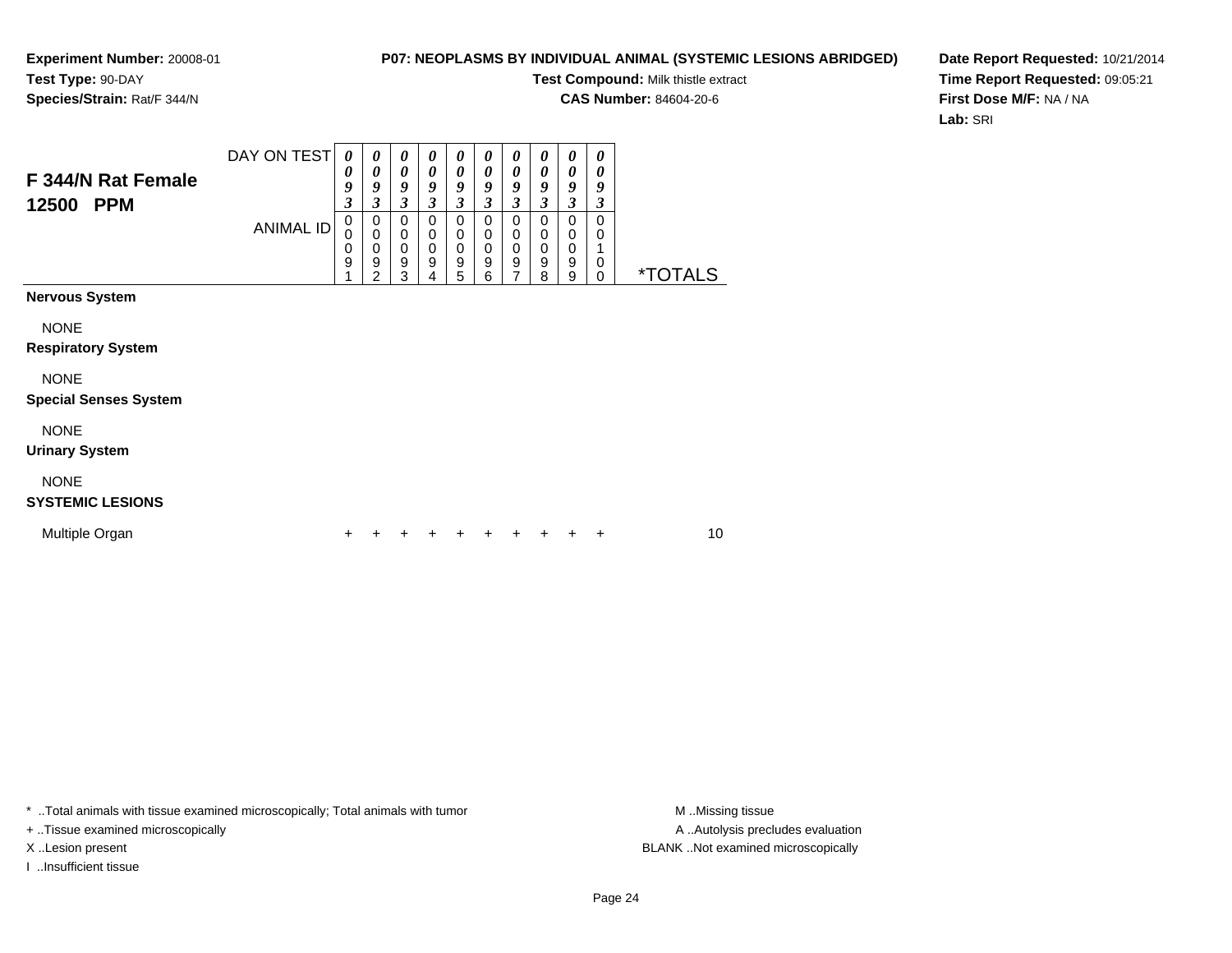### **P07: NEOPLASMS BY INDIVIDUAL ANIMAL (SYSTEMIC LESIONS ABRIDGED)**

**Test Compound:** Milk thistle extract

**CAS Number:** 84604-20-6

**Date Report Requested:** 10/21/2014**Time Report Requested:** 09:05:21**First Dose M/F:** NA / NA**Lab:** SRI

| F 344/N Rat Female<br>25000 PPM                          | DAY ON TEST<br><b>ANIMAL ID</b> | $\boldsymbol{\theta}$<br>0<br>9<br>$\boldsymbol{\mathfrak{z}}$<br>$\pmb{0}$<br>0<br>1<br>0<br>1 | $\boldsymbol{\theta}$<br>$\boldsymbol{\theta}$<br>$\boldsymbol{g}$<br>$\mathfrak{z}$<br>$\pmb{0}$<br>$\mathbf 0$<br>$\mathbf{1}$<br>$\pmb{0}$<br>$\overline{c}$ | 0<br>$\pmb{\theta}$<br>9<br>$\overline{\mathbf{3}}$<br>$\mathbf 0$<br>$\pmb{0}$<br>$\mathbf{1}$<br>$\,0\,$<br>3 | $\boldsymbol{\theta}$<br>$\pmb{\theta}$<br>$\boldsymbol{g}$<br>$\boldsymbol{\beta}$<br>$\mathsf 0$<br>$\mathbf 0$<br>$\mathbf{1}$<br>0<br>4 | 0<br>$\boldsymbol{\theta}$<br>9<br>$\boldsymbol{\beta}$<br>$\overline{0}$<br>$\pmb{0}$<br>$\mathbf{1}$<br>$\,0\,$<br>5 | $\boldsymbol{\theta}$<br>$\boldsymbol{\theta}$<br>$\boldsymbol{g}$<br>$\boldsymbol{\beta}$<br>$\mathsf 0$<br>0<br>$\mathbf{1}$<br>0<br>6 | 0<br>0<br>9<br>$\mathfrak{z}$<br>$\mathsf 0$<br>0<br>$\mathbf{1}$<br>0<br>$\overline{7}$ | $\boldsymbol{\theta}$<br>$\boldsymbol{\theta}$<br>$\boldsymbol{g}$<br>$\mathfrak{z}$<br>$\mathbf 0$<br>$\,0\,$<br>$\mathbf{1}$<br>$\pmb{0}$<br>8 | 0<br>$\boldsymbol{\theta}$<br>$\pmb{9}$<br>$\mathfrak{z}$<br>$\mathsf 0$<br>$\mathbf 0$<br>$\mathbf{1}$<br>$\pmb{0}$<br>9 | $\boldsymbol{\theta}$<br>$\boldsymbol{\theta}$<br>9<br>$\boldsymbol{\beta}$<br>$\mathbf 0$<br>$\,0\,$<br>$\mathbf{1}$<br>$\mathbf{1}$<br>0 | <u>*TOTALS</u>       |
|----------------------------------------------------------|---------------------------------|-------------------------------------------------------------------------------------------------|-----------------------------------------------------------------------------------------------------------------------------------------------------------------|-----------------------------------------------------------------------------------------------------------------|---------------------------------------------------------------------------------------------------------------------------------------------|------------------------------------------------------------------------------------------------------------------------|------------------------------------------------------------------------------------------------------------------------------------------|------------------------------------------------------------------------------------------|--------------------------------------------------------------------------------------------------------------------------------------------------|---------------------------------------------------------------------------------------------------------------------------|--------------------------------------------------------------------------------------------------------------------------------------------|----------------------|
| <b>Alimentary System</b>                                 |                                 |                                                                                                 |                                                                                                                                                                 |                                                                                                                 |                                                                                                                                             |                                                                                                                        |                                                                                                                                          |                                                                                          |                                                                                                                                                  |                                                                                                                           |                                                                                                                                            |                      |
| Liver<br>Salivary Glands<br><b>Cardiovascular System</b> |                                 | $\ddot{}$                                                                                       | +<br>$\ddot{}$                                                                                                                                                  | $\ddot{}$                                                                                                       | +<br>$+$                                                                                                                                    | $\ddot{}$                                                                                                              | +<br>$\ddot{}$                                                                                                                           | +<br>$+$                                                                                 | +<br>$+$                                                                                                                                         | +<br>$\ddot{+}$                                                                                                           | $\ddot{}$<br>$+$                                                                                                                           | 10<br>$\overline{7}$ |
| <b>NONE</b><br><b>Endocrine System</b>                   |                                 |                                                                                                 |                                                                                                                                                                 |                                                                                                                 |                                                                                                                                             |                                                                                                                        |                                                                                                                                          |                                                                                          |                                                                                                                                                  |                                                                                                                           |                                                                                                                                            |                      |
| <b>NONE</b><br><b>General Body System</b>                |                                 |                                                                                                 |                                                                                                                                                                 |                                                                                                                 |                                                                                                                                             |                                                                                                                        |                                                                                                                                          |                                                                                          |                                                                                                                                                  |                                                                                                                           |                                                                                                                                            |                      |
| <b>NONE</b><br><b>Genital System</b>                     |                                 |                                                                                                 |                                                                                                                                                                 |                                                                                                                 |                                                                                                                                             |                                                                                                                        |                                                                                                                                          |                                                                                          |                                                                                                                                                  |                                                                                                                           |                                                                                                                                            |                      |
| <b>NONE</b><br><b>Hematopoietic System</b>               |                                 |                                                                                                 |                                                                                                                                                                 |                                                                                                                 |                                                                                                                                             |                                                                                                                        |                                                                                                                                          |                                                                                          |                                                                                                                                                  |                                                                                                                           |                                                                                                                                            |                      |
| <b>NONE</b><br><b>Integumentary System</b>               |                                 |                                                                                                 |                                                                                                                                                                 |                                                                                                                 |                                                                                                                                             |                                                                                                                        |                                                                                                                                          |                                                                                          |                                                                                                                                                  |                                                                                                                           |                                                                                                                                            |                      |
| <b>NONE</b><br><b>Musculoskeletal System</b>             |                                 |                                                                                                 |                                                                                                                                                                 |                                                                                                                 |                                                                                                                                             |                                                                                                                        |                                                                                                                                          |                                                                                          |                                                                                                                                                  |                                                                                                                           |                                                                                                                                            |                      |
| <b>NONE</b><br><b>Nervous System</b>                     |                                 |                                                                                                 |                                                                                                                                                                 |                                                                                                                 |                                                                                                                                             |                                                                                                                        |                                                                                                                                          |                                                                                          |                                                                                                                                                  |                                                                                                                           |                                                                                                                                            |                      |

\* ..Total animals with tissue examined microscopically; Total animals with tumor **M** . Missing tissue M ..Missing tissue

+ ..Tissue examined microscopically

I ..Insufficient tissue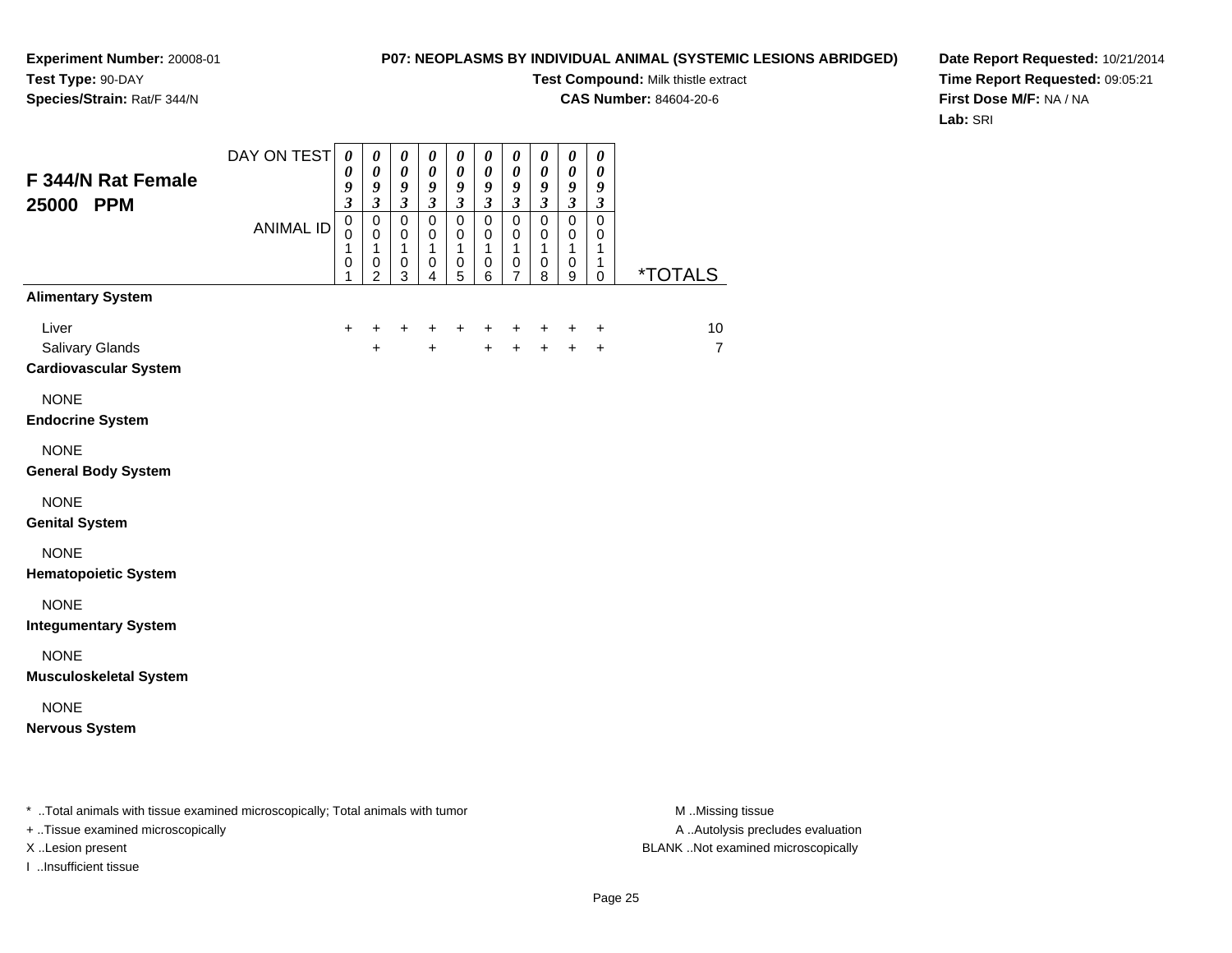### **P07: NEOPLASMS BY INDIVIDUAL ANIMAL (SYSTEMIC LESIONS ABRIDGED)**

**Test Compound:** Milk thistle extract

**CAS Number:** 84604-20-6

**Date Report Requested:** 10/21/2014**Time Report Requested:** 09:05:21**First Dose M/F:** NA / NA**Lab:** SRI

| F 344/N Rat Female<br>25000<br><b>PPM</b>   | DAY ON TEST<br><b>ANIMAL ID</b> | 0<br>0<br>9<br>3<br>0<br>$\Omega$<br>0 | 0<br>$\boldsymbol{\theta}$<br>9<br>$\boldsymbol{\beta}$<br>0<br>$\mathbf 0$<br>0<br>2 | 0<br>0<br>9<br>3<br>0<br>0<br>0<br>3 | 0<br>$\boldsymbol{\theta}$<br>9<br>3<br>0<br>0<br>$\mathbf 0$<br>4 | 0<br>0<br>9<br>3<br>0<br>$\mathbf 0$<br>$\mathbf 0$<br>5 | 0<br>0<br>9<br>$\boldsymbol{\beta}$<br>0<br>0<br>$\mathbf 0$<br>6 | 0<br>0<br>9<br>3<br>$\mathbf 0$<br>0<br>0<br>7 | 0<br>0<br>9<br>$\boldsymbol{\beta}$<br>$\Omega$<br>0<br>0<br>8 | 0<br>0<br>9<br>3<br>0<br>0<br>0<br>9 | 0<br>0<br>9<br>3<br>0<br>0<br>1<br>0 | <i><b>*TOTALS</b></i> |    |
|---------------------------------------------|---------------------------------|----------------------------------------|---------------------------------------------------------------------------------------|--------------------------------------|--------------------------------------------------------------------|----------------------------------------------------------|-------------------------------------------------------------------|------------------------------------------------|----------------------------------------------------------------|--------------------------------------|--------------------------------------|-----------------------|----|
| <b>NONE</b><br><b>Respiratory System</b>    |                                 |                                        |                                                                                       |                                      |                                                                    |                                                          |                                                                   |                                                |                                                                |                                      |                                      |                       |    |
| <b>NONE</b><br><b>Special Senses System</b> |                                 |                                        |                                                                                       |                                      |                                                                    |                                                          |                                                                   |                                                |                                                                |                                      |                                      |                       |    |
| <b>NONE</b><br><b>Urinary System</b>        |                                 |                                        |                                                                                       |                                      |                                                                    |                                                          |                                                                   |                                                |                                                                |                                      |                                      |                       |    |
| <b>NONE</b><br><b>SYSTEMIC LESIONS</b>      |                                 |                                        |                                                                                       |                                      |                                                                    |                                                          |                                                                   |                                                |                                                                |                                      |                                      |                       |    |
| Multiple Organ                              |                                 | ÷                                      |                                                                                       |                                      |                                                                    |                                                          |                                                                   |                                                | +                                                              | +                                    | ÷                                    |                       | 10 |

\* ..Total animals with tissue examined microscopically; Total animals with tumor **M** . Missing tissue M ..Missing tissue

+ ..Tissue examined microscopically

I ..Insufficient tissue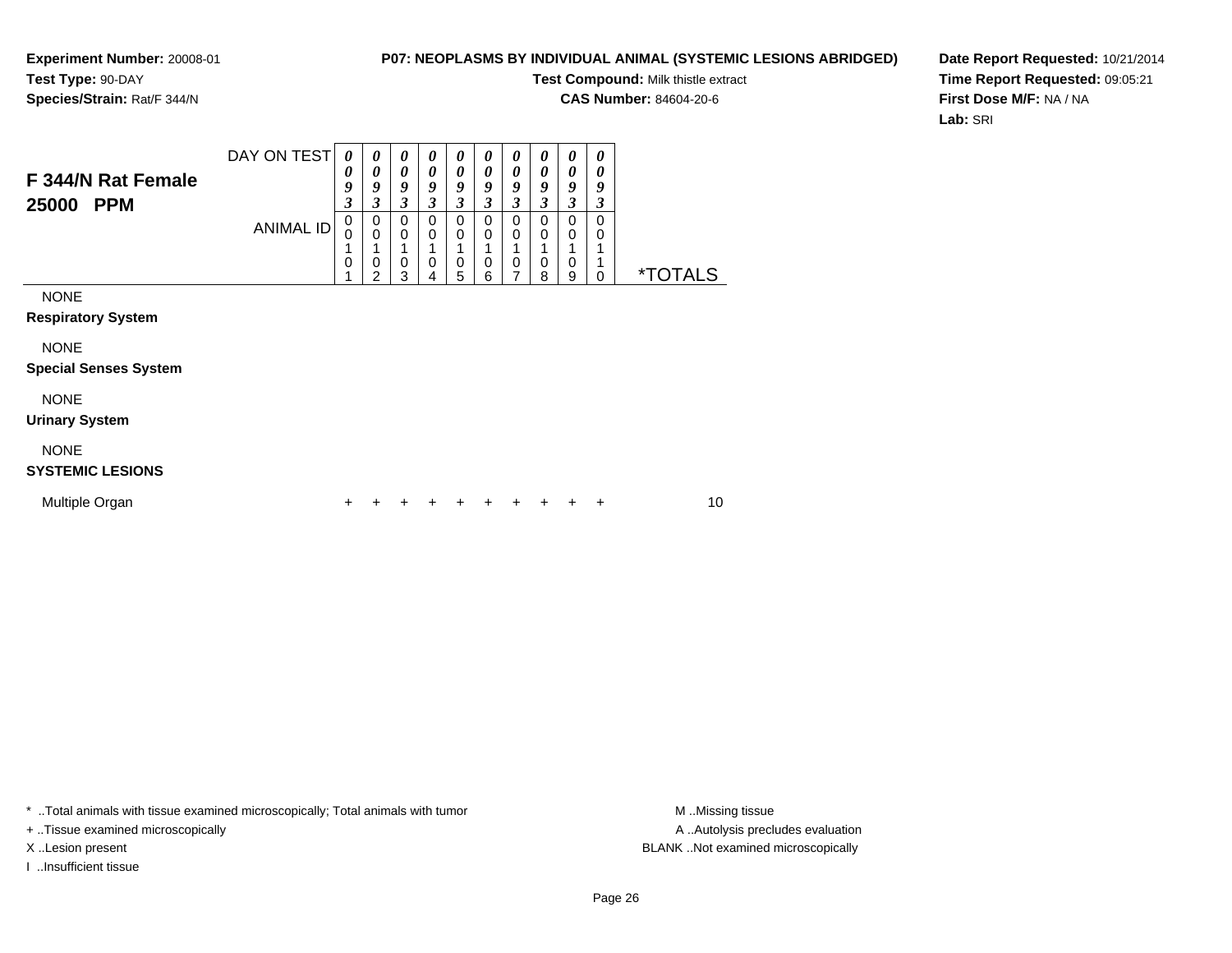### **P07: NEOPLASMS BY INDIVIDUAL ANIMAL (SYSTEMIC LESIONS ABRIDGED)**

**Test Compound:** Milk thistle extract

**CAS Number:** 84604-20-6

**Date Report Requested:** 10/21/2014**Time Report Requested:** 09:05:21**First Dose M/F:** NA / NA**Lab:** SRI

|                              | DAY ON TEST      | 0                | 0                          | 0              | 0              | 0           | 0              | 0                       | 0                          | 0                       | 0                                   |                       |
|------------------------------|------------------|------------------|----------------------------|----------------|----------------|-------------|----------------|-------------------------|----------------------------|-------------------------|-------------------------------------|-----------------------|
| <b>F 344/N Rat Female</b>    |                  | 0<br>9           | $\boldsymbol{\theta}$<br>9 | 0<br>9         | 0<br>9         | 0<br>9      | 0<br>9         | 0<br>9                  | $\boldsymbol{\theta}$<br>9 | 0<br>9                  | $\boldsymbol{\theta}$<br>9          |                       |
| <b>PPM</b><br>50000          |                  | 3                | $\mathfrak{z}$             | $\mathfrak{z}$ | $\mathfrak{z}$ | 3           | $\mathfrak{z}$ | $\overline{\mathbf{3}}$ | $\overline{\mathbf{3}}$    | $\overline{\mathbf{3}}$ | $\boldsymbol{\beta}$                |                       |
|                              | <b>ANIMAL ID</b> | $\boldsymbol{0}$ | $\mathbf 0$                | $\mathbf 0$    | $\Omega$       | $\mathbf 0$ | $\mathbf 0$    | $\mathsf 0$             | $\mathbf 0$                | $\overline{0}$          | $\mathbf 0$                         |                       |
|                              |                  | $\mathbf 0$<br>1 | $\mathbf 0$<br>1           | 0<br>1         | $\Omega$<br>1  | 0<br>1      | $\Omega$<br>1  | $\mathbf 0$<br>1        | $\Omega$<br>1              | 0<br>1                  | 0<br>1                              |                       |
|                              |                  | 1<br>1           | 1<br>$\overline{2}$        | 1<br>3         | 1<br>4         | 1<br>5      | 1<br>6         | 1<br>$\overline{7}$     | 1<br>8                     | 1<br>9                  | $\overline{\mathbf{c}}$<br>$\Omega$ | <i><b>*TOTALS</b></i> |
| <b>Alimentary System</b>     |                  |                  |                            |                |                |             |                |                         |                            |                         |                                     |                       |
| Esophagus                    |                  | +                | +                          | ٠              | М              | +           | +              | +                       |                            | +                       | +                                   | 9                     |
| Intestine Large, Cecum       |                  | +                | +                          | +              | +              | +           | +              | +                       | +                          | +                       | +                                   | 10                    |
| Intestine Large, Colon       |                  | +                | +                          | +              | +              | +           | $\ddot{}$      | $\pm$                   | +                          | +                       | $\ddot{}$                           | 10                    |
| Intestine Large, Rectum      |                  | +                | $\ddot{}$                  | +              | +              | +           | $\pm$          | $\ddot{}$               | $\ddot{}$                  | +                       | +                                   | 10                    |
| Intestine Small, Duodenum    |                  | $\ddot{}$        | $\ddot{}$                  | $\ddot{}$      | $\ddot{}$      | +           | $\ddot{}$      | $\ddot{}$               | $\ddot{}$                  | $\ddot{}$               | $\ddot{}$                           | 10                    |
| Intestine Small, Ileum       |                  | +                | $\ddot{}$                  | $\ddot{}$      | +              | +           | $\ddot{}$      | $\ddot{}$               | $\ddot{}$                  | +                       | $\ddot{}$                           | 10                    |
| Intestine Small, Jejunum     |                  | +                | $\ddot{}$                  | $\ddot{}$      | $\ddot{}$      | $\ddot{}$   | $\ddot{}$      | $+$                     | $\ddot{}$                  | $\ddot{}$               | $\ddot{}$                           | 10                    |
| Liver                        |                  | $\ddot{}$        | $\ddot{}$                  | $\ddot{}$      | $\ddot{}$      | $\ddot{}$   | $+$            | $\ddot{}$               | $\ddot{}$                  | $\ddot{}$               | $\ddot{}$                           | 10                    |
| Pancreas                     |                  | $\ddot{}$        | $\ddot{}$                  | $\ddot{}$      | +              | $\ddot{}$   | $\ddot{}$      | $\pm$                   | $\ddot{}$                  | $\ddot{}$               | +                                   | 10                    |
| <b>Salivary Glands</b>       |                  | +                | +                          | +              | +              | $\ddot{}$   | +              | $\ddot{}$               | $\ddot{}$                  | +                       | $\ddot{}$                           | 10                    |
| Stomach, Forestomach         |                  | +                | $\ddot{}$                  | $\ddot{}$      | $\ddot{}$      | $\ddot{}$   | $\ddot{}$      | $\ddot{}$               | $\ddot{}$                  | $+$                     | $\ddot{}$                           | 10                    |
| Stomach, Glandular           |                  | +                | $\ddot{}$                  | $\ddot{}$      | $\ddot{}$      | $\ddot{}$   | $\ddot{}$      | $\ddot{}$               | $\ddot{}$                  | $\ddot{}$               | $\ddot{}$                           | 10                    |
| <b>Cardiovascular System</b> |                  |                  |                            |                |                |             |                |                         |                            |                         |                                     |                       |
| Heart                        |                  | $\ddot{}$        |                            |                |                |             |                |                         |                            |                         |                                     | 10                    |
| <b>Endocrine System</b>      |                  |                  |                            |                |                |             |                |                         |                            |                         |                                     |                       |
| <b>Adrenal Cortex</b>        |                  | +                | +                          | +              | +              | +           | +              | +                       | +                          | +                       | +                                   | 10                    |
| Adrenal Medulla              |                  | $\ddot{}$        | $\pm$                      | ٠              | +              | $\pm$       | $\pm$          | $\pm$                   | +                          | +                       | +                                   | 10                    |
| Parathyroid Gland            |                  | +                | $\ddot{}$                  | +              | $\ddot{}$      | $\ddot{}$   | $\ddot{}$      | $\ddot{}$               | +                          | +                       | $\ddot{}$                           | 10                    |
| <b>Pituitary Gland</b>       |                  | L                | +                          | +              | +              | $\pm$       | $\ddot{}$      | $+$                     | $\ddot{}$                  | $\ddot{}$               | +                                   | 9                     |
| <b>Thyroid Gland</b>         |                  | +                | +                          | +              | +              | $\ddot{}$   | $\ddot{}$      | +                       | $\ddot{}$                  | $\ddot{}$               | +                                   | 10                    |

\* ..Total animals with tissue examined microscopically; Total animals with tumor **M** . Missing tissue M ..Missing tissue

+ ..Tissue examined microscopically

I ..Insufficient tissue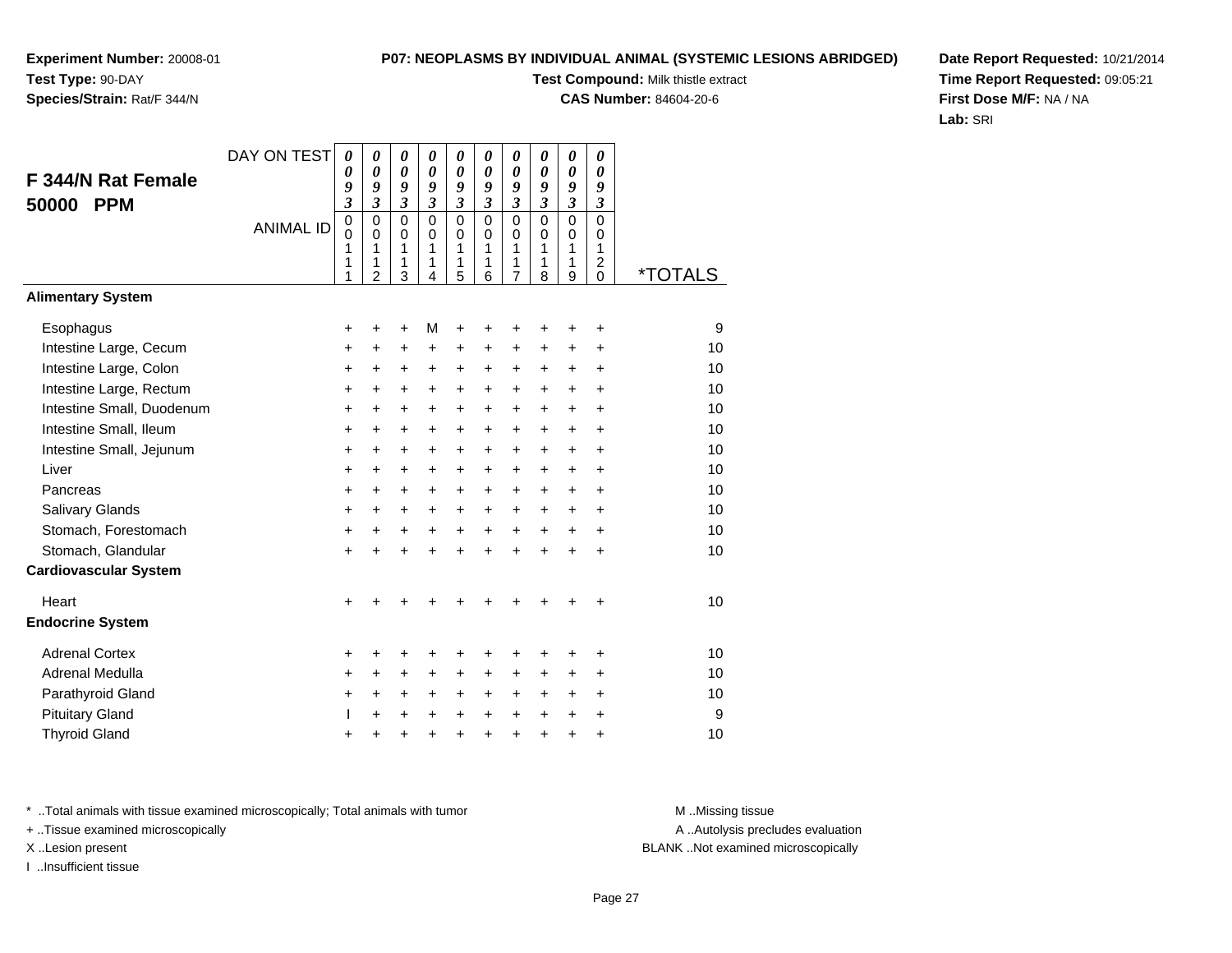### **P07: NEOPLASMS BY INDIVIDUAL ANIMAL (SYSTEMIC LESIONS ABRIDGED)**

**Test Compound:** Milk thistle extract

**CAS Number:** 84604-20-6

**Date Report Requested:** 10/21/2014**Time Report Requested:** 09:05:21**First Dose M/F:** NA / NA**Lab:** SRI

| <b>F 344/N Rat Female</b><br><b>PPM</b><br>50000 | DAY ON TEST<br><b>ANIMAL ID</b> | 0<br>0<br>9<br>$\overline{\mathbf{3}}$<br>0<br>$\mathbf 0$<br>1<br>1<br>1 | 0<br>$\boldsymbol{\theta}$<br>9<br>$\overline{\mathbf{3}}$<br>$\mathbf 0$<br>0<br>1<br>1<br>$\overline{2}$ | 0<br>$\boldsymbol{\theta}$<br>9<br>$\mathfrak{z}$<br>$\mathbf 0$<br>0<br>1<br>1<br>3 | 0<br>$\boldsymbol{\theta}$<br>9<br>$\mathfrak{z}$<br>$\mathbf 0$<br>0<br>1<br>1<br>4 | 0<br>$\boldsymbol{\theta}$<br>9<br>$\mathfrak{z}$<br>$\mathbf 0$<br>$\mathbf 0$<br>1<br>1<br>5 | 0<br>0<br>9<br>$\mathfrak{z}$<br>$\mathbf 0$<br>0<br>1<br>1<br>6 | 0<br>0<br>9<br>$\boldsymbol{\beta}$<br>$\mathbf 0$<br>0<br>1<br>1<br>$\overline{7}$ | 0<br>$\boldsymbol{\theta}$<br>9<br>$\boldsymbol{\beta}$<br>$\mathbf 0$<br>0<br>1<br>1<br>8 | $\boldsymbol{\theta}$<br>$\boldsymbol{\theta}$<br>9<br>$\boldsymbol{\beta}$<br>$\mathbf 0$<br>0<br>1<br>1<br>9 | 0<br>0<br>9<br>$\boldsymbol{\mathfrak{z}}$<br>$\mathbf 0$<br>0<br>1<br>$\overline{c}$<br>0 | *TOTALS      |
|--------------------------------------------------|---------------------------------|---------------------------------------------------------------------------|------------------------------------------------------------------------------------------------------------|--------------------------------------------------------------------------------------|--------------------------------------------------------------------------------------|------------------------------------------------------------------------------------------------|------------------------------------------------------------------|-------------------------------------------------------------------------------------|--------------------------------------------------------------------------------------------|----------------------------------------------------------------------------------------------------------------|--------------------------------------------------------------------------------------------|--------------|
| <b>General Body System</b>                       |                                 |                                                                           |                                                                                                            |                                                                                      |                                                                                      |                                                                                                |                                                                  |                                                                                     |                                                                                            |                                                                                                                |                                                                                            |              |
| <b>NONE</b><br><b>Genital System</b>             |                                 |                                                                           |                                                                                                            |                                                                                      |                                                                                      |                                                                                                |                                                                  |                                                                                     |                                                                                            |                                                                                                                |                                                                                            |              |
| <b>Clitoral Gland</b>                            |                                 | +                                                                         | +                                                                                                          | +                                                                                    |                                                                                      | +                                                                                              | ٠                                                                | +                                                                                   |                                                                                            | +                                                                                                              | ٠                                                                                          | 10           |
| Ovary                                            |                                 | +                                                                         | $\ddot{}$                                                                                                  | $\ddot{}$                                                                            | $+$                                                                                  | $\ddot{}$                                                                                      | $+$                                                              | $\ddot{}$                                                                           | $+$                                                                                        | $\ddot{}$                                                                                                      | $\ddot{}$                                                                                  | 10           |
| <b>Uterus</b>                                    |                                 | $\ddot{}$                                                                 | +                                                                                                          | +                                                                                    |                                                                                      | +                                                                                              | $\ddot{}$                                                        | $\ddot{}$                                                                           | $\ddot{}$                                                                                  | $\ddot{}$                                                                                                      | $\ddot{}$                                                                                  | 10           |
| <b>Hematopoietic System</b>                      |                                 |                                                                           |                                                                                                            |                                                                                      |                                                                                      |                                                                                                |                                                                  |                                                                                     |                                                                                            |                                                                                                                |                                                                                            |              |
| <b>Bone Marrow</b>                               |                                 | +                                                                         | +                                                                                                          | +                                                                                    | +                                                                                    | +                                                                                              | +                                                                | +                                                                                   | +                                                                                          | +                                                                                                              | +                                                                                          | 10           |
| Lymph Node, Mandibular                           |                                 | M                                                                         | M                                                                                                          | M                                                                                    | M                                                                                    | $\ddot{}$                                                                                      | M                                                                | M                                                                                   | M                                                                                          | M                                                                                                              | M                                                                                          | $\mathbf{1}$ |
| Lymph Node, Mesenteric                           |                                 | +                                                                         | $\ddot{}$                                                                                                  | $\ddot{}$                                                                            | $\ddot{}$                                                                            | $\ddot{}$                                                                                      | $\ddot{}$                                                        | $\ddot{}$                                                                           | $\ddot{}$                                                                                  | $\ddot{}$                                                                                                      | $\ddot{}$                                                                                  | 10           |
| Spleen                                           |                                 | $\ddot{}$                                                                 | $\ddot{}$                                                                                                  | $\ddot{}$                                                                            | $\ddot{}$                                                                            | $\ddot{}$                                                                                      | $\ddot{}$                                                        | $\ddot{}$                                                                           | $\ddot{}$                                                                                  | $\ddot{}$                                                                                                      | $\ddot{}$                                                                                  | 10           |
| Thymus                                           |                                 | $\ddot{}$                                                                 | $\ddot{}$                                                                                                  | $\ddot{}$                                                                            | $\ddot{}$                                                                            | $\ddot{}$                                                                                      | $\ddot{}$                                                        | $\ddot{}$                                                                           | $\ddot{}$                                                                                  | $\ddot{}$                                                                                                      | $\ddot{}$                                                                                  | 10           |
| <b>Integumentary System</b>                      |                                 |                                                                           |                                                                                                            |                                                                                      |                                                                                      |                                                                                                |                                                                  |                                                                                     |                                                                                            |                                                                                                                |                                                                                            |              |
| <b>Mammary Gland</b>                             |                                 | +                                                                         | +                                                                                                          | +                                                                                    | +                                                                                    | +                                                                                              | +                                                                | +                                                                                   | +                                                                                          | +                                                                                                              | +                                                                                          | 10           |
| Skin                                             |                                 | $\ddot{}$                                                                 | $\ddot{}$                                                                                                  | $\ddot{}$                                                                            | $\ddot{}$                                                                            | $\ddot{}$                                                                                      | $\ddot{}$                                                        | $\ddot{}$                                                                           | $\ddot{}$                                                                                  | $\ddot{}$                                                                                                      | $\ddot{}$                                                                                  | 10           |
| <b>Musculoskeletal System</b>                    |                                 |                                                                           |                                                                                                            |                                                                                      |                                                                                      |                                                                                                |                                                                  |                                                                                     |                                                                                            |                                                                                                                |                                                                                            |              |
| Bone                                             |                                 | +                                                                         | +                                                                                                          | +                                                                                    |                                                                                      |                                                                                                |                                                                  | +                                                                                   | +                                                                                          |                                                                                                                | $\ddot{}$                                                                                  | 10           |
| <b>Nervous System</b>                            |                                 |                                                                           |                                                                                                            |                                                                                      |                                                                                      |                                                                                                |                                                                  |                                                                                     |                                                                                            |                                                                                                                |                                                                                            |              |
| <b>Brain</b>                                     |                                 | +                                                                         |                                                                                                            |                                                                                      |                                                                                      |                                                                                                | +                                                                | +                                                                                   | +                                                                                          | +                                                                                                              | $\ddot{}$                                                                                  | 10           |

\* ..Total animals with tissue examined microscopically; Total animals with tumor **M** . Missing tissue M ..Missing tissue A ..Autolysis precludes evaluation + ..Tissue examined microscopically X ..Lesion present BLANK ..Not examined microscopicallyI ..Insufficient tissue